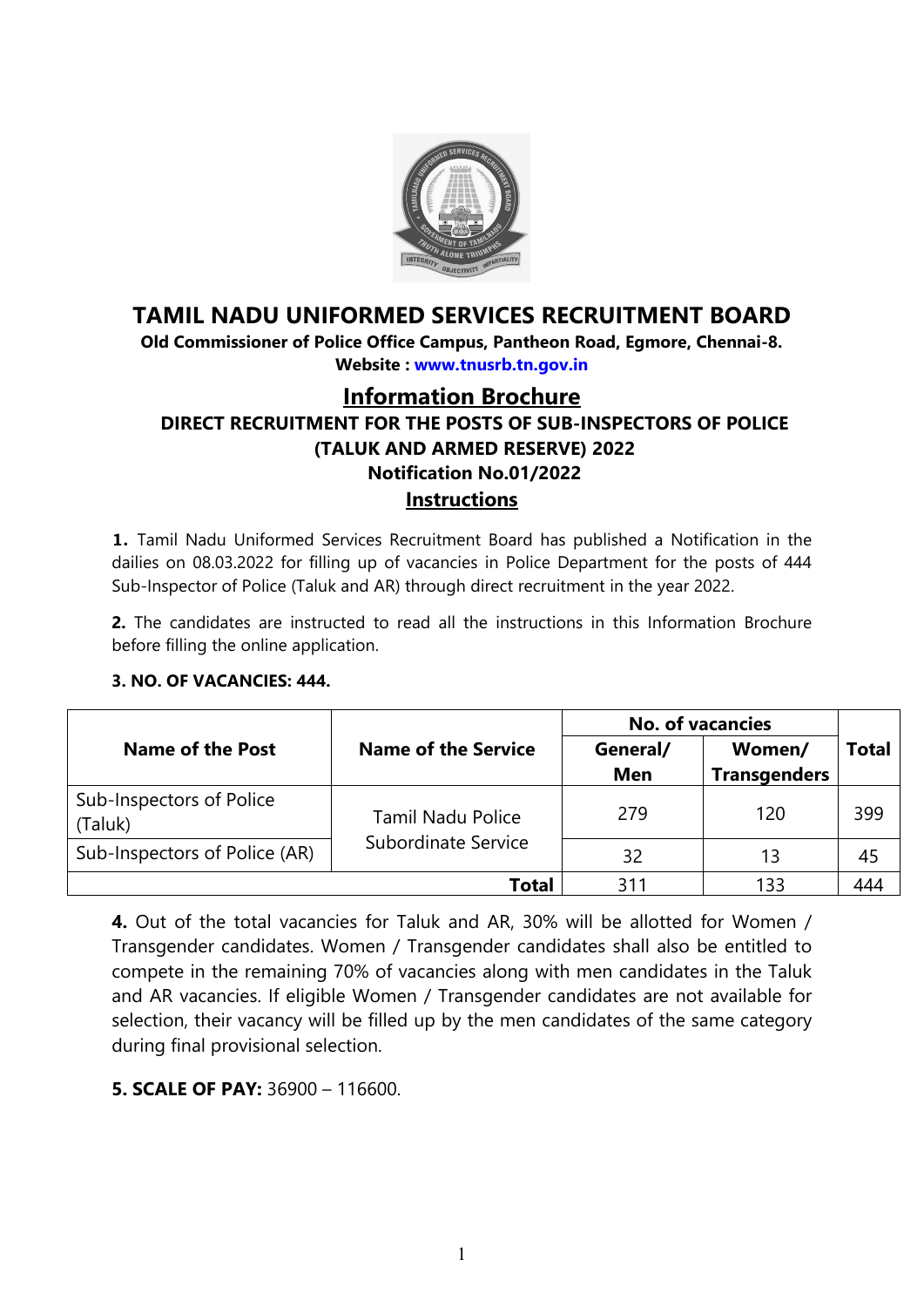# **6. EDUCATIONAL QUALIFICATION**

- I. Candidates should have a Bachelor's Degree from any University recognised by UGC / Government on the date of Notification.
- II. The Bachelor's Degree should have been obtained in the following pattern :
	- a) After completion of SSLC and Higher Secondary course in the order of 10+2+3 pattern or
	- b) After completion of SSLC and Diploma in the order of 10+3+2 / 10+3+3 pattern or
	- c) From an Open University / Distance Education/ College after completion of SSLC and I.T.I in the order of 10+2+3 pattern.
- III. However, candidates who have obtained Bachelor's degree through Open Universities without going through above mentioned pattern will not be eligible.

### **7. AGE:**

### **Open and departmental quota candidates:**

 The applicants should have attained the age of 20 years and should not be aged above 30 years as on 01.07.2022 (should have been born on or after 01.07.1992 and on or before 01.07.2002). The upper age limit relaxation is given to certain categories is as follows:

| <b>Category</b>                                              | <b>Upper age limit</b> |
|--------------------------------------------------------------|------------------------|
| Backward Class, Backward Class (Muslim), Most Backward       |                        |
| <b>Class/Denotified Community</b>                            | 32 yrs                 |
| Scheduled Caste, Scheduled Caste<br>(Arunthathiyar),         |                        |
| Scheduled Tribe and Transgender.                             | 35 yrs                 |
| Destitute Widow                                              | 37 yrs                 |
| Ex-servicemen/Ex-personnel of Central Para-Military Forces   |                        |
| (Discharged from service within 3 years from the date of     |                        |
| notification i.e., must have been discharged on or after     | 47 yrs                 |
| 08.03.2019) / Serving persons who are going to retire within |                        |
| one year from the last date of receipt of application.       |                        |
| Departmental candidates appearing for departmental quota     |                        |
| examination                                                  | 47 yrs                 |

**Note:** The departmental candidates appearing under open quota need to satisfy the age criteria for the open quota.

#### **8. COMMUNAL RESERVATION:**

a) The following communal reservation will be followed as per existing rules and Government Orders: -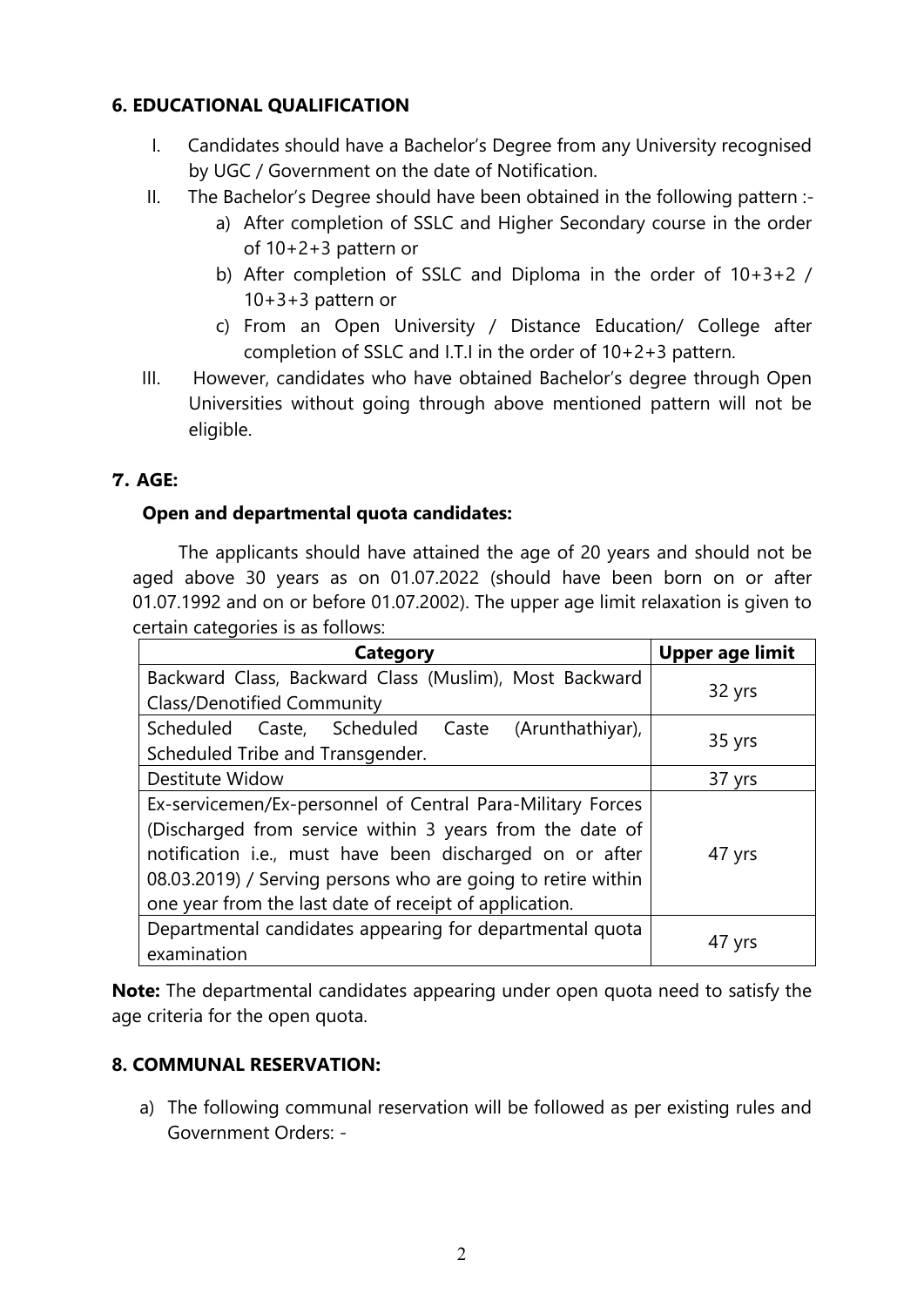| Open Competition (OC)                        | 31%   |
|----------------------------------------------|-------|
| Backward Class (BC)                          | 26.5% |
| Backward Class (Muslim) [BC(M)]              | 3.5%  |
| Most Backward Class / Denotified Communities | 20%   |
| (MBC/DNC)                                    |       |
| Scheduled Caste (SC)                         | 15%   |
| Scheduled Caste (Arunthathiyar) [SC(A)]      | 3%    |
| Scheduled Tribe (ST)                         | 1%    |

**Note:** The distribuction of vacaincies will be, subject to the outcome of final orders of the Hon'ble Supreme court of India on the SLP filed by the Government of Tamil Nadu with regard to the Tamil Nadu Act 8 of 2021.

- b) Community Certificate issued by Tamil Nadu Government only will be considered for communal reservation.
- c) If excess number of eligible candidates are available after filling up for SC (Arunthathiyar) they will be selected under Scheduled Caste reservation, if no eligible candidates are available for filling up the Scheduled Caste (Arunthathiyar) vacancies, these vacancies will be filled by other Scheduled Caste candidates other than the Scheduled Caste (Arunthathiyar)

(List of Caste and Sub – Caste of Suhedule I & II are available in [Annexure.I](#page-30-0))

### **9. SPECIAL QUOTAS**:

Reservations are allotted to special quotas as follows: -

- **A.** 10% Reservation is provided for Sports quota candidates.
- **B.** 20% Reservation is provided for Departmental quota candidates

#### **10. ELIGIBILITY FOR APPLYING UNDER 10% SPORTS QUOTA: -**

i. Candidates applying under 10% Sports Quota should fulfill all the norms prescribed for open candidates. In addition, the candidate is required to produce Form-I or Form-II or Form-III for the approved 16 games/sports for an event held within 5 years preceding the date of notification i.e., from 08.03.2017 to 07.03.2022.

| Name of the<br>Form | Level of participation           | <b>Issuing authority</b>                         |
|---------------------|----------------------------------|--------------------------------------------------|
| <b>FORM-I</b>       | Represented<br>India             | at   Secretary of the National Federation of the |
|                     | International Competition        | game concerned.                                  |
| <b>FORM-II</b>      | Represented Tamil Nadu state     | Secretary of the National Federation or          |
|                     | at National Level Competition    | Secretary of the State Association of the        |
|                     |                                  | game concerned.                                  |
| <b>FORM-III</b>     | Nadu  <br>Represented Tamil      | Director or other officer in-charge of sports    |
|                     | University at Inter - University | in the University.                               |
|                     | Competition.                     |                                                  |

ii. The details of certificates required for claiming sports quota are as follows: -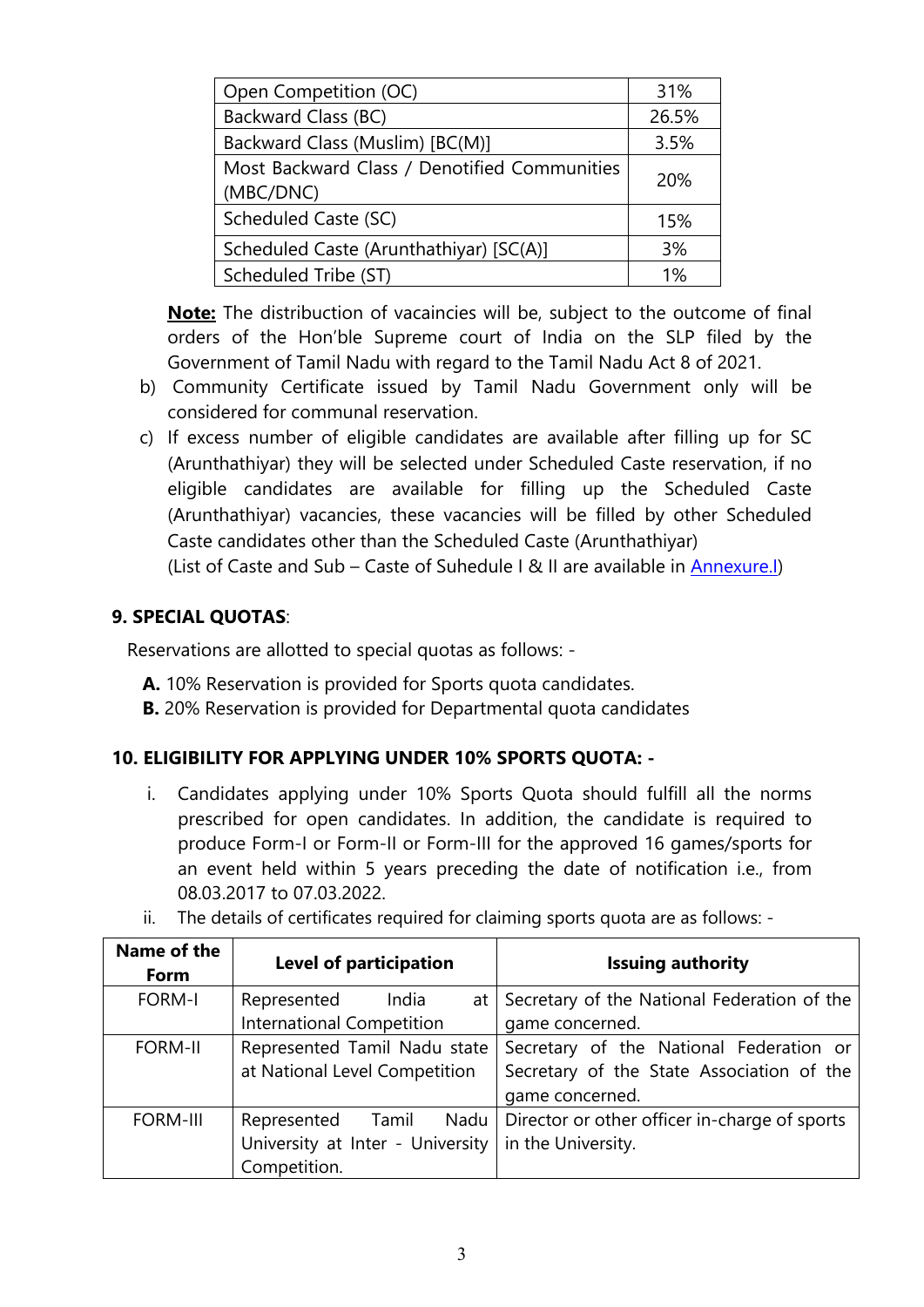iii. List of approved Games and Sports

1.Basket Ball, 2.Foot Ball, 3.Hockey, 4.Volley Ball, 5.Hand Ball, 6.Kabbadi, 7.Wrestling, 8.Boxing, 9.Gymnastics, 10.Judo, 11.Weight Lifting, 12. Aquatics (Swimming), 13.Athletics, 14.Equitation (Horse riding) 15. Rifle Shooting and 16. Silambam

- iv. The candidate should have participated in the events representing Tamil Nadu State / Indian Nation and obtained the Form.I or Form.II certificates from the recognized associations of Sports Development Authority of Tamil Nadu or Tamil Nadu Olympic Association or Indian Olympic Association.
- v. The candidates should have participated in the events representing the Tamil Nadu Colleges / Universities and obtained the Form.III certificates from the Director or other officer in-charge of sports in the University.
- vi. The Sports Quota candidate will have to participate in the Written Examination Part I and PART II, Orginal Certificate Verification, Physical Measurement Test, Endurance Test & Physical Efficiency Tests and Viva-Voce.
- vii. The seniority of the candidates shall be based on the following order of distinction:
	- a) Those who won medals in International Tournaments.
	- b) Those who represented in the International Tournaments.
	- c) Those who won medals in the National Tournaments.
	- d) Those who represented in National Tournaments.
	- e) Those who won medals in the Inter-University Tournaments.
	- f) Those who represented in Inter-University Tournaments.
- viii. If candidates under Sports Quota secure the same marks and belong to the same community, the older among the candidates will be ranked higher.
- ix. In case of required number of candidates are not available in the Sports Quota, the vacancies would be transferred to open quota of the same community.
- x. Communal reservation is followed within Sports quota as per existing rules.
- xi. In Form I, Form II, Form III certificates/sports certificates the date of event and name of the game, participation is mandatory otherwise these candidates are treated as general candidate.

# **11. 20% PSTM PREFERENCE:**

At every stage of selection, 20% of all the vacancies shall be set apart on preferential basis for the open candidates who have studied in Tamil Medium. To claim this concession, the entire education of the candidate should essentially be in Tamil medium for all the classes from 1<sup>st</sup> Std. to 10<sup>th</sup> Std., 11<sup>th</sup> Std. & 12<sup>th</sup> Std. and first studied Bachelor's Degree (Specimen PSTM Certificate is available in **Annexure.**<sup>II</sup>  $& II(A)$ ).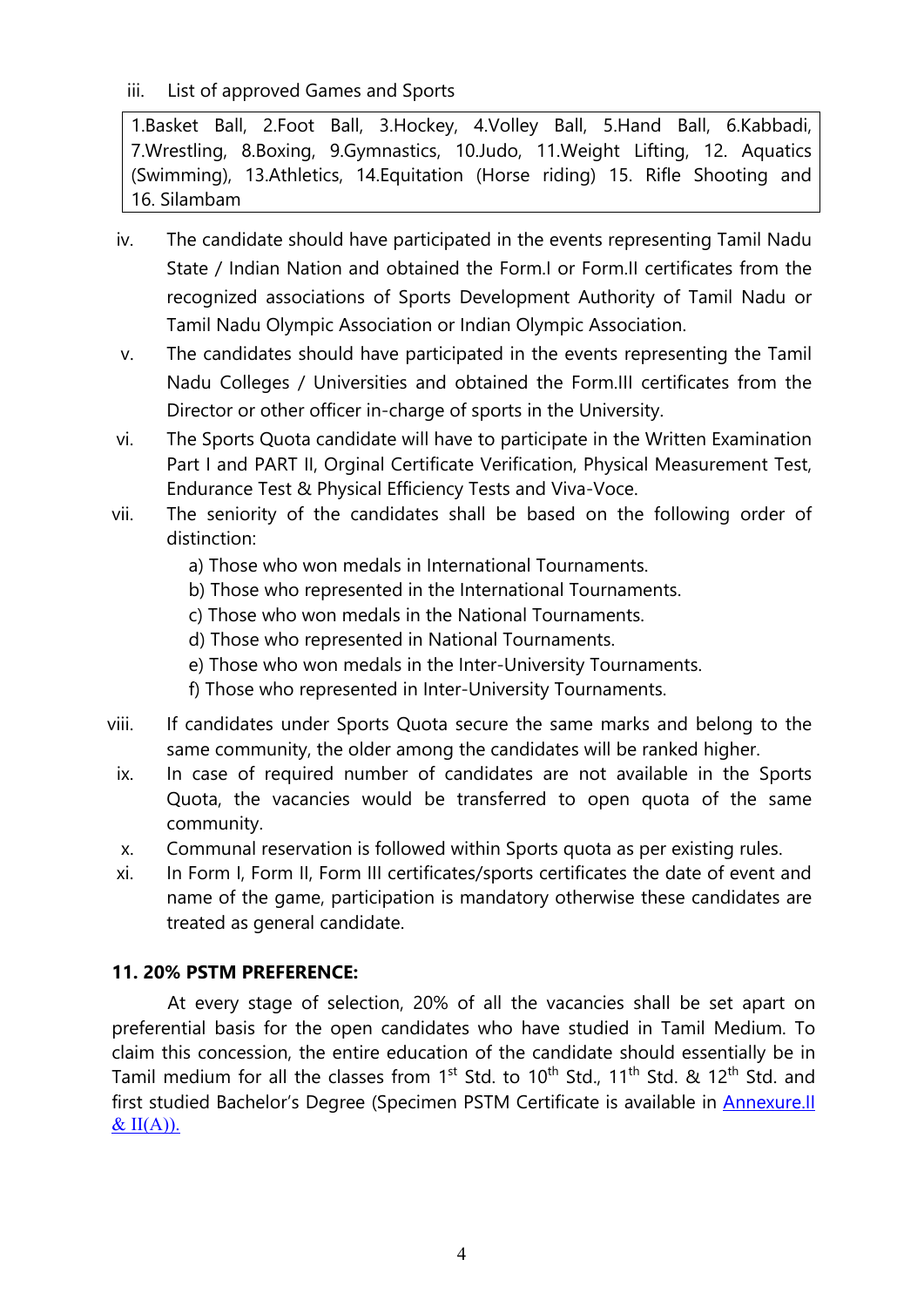### <span id="page-4-0"></span>**12. CONCESSIONS FOR SPECIAL CATEGORIES:**

### **A. EX-SERVICEMEN / EX-PERSONNEL OF CENTRAL PARA-MILITARY FORCES/ SERVING PERSONS WHO ARE GOING TO RETIRE WITHIN ONE YEAR FROM THE LAST DATE OF RECEIPT OF THE APPLICATION: -**

- i. Age relaxation is given upto 47 years.
- ii. The Ex-Servicemen / Ex-Personnel of Central Para-military Forces are eligible for applying for this recruitment who have not completed 3 years after discharge from service.
- iii. The discharge certificate will have to be uploaded. The document uploaded without mentioning the date of discharge will not be considered for age relaxation.
- iv. If the Ex-servicemen / Ex-personnel of CPMF fail to upload their discharge certificate, their application will not be considered under Ex-Servicemen category.
- v. The Ex-servicemen / Ex-personnel of CPMF once recruited to any post in Government cannot claim the concession of Ex-servicemen for this recruitment. They should produce relevant certificate for nonemployment in any Government service since the date of discharge from Ex-servicemen welfare association of respective districts.
- vi. The serving Armed Forces / CPMF personnel who are going to retire within one year from the last date of receipt of online application should upload a certificate obtained from the Commanding Officer of his unit in the prescribed format, failing which they will not be considered for relaxation of age. (Specimen Undertaking certificate is available in [Annexure.III\)](#page-30-0).
- vii. Ex-Servicewomen will be treated like Ex-Servicemen, since there is no separate norms for Ex-Servicewomen.

# **B. DESTITUTE WIDOW:**

- i. Age relaxation is given upto 37 years.
- ii. The Destitute Widow candidates should obtain "Destitute Widow Certificate" from the Revenue Divisional Officer / Sub-Collector / Assistant Collector and upload the same along with the online application, failing which they will not be considered under Destitute widow category. (Specimen certificate is available in [Annexure.V](#page-32-0)). Certificates obtained from any other authority such as Tahsildhar, Zonal Tahsildhar etc., will not be accepted.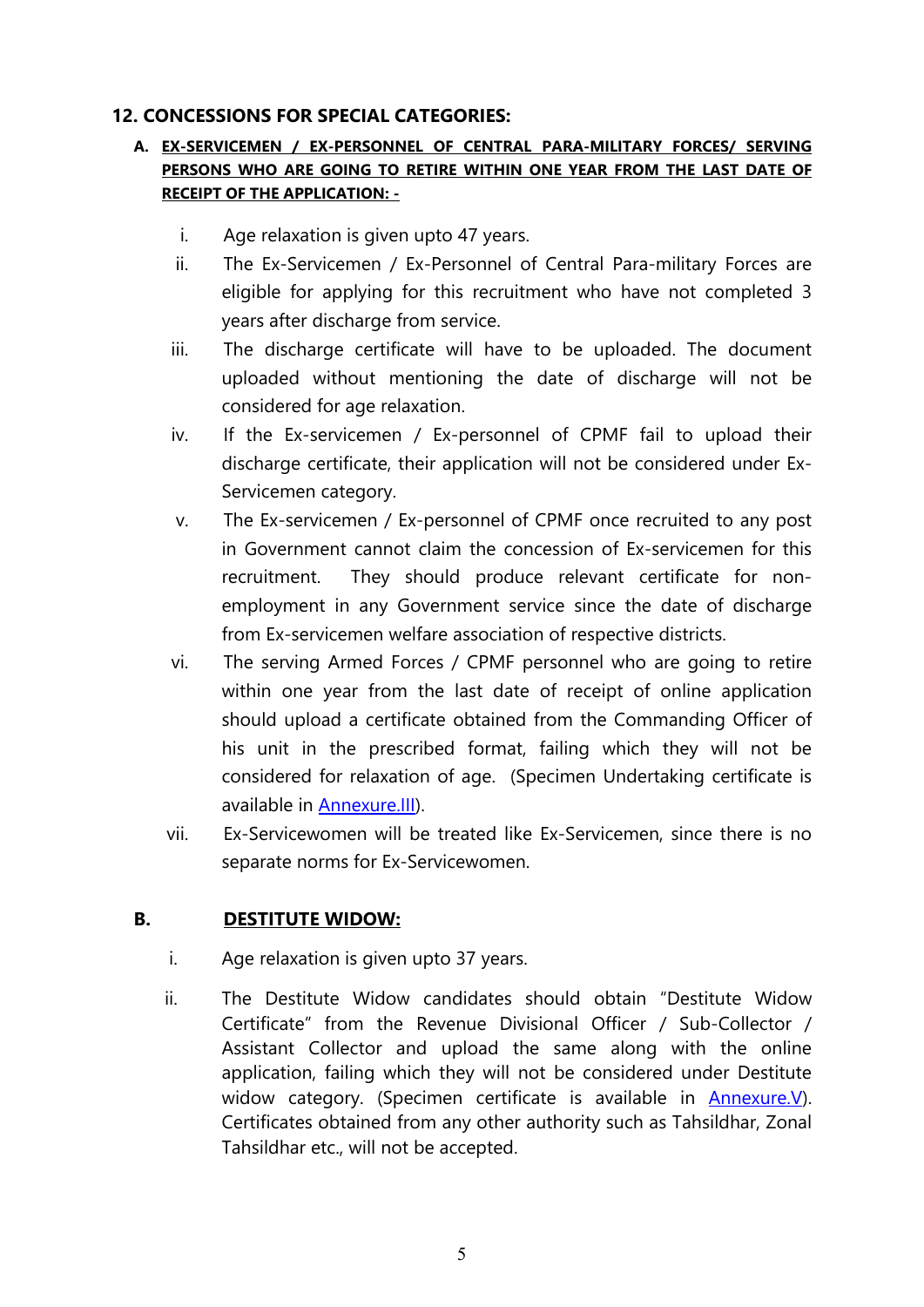iii. Candidates having Widow Certificates will be not be considered as Destitute Widows.

### **13. TRANSGENDER :**

- a. The Transgender candidates may decide their own gender such as men or women or as third gender. If a Transgender candidate applies under third gender should upload an Identity Card obtained from the Tamil Nadu Third Gender Welfare Board. (Specimen Identity Card is available in [Annexure. IV\)](#page-31-0).
- b. A transgender candidate who chooses the gender as male should participate in the Orginal Certificate Verification, Physical Measurement Test, Endurance Test, Physical Efficiency Test and Viva-Voce along with male candidates. A transgender candidate who chooses the gender as Female should participate in the Orginal Certificate Verification, Physical Measurement Test, Endurance Test, Physical Efficiency Test and Viva-Voce along with female candidates.
- c. Once gender is selected as either male or female cannot be changed afterwards.
- d. If a transgender candidate applies under Third gender, the candidate will be treated like a woman candidate, 30% reservation also will apply to them.
- e. If transgender candidates produce their community certificate, they can get the benefits of communal reservation like other candidates.
- f. All Transgender candidates will be treated as SC/ST candidates for age relaxation purposes only.
- g. The candidates who do not produce their community certificate will be treated as MBC category for purposes other than age criteria.

#### **14. MARKS ALLOCATION FOR OPEN AND DEPARTMENTAL CANDIDATES:**

| Sl.No.                                | <b>Description</b>              | Open      | <b>Departmental Quota</b> |
|---------------------------------------|---------------------------------|-----------|---------------------------|
| Tamil Language Eligibility Test<br>1. |                                 | 100 marks |                           |
| Main Written Examination<br>2.        |                                 | 70 Marks  | 85 Marks                  |
| 3.                                    | <b>Physical Efficiency Test</b> | 15 Marks  | Exempted                  |
| Viva-Voce<br>4.                       |                                 | 10 Marks  | 10 Marks                  |
| <b>Special Marks</b><br>5.            |                                 | 5 Marks   | 5 Marks                   |
|                                       | <b>Total</b>                    | 100 Marks | 100 Marks                 |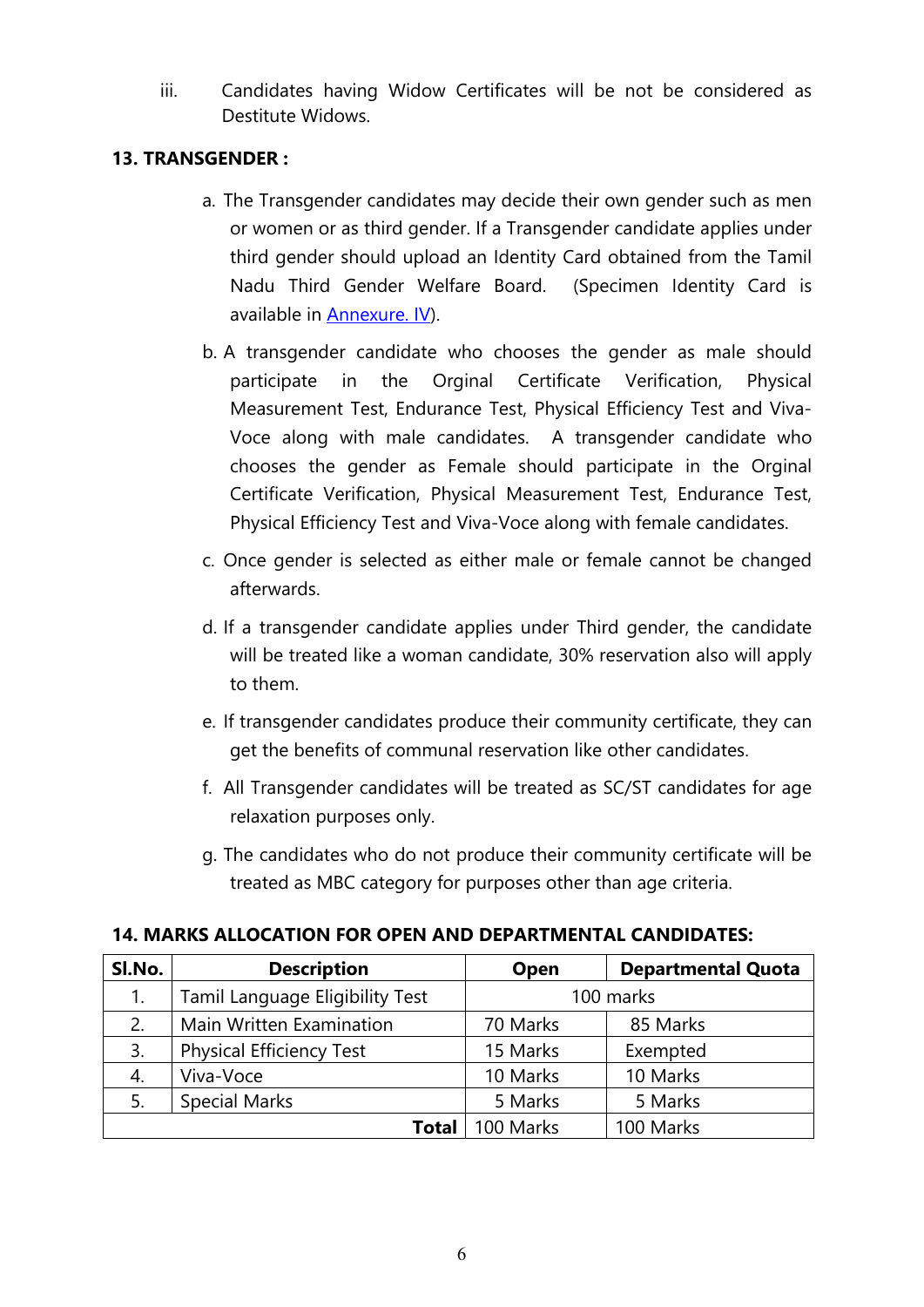#### **15. STAGES OF RECRUITMENT FOR OPEN CANDIDATES:**

### **A. WRITTEN EXAMINATION:**

### **Part I. Tamil Language Eligibility Test:**

- i. The Tamil Language Eligibility Test is qualifying in nature.
- ii. It will be objective type.
- iii. It will consist of 100 questions for 100 marks and the duration of examination will be 100 minutes (1 Hr 40 mins.)
- iv. The candidate has to obtain a **minimum 40 marks (40%)** in Tamil Language Eligibility test, for him/her to be eligible for evaluation of their main examination OMR answer sheet.
- v. The marks obtained in Tamil Language Eligibilty Test will not be considered for preparation of provisional selection list at any stage.
- vi. In respect of 20% Departmental candidates, the Tamil Language eligibility Test will be commonly conducted along with those who are applying in open quota.
- vii. The candidates who have applied under **BOTH** Open and Departmental category will have to write the commonly conducted Tamil Language Eligibility Test **only once.**

### **Part II. Main Written examination**:

The Main written examination consists of Part.A - General Knowledge and Part.B - Logical Analysis, Numerical Analysis, Psychology Test, Communication Skills and Information Handling Ability. Written examination total marks are 70.

- i. Part.A 40 Marks consisting of 80 Questions (objective type).
- ii. Part.B 30 marks consisting of 60 Questions (objective type).
- iii. Each question carries ½ mark.
- iv. Duration 2 ½ hours.
- v. The candidates should get a **minimum of 25 marks (35%) to qualify** in the written examination.
- vi. However, out of those who qualify in the written examination, only five times the number of notified vacancies shall be permitted for next stage of selection i.e., PMT, ET, PET & Original Certificate Verification in each category based on the merit and communal rotation.
- vii. **Hall Ticket for written examination:** The Hall Tickets of the eligible candidates will be uploaded on the TNUSRB official website [\(www.tnusrb.tn.gov.in\)](http://www.tnusrb.tn.gov.in/) before commencement of the written examination. The candidate can login his/her account with User ID and Password and download the Hall Ticket for attending the Written Examination.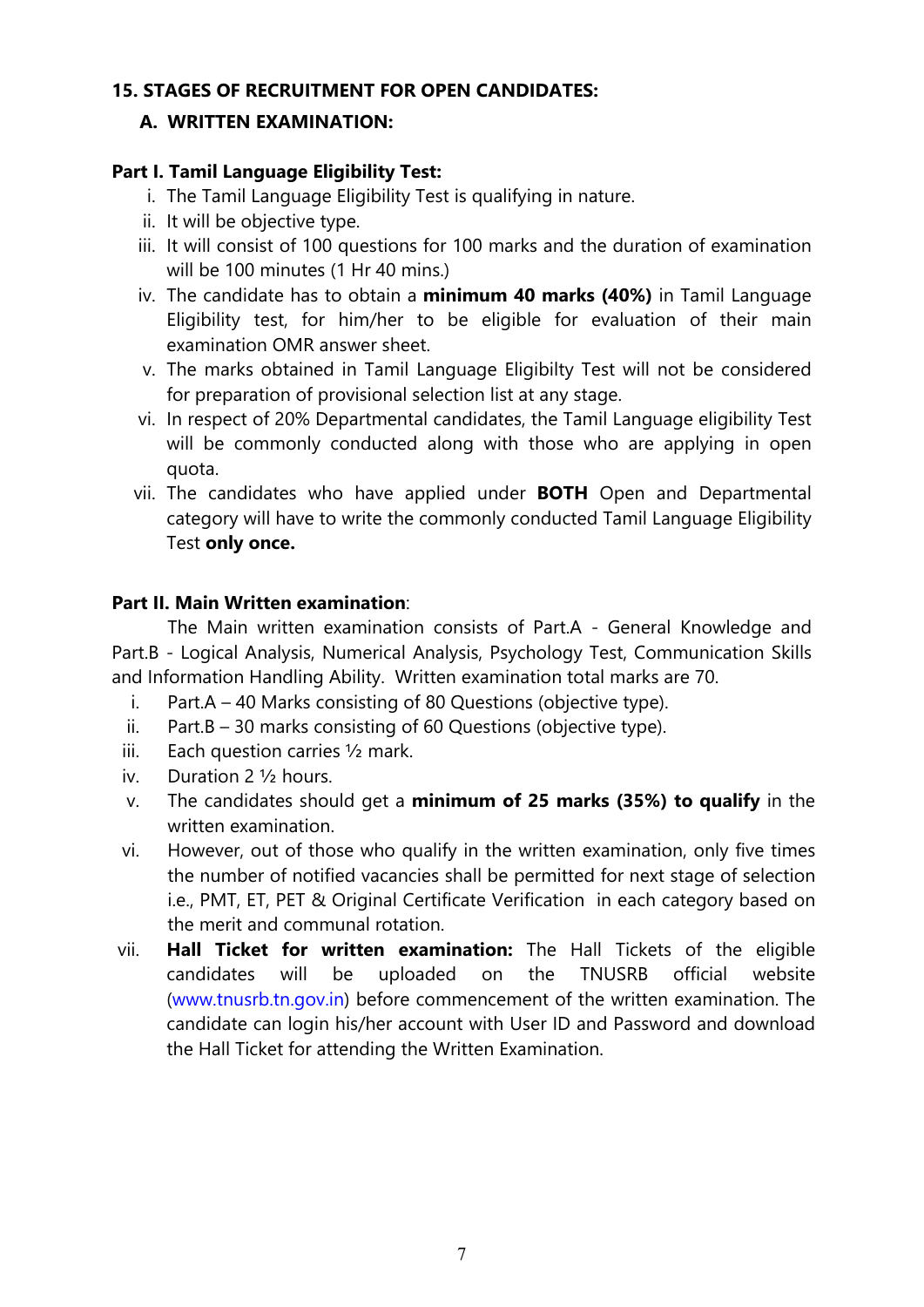#### **B. PHYSICAL MEASUREMENT TEST:**

|  |  | i. The norms for open candidates for Physical Measurement Test are as follows: - |  |
|--|--|----------------------------------------------------------------------------------|--|
|  |  |                                                                                  |  |

| <b>Height Measurement</b>               |            |                                                  |  |  |
|-----------------------------------------|------------|--------------------------------------------------|--|--|
| Community                               | <b>Men</b> | <b>Women &amp; Transgender</b>                   |  |  |
| OC, BC, BC(M), MBC & DNC                | 170 cms    | 159 cms                                          |  |  |
| SC, SC(A), ST                           | 167 cms    | 157 cms                                          |  |  |
| <b>Chest Measurement (for Men only)</b> |            |                                                  |  |  |
| Normal                                  |            | 81 cms                                           |  |  |
|                                         |            | 05 cms                                           |  |  |
| Expansion in full inspiration           |            | $(81 \text{ cm} \cdot \text{to } 86 \text{ cm})$ |  |  |
| Ex-servicemen/Ex.CPMF / Serving persons |            | <b>Exempted from Physical</b>                    |  |  |
| who are going to retire within one year |            | <b>Measurement Test</b>                          |  |  |

- ii. All the Physical measurements (Height / Chest) will be rounded off to the nearest 0.5 centimeter, as the case may be.
- iii. **Rounding off of Height and Chest Measurements**: All the Physical Measurements (Height/Chest) will be rounded off to the nearest 0.5 cm to take care of margin of error as per the formula given below:

| <b>Actual Measurement</b> | <b>Rounded Off to</b> |
|---------------------------|-----------------------|
| (cm.)                     | (cm.)                 |
| 169.6                     | 169.5                 |
| 169.7                     | 169.5                 |
| 169.8                     | 170.0                 |
| 169.9                     | 170.0                 |
| 170.1                     | 170.0                 |
| 170.2                     | 170.0                 |
| 170.3                     | 170.5                 |

The same procedure should be followed in Chest measurement. The same procedure should also be followed for women candidates during height measurement.

- iv. **Appeal in Physical Measurement Test:** When a candidate is dis-satisfied with his/her measurement, he/she can prefer an appeal to the Sub-Committee Chairperson regarding height / chest re-measurement.
- v. Physical Measurement Test is qualifying in nature.
- vi. There is no Physical Measurement Test for Ex-servicemen, Ex-CPMF and serving personnel.
- vii. The candidates who qualify in the Physical Measurement Test will be allowed to participate in the Endurance Test.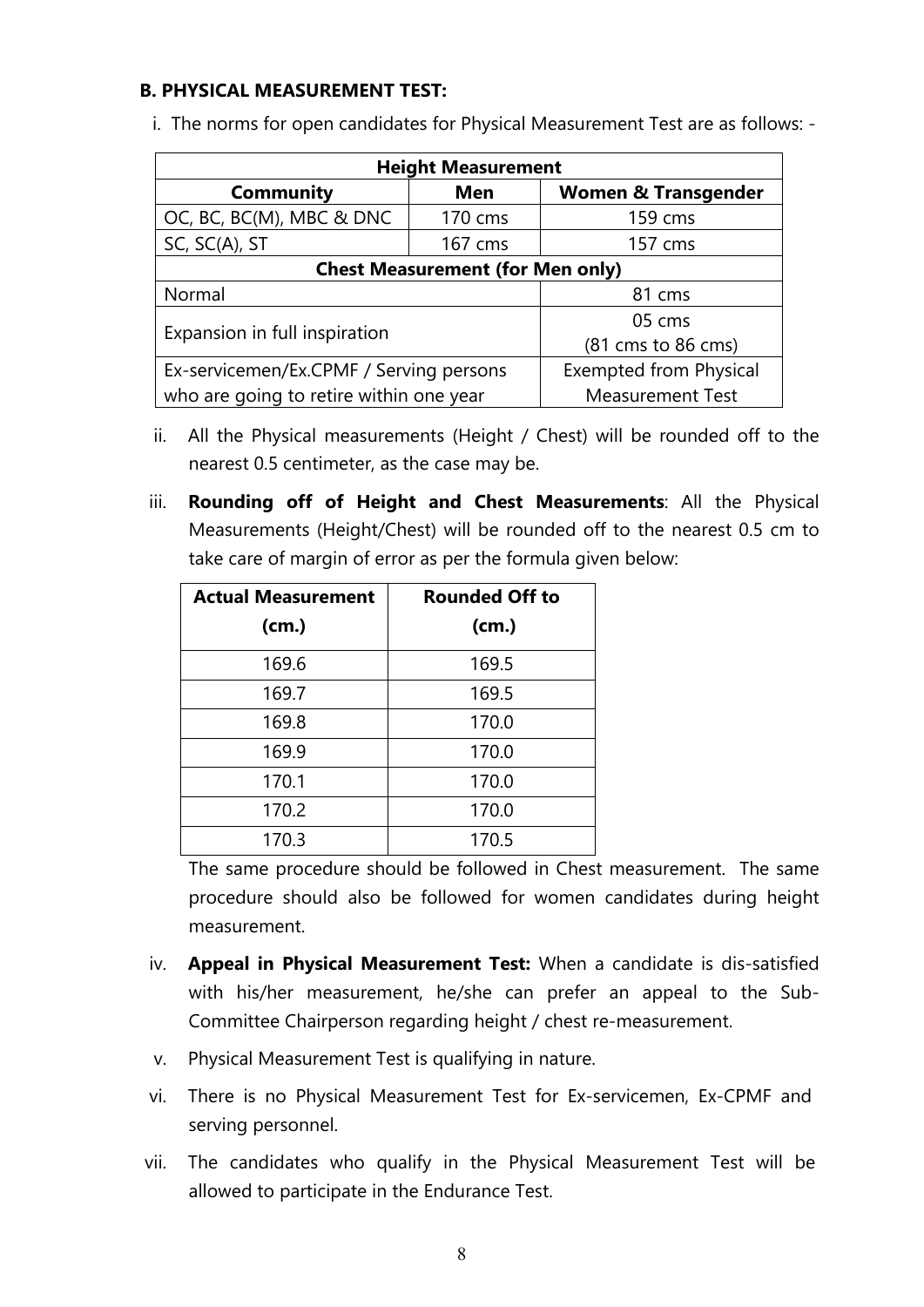viii. The height measurement taken by Government hospitals or any other agency will not be considered.

# **C. ENDURANCE TEST:**

(i) The norms for open candidates for Endurance Test are as follows :-

| Men                                                                    | 1500 metres run in 7 minutes           |
|------------------------------------------------------------------------|----------------------------------------|
| Women/ Transgenders                                                    | 400 metres run in 2 minutes 30 seconds |
| Ex-servicemen / Ex-personnel of Central                                |                                        |
| Para-Military Forces/ serving personnel   1500 metres run in 8 minutes |                                        |
| who are going to retire within one year.                               |                                        |

(ii) Endurance Test is qualifying in nature.

 (iii) Only the candidates who qualify in the Endurance Test will be allowed to Participate in the Physical Efficiency Test.

# **D. PHYSICAL EFFICIENCY TEST:** Total marks for PET are 15.

The details of Physical Efficiency Test are as follows:

### **(I) Men candidates:**

| SI.<br>No. | <b>Events</b>              |               | <b>One Star</b><br>(2 Marks) | <b>Two Stars</b><br>(5 Marks) |
|------------|----------------------------|---------------|------------------------------|-------------------------------|
| 1.         | Rope Climbing              |               | 5.0 metres                   | 6.0 metres                    |
|            | Long Jump                  | Long Jump     | 3.80 metres                  | 4.50 metres                   |
| 2.         | (or)<br>High Jump          | High Jump     | 1.20 metres                  | 1.40 metres                   |
| 3.         | 100 mts run<br>(or)        | 100 mts run   | 15.00 seconds                | 13.50 seconds                 |
|            | 400 mts run<br>400 mts run | 80.00 seconds | 70.00 seconds                |                               |

- i. Men candidates will compulsorily have to attend rope climbing. They should climb only with their hands. Climbing with support of legs or body will lead to disqualification.
- ii. Three chances will be given for the event of Rope climbing, long jump / high jump. The highest score of these three chances will be considered for qualification.
- iii. Only one chance will be given to the candidates for the event of 100 metres/ 400 metres run.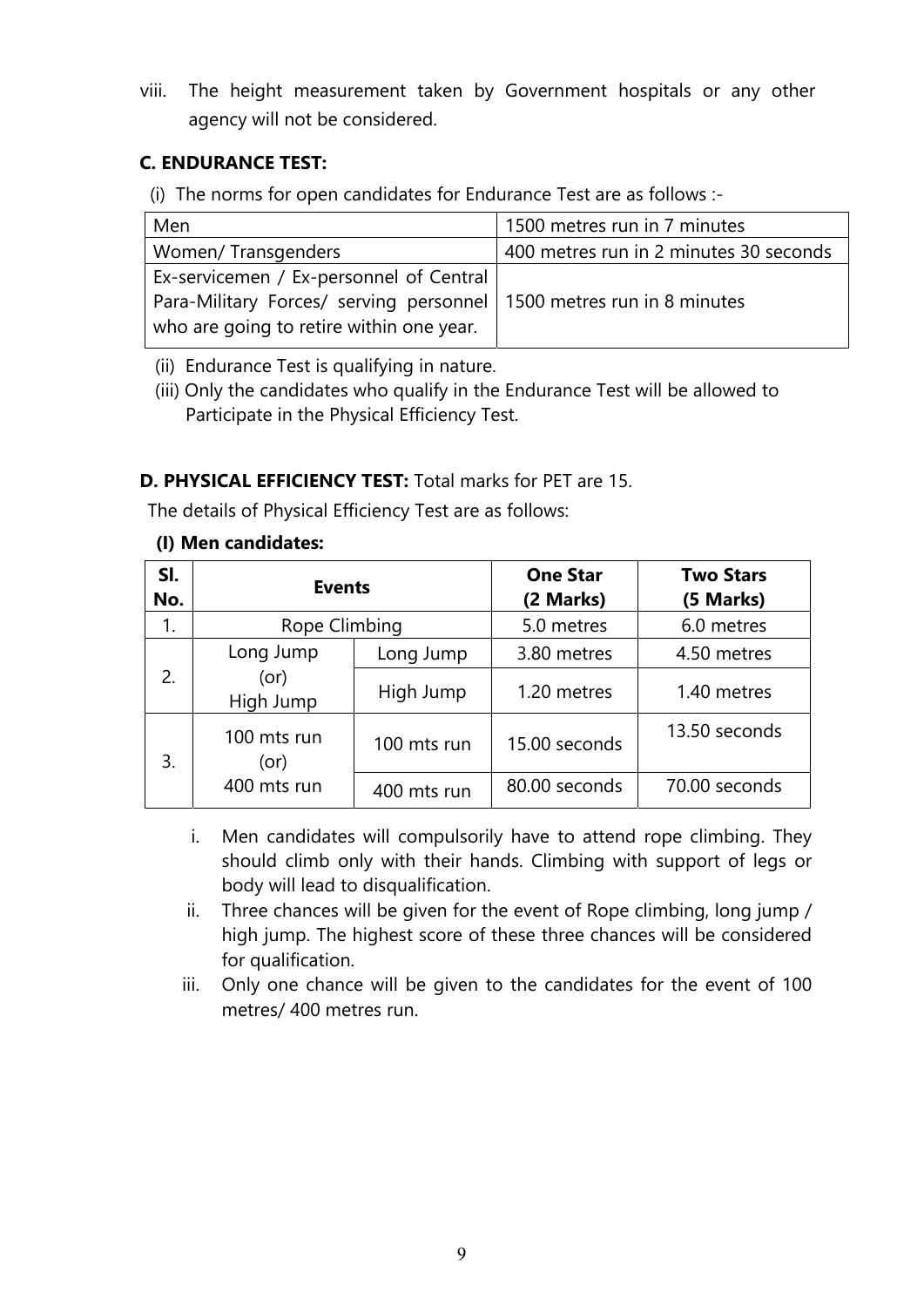#### **(II) Women and Transgender candidates:**

| SI.<br>No. | <b>Events</b>                      |                    | <b>One Star</b><br>(2 Marks) | <b>Two Stars</b><br>(5 Marks) |
|------------|------------------------------------|--------------------|------------------------------|-------------------------------|
|            | Long jump                          |                    | 3.0 metres                   | 3.75 metres                   |
|            | Shotput                            | Shotput (4 Kg)     | 4.25 metres                  | 5.50 metres                   |
| 2.         | (or)<br>Cricket ball throw         | Cricket ball throw | 17 metres                    | 24 metres                     |
|            | 100 mts run                        | 100 mts run        | 17.50 seconds                | 15.50 seconds                 |
| 3.         | (or)<br>200 mts run<br>200 mts run |                    | 38.00 seconds                | 33.00 seconds                 |

- i. Women and Transgender candidates will have to participate and qualify in all the three events.
- ii. Three chances will be given for the events of long jump, Shot-Put throw/ Cricket-ball throw. The highest score of the three chances will be considered for-qualification.
- iii. Only one chance will be given to the candidates in 100 metres /200 metres run.

# **(III) Ex-servicemen / Ex-personnel of Central Para-Military Forces and Serving Police**

#### **personnel who are going to retire within one year**

| SI.<br>No. | <b>Events</b>       |             | <b>One Star</b><br>(2 Marks) | <b>Two Stars</b><br>(5 Marks) |
|------------|---------------------|-------------|------------------------------|-------------------------------|
| 1.         | Shotput (7.26Kg)    |             | 5.0 metres                   | 6.0 metres                    |
| 2.         | Long Jump           | Long Jump   | 3.25 metres                  | 4.50 metres                   |
|            | (or)<br>High Jump   | High Jump   | 0.90 metres                  | 1.40 metres                   |
| 3.         | 100 mts run         | 100 mts run | 17.00 seconds                | 13.50 seconds                 |
|            | (or)<br>400 mts run | 400 mts run | 85.00 seconds                | 70.00 seconds                 |

- i. Ex-servicemen / Ex-personnel of Central Para-Military Forces/ serving persons who are going to retire within one year from the last date of receipt of application, candidates will have to participate and qualify in all the three events.
- ii. Three chances will be given for the events of Shot-Put throw and Long jump or High jump. The highest score of the three chances will be considered for qualification.
- iii. Only one chance will be given to the candidates in 100 metres /400 metres run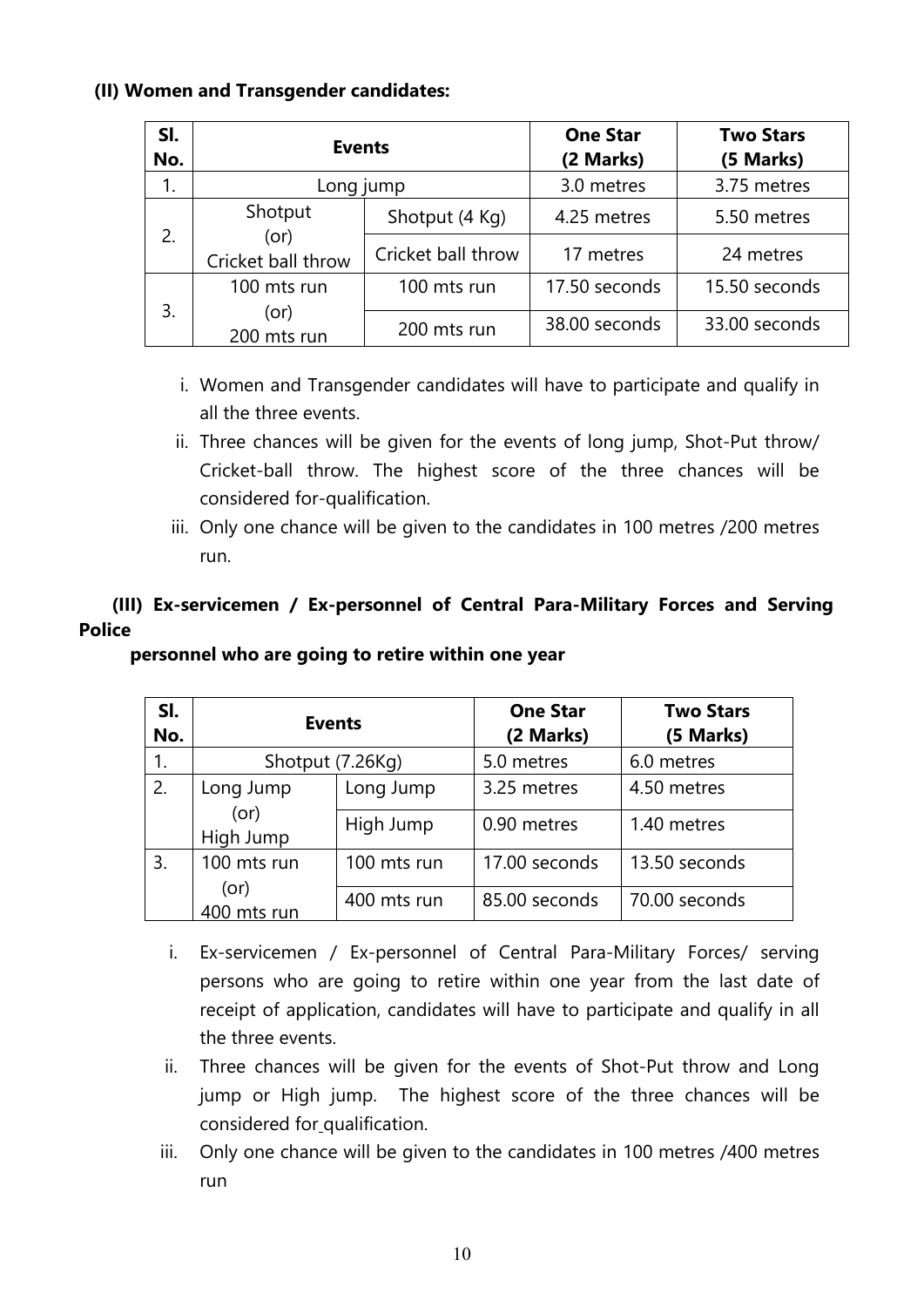#### <span id="page-10-0"></span>**Note:**

- i. Men and Women /Transgender candidates should get minimum one star in each event, failing which they will be disqualified at the same stage.
- ii. A candidate may get a minimum of 3 Stars (6 Marks) and a maximum of 6 Stars (15 Marks).

# **20% DEPARTMENTAL QUOTA CANDIDATES**

#### **16. ELIGIBILITY FOR APPLYING UNDER 20% DEPARTMENTAL QUOTA:**

- i. Police Constables / Gr.I PCs / Head Constables and their equivalent ranks in the Taluk Police, Armed Reserve Police and Tamil Nadu Special Police can apply under 20% Departmental Quota if they meet the following eligibility criteria under Rule 14 of TNPSS Rules, 1953 and TNSPSS Rules 1978.
	- a) They should have completed 5 years of service as on the date of notification.
	- b) They should have a clean record without any punishment other than the minor punishments of black mark, reprimand and censure in their entire service.
	- c) The departmental candidates should obtain an NOC in the prescribed format from the Head of Unit / Office / competent authority and it should be uploaded while applying online. (Specimen NOC is available in [Annexure. VI\)](#page-33-0).
- ii. Main Written Examination for departmental quota will be held separately. A departmental candidate may apply for both open and departmental quota, if he /she satisfies the eligibility criteria.
- iii. In case of required number of candidates are not available in the Departmental Quota, the vacancies would be transferred to open quota of the same community.
- iv. Communal reservation is followed within Departmental quota as per existing rules.

# **17. STAGES OF RECRUITMENT FOR 20% DEPARTMENTAL CANDIDATES:**

#### **A. WRITTEN EXAMINATION:**

#### **Part I. TAMIL LANGUAGE ELIGIBILITY TEST:**

The norms for conducting Tamil Language Eligibility Test for Departmental candidates will be the same as conducted for Open candidates.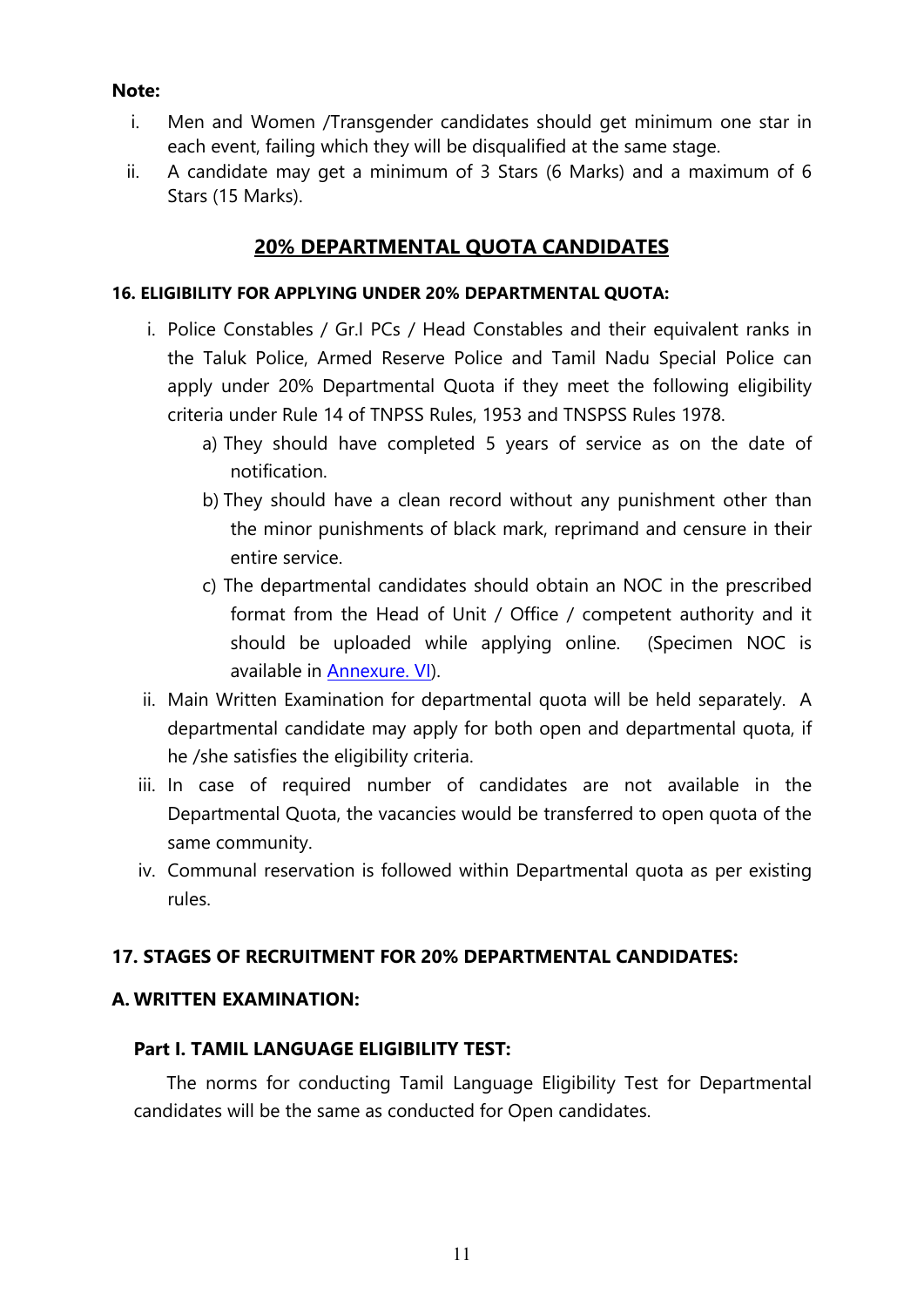#### **Part II. MAIN WRITTEN EXAMINATION:**

Main written examination consists of Part.A - General Knowledge and Part.B - Communication skills, Numerical skills, Logical Analysis, Information handling ability, Indian Penal Code, Criminal Procedure Code, Indian Evidence Act, Police Standing Orders and Police Administration. Written examination total marks are 85.

- i. Part.A 15 Marks consists of 30 Questions (objective type).
- ii. Part.B 70 Marks consists of 140 Questions (objective type).
- iii. Each question carries ½ mark.
- iv. Duration of the examination 3.00 hrs.
- v. The candidates should get a **minimum of 30 marks (35%) to qualify** in the written examination.
- vi. However, out of those who qualify in the written examination, only five times the number of notified vacancies shall be permitted for next stage of selection i.e., Original Certificate Verification and Endurance Test based on merit and communal rotation.
- vii. Hall Ticket for Written examination: The Hall Tickets of the eligible candidates will be uploaded on the TNUSRB official website [\(www.tnusrb.tn.gov.in](http://www.tnusrb.tn.gov.in/)) before commencement of the written examination. The candidate can log into his/her account with User ID and Password and download the Hall Ticket for attending the Written Examination.

#### **B. PHYSICAL MEASUREMENT TEST & PHYSICAL EFFICIENCY TEST:**

20% Departmental Quota candidates are exempted from the above tests.

**C. ENDURANCE TEST:** 1500 metres run in 7 minutes for men candidates and 400 metres run in 2 minutes and 30 seconds for women and Transgender candidates.

#### **18. PREGNANT WOMEN CANDIDATES:**

- i. Pregnant women candidates should mention the pregnancy status during submission of online application.
- ii. During the Physical Test, the pregnant women candidates should inform the chairperson of the sub-committee of the centre about her pregnancy status.
- iii. The pregnant candidates declared unfit by the government doctor will be allowed to participate in physical measurement test only and further process of selection proposed to be conducted once in every six months, say February  $1<sup>st</sup>$  week and August  $1<sup>st</sup>$  week for such candidates.
- iv. A pregnant applicant for the post shall not lose her seniority only because she is unable to participate in the physical test in view of her pregnancy (i.e.,) if a pregnant woman is selected on the basis of the physical test in the next process of selection her seniority should be determined with reference to the earlier recruitment.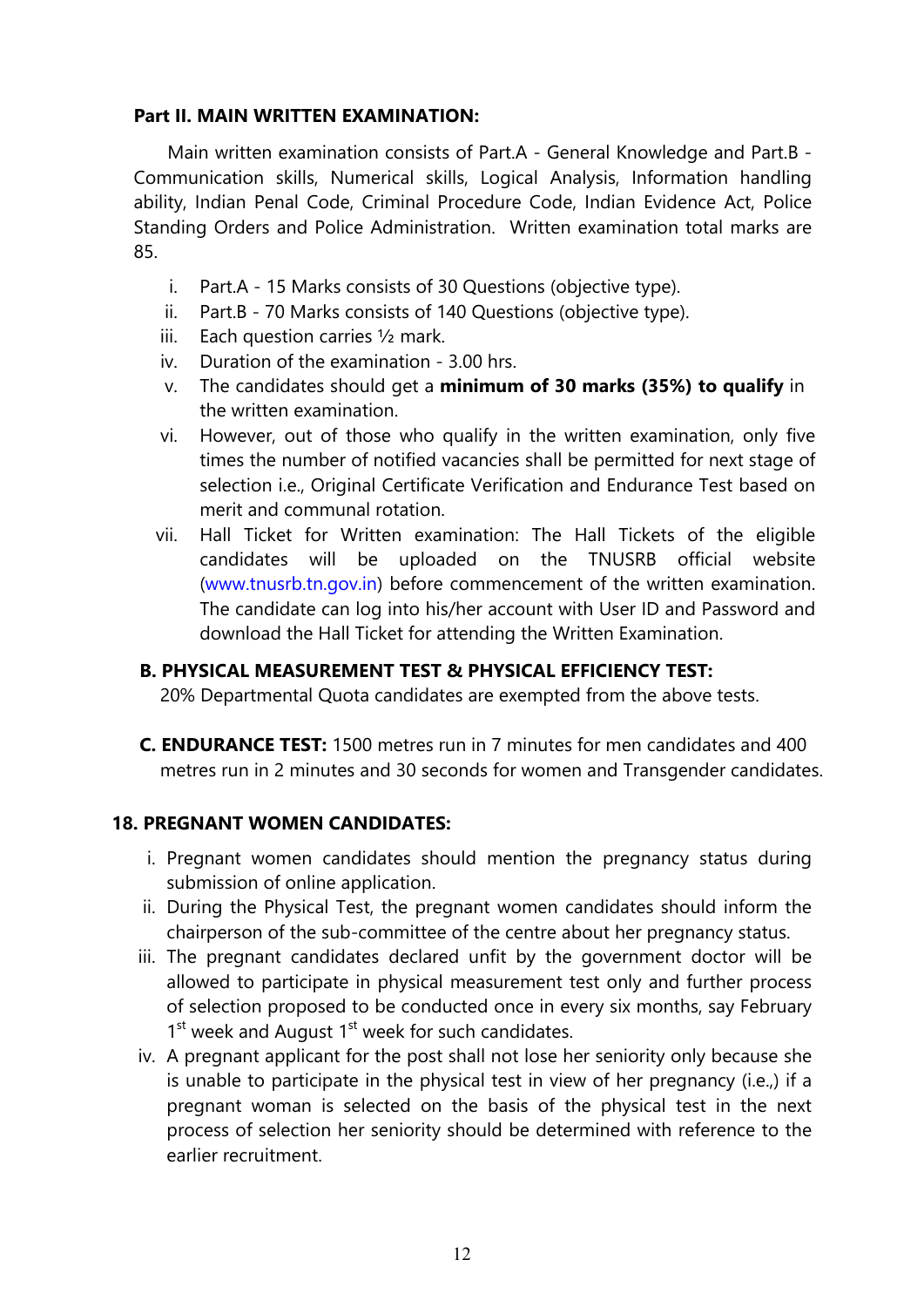### <span id="page-12-0"></span>**19. CERTIFICATE VERIFICATION:**

- i. The Orginal certificate verification will be carried out before the Physical Measurement Test, Endurance Test and Physical Efficiency Test for open candidates.
- ii. The Orginal certificate verification will be carried out before the Endurance Test for Departmental candidates.
- iii. The candidates who are called for Certificate Verification will have to produce their **original certificates** which they had uploaded during submission of the online application. Candidate who fails to produce the Original Certificates will lose his/her claims with regard to communal reservation, age relaxation and special quota. New certificates /claim other than uploaded certificates will not be entertained at all.

# **20. VIVA-VOCE:**

- i. Viva-Voce will be conducted for 10 marks. Marks will be awarded based on the performance of the candidates.
- ii. The open candidates who qualify in original certificate verification, Physical Measurement Test, Endurance Test and Physical Efficiency Test will be eligible for Viva-Voce. The number of candidates called for Viva-Voce will be 2 times the number of notified vacancies.
- iii. Similarly, the 20% departmental candidates who qualify in original certificate verification and Endurance Test will be eligible for Viva-Voce. The number of candidates called for Viva-Voce will be 2 times the number of notified vacancies.
- iv. The Viva-Voce will be conducted at TNUSRB, Chennai. Candidates who are called for Viva-Voce should produce all the Original Certificates at the time of Viva-Voce.
- v. Candidates who are serving as Government Servants (other than the departmental quota candidates) in State Government / Central Government/Public Sector Undertaking (PSU) should produce "No Objection Certificate" obtained from their respective Unit Heads as per **[Annexure.VII](#page-34-0).**
- vi. Candidates who are possessing NCC / NSS / Sports Certificates or Medals received in National Police Duty Meet (in-case of Departmental candidates) should produce the Original Certificates along with one photo copy of the same at the time of Viva-Voce for awarding of special marks.

# **21. SPECIAL MARKS FOR NCC/NSS/SPORTS/GAMES FOR OPEN CANDIDATES: I. Special marks shall be given to the candidates during Viva-Voce as detailed below, subject to a maximum of 5 marks.**

# **a. National Cadet Corps (NCC) (Maximum 2 Marks)**

| One Year Member/ "A" certificate                                                  | $\frac{1}{2}$ Mark |
|-----------------------------------------------------------------------------------|--------------------|
| Possession of "B" Certificate                                                     | 1 Mark             |
| Possession of "C" Certificate/Under Officer Best Cadet in All India level 2 Marks |                    |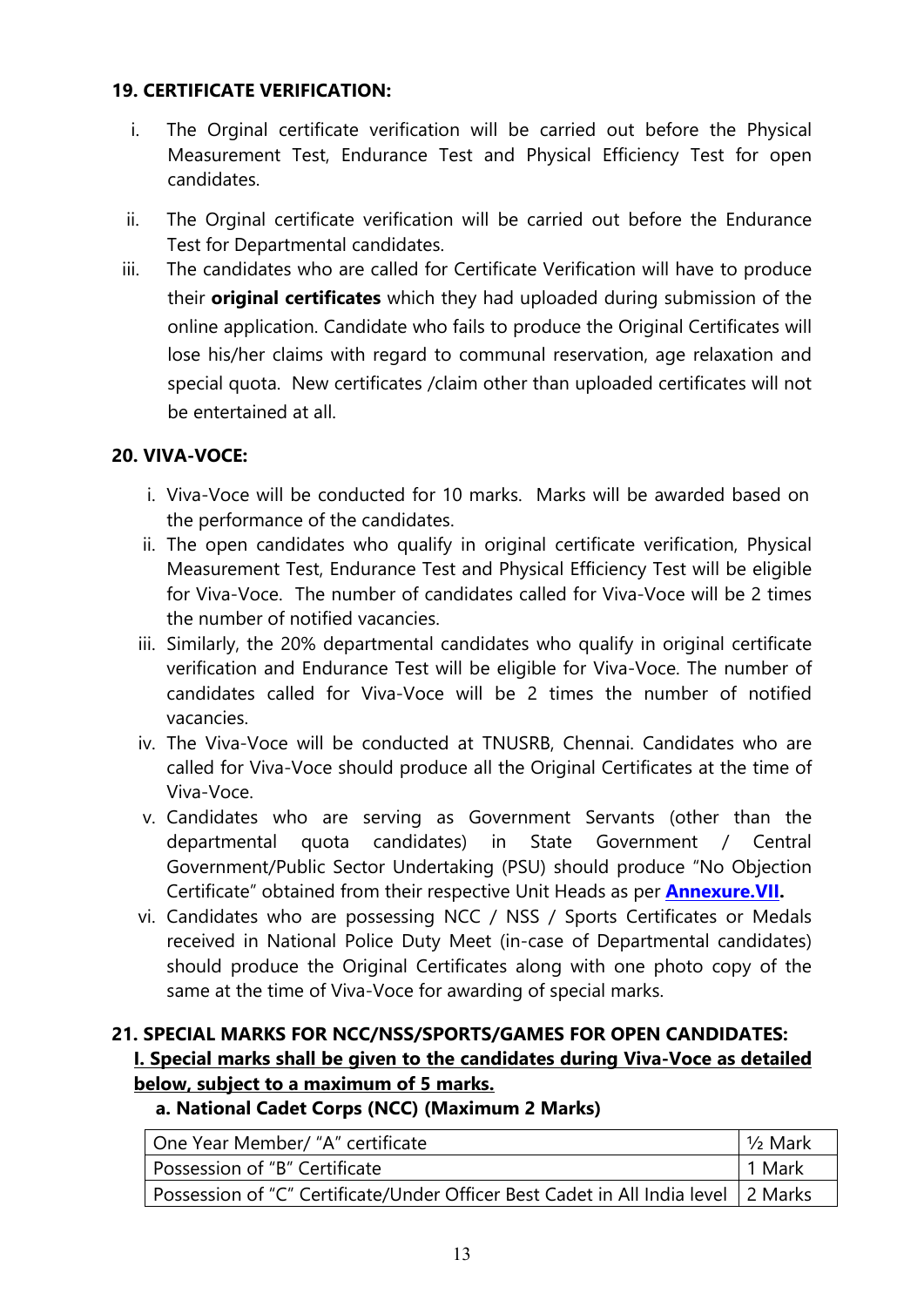### **b. National Service Scheme (NSS) (Maximum 1 Mark)**

| Participation in a National Programme like Republic Day parade in |                    |
|-------------------------------------------------------------------|--------------------|
| New Delhi/National Integration and Motivation Camps/Inter State   | $1/2$ mark         |
| Youth Exchange Programme by the Department of Youth Affairs       |                    |
| and Sports of State Government                                    |                    |
| Best Volunteer at State Level/National level or Best NSS Cadet at | 1 mark             |
| Republic Day Parade in New Delhi                                  |                    |
| Participation in regular activities or State Special camps        | $\frac{1}{2}$ mark |

#### **c. Sports / Games (Maximum 2 Marks)**

**Approved 16 games:** 1.Basket Ball, 2.Football, 3.Hockey, 4.Volley Ball, 5.Hand Ball, 6.Kabbadi, 7.Wrestling, 8.Boxing, 9.Gymnastics, 10.Judo, 11.Weight Lifting, 12. Aquatics (Swimming), 13.Athletics, 14.Equitation (Horse riding) 15.Rifle Shooting and 16. Silambam (**Annexure-VIII**) are eligible for awarding of marks.

| Represented School in District level                             | $1/2$ mark          |
|------------------------------------------------------------------|---------------------|
| Represented College in zonal level (Inter Collegiate)            | $1/2$ mark          |
| Represented University (Form-III) (Inter University)             | 1 mark              |
| Represented District in Inter District tournament                | 1 mark              |
| Represented State (Form-II) (Tamil Nadu)                         | $1\frac{1}{2}$ mark |
| Represented Nation in international Competition (Form-I) (India) | 2 marks             |

In each category, the highest certificate (yielding maximum marks) will be considered. If a candidate having two certificates which are carrying equal marks, only one certificate will be considered for awarding marks. A candidate can claim maximum of 5 marks under special marks.

#### **II. SPECIAL MARKS FOR DEPARTMENTAL CANDIDATES:**

| Winning of medal in the National Police Duty Meet (Maximum 5 marks) |         |
|---------------------------------------------------------------------|---------|
| Gold Medal                                                          | 5 marks |
| Silver Medal                                                        | 3 marks |
| <b>Bronze Medal</b>                                                 | 2 marks |
|                                                                     |         |

Departmental Quota candidates shall not be eligible for special marks for NCC/NSS/Sports/ Games.

A candidate can claim maximum of 5 marks under special marks. If a candidate having two medals which are carrying equal marks, only one certificate will be considered for awarding marks.

#### **22. PROVISIONAL SELECT LIST:**

- a. Provisional Select List is drawn based on the total marks obtained in the main Written Examination, Physical Efficiency Test, Viva-Voce and Special marks for the post of Sub-Inspectors of Police subject to communal reservation and notified vacancies.
- b. If there is a tie in total marks, the candidate senior in age shall be given priority in selection.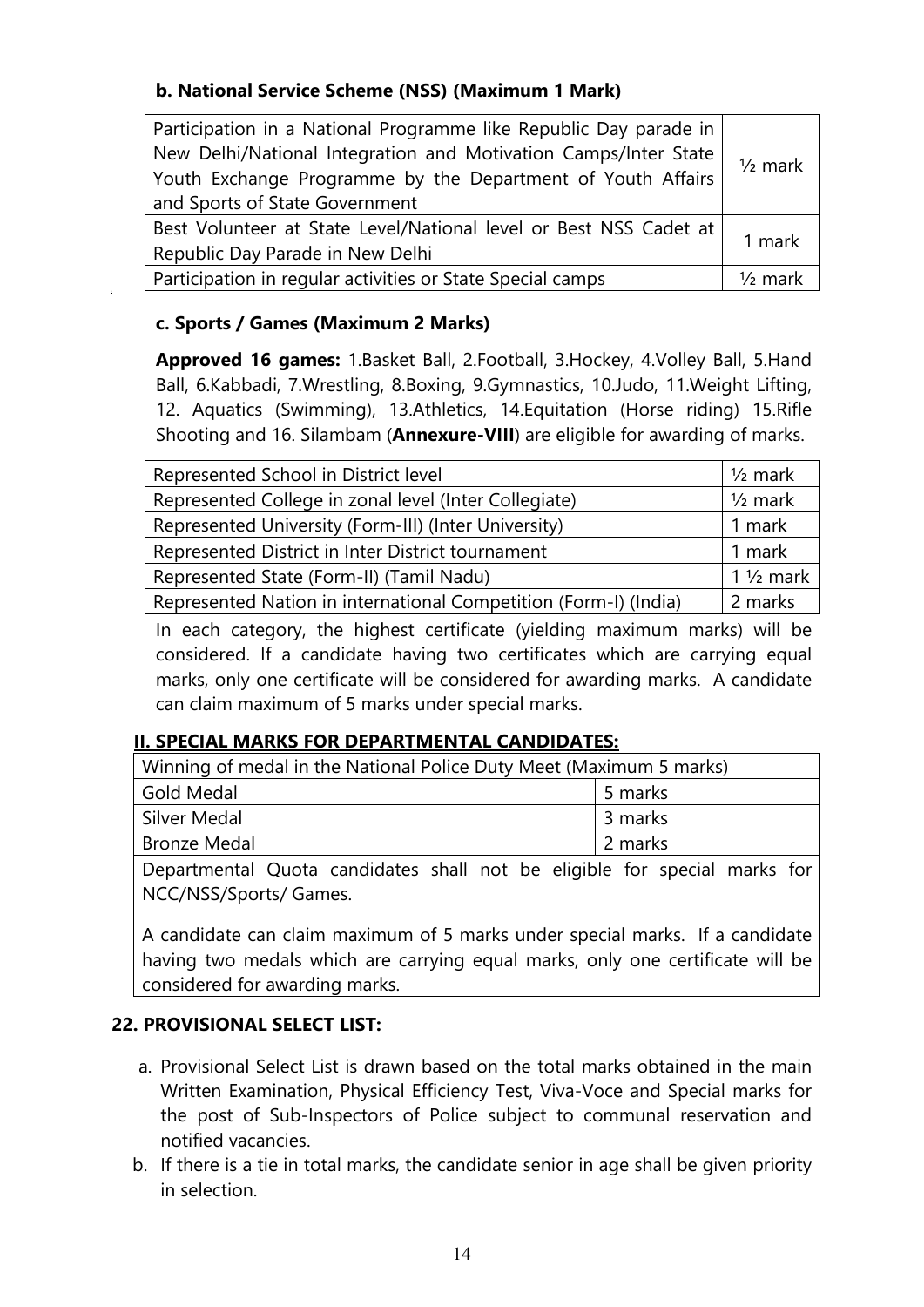- <span id="page-14-0"></span>c. If the marks secured are equal and date of birth is same, preference shall be given to the candidate who is an outstanding scout, having received an award from the President of India.
- d. If the total marks and date of birth are same, then the main written exam marks will be considered for seniority.
- e. If the total marks, date of birth and written test marks are same, then online application seniority will be considered for seniority.
- f. Persons recruited to the post of Sub-Inspectors of Police under 20% departmental quota will be placed above the direct recruits selected from open quota in the same recruitment for their seniority.
- g. 20% of all vacancies will be set apart for open candidates on preferential basis for the persons who studied their entire education up to Degree in Tamil medium (PSTM).
- h. Departmental quota candidates are not eligible to claim PSTM preference.
- i. The provisional selection list will be published on the TNUSRB official website [www.tnusrb.tn.gov.in](http://www.tnusrb.tn.gov.in/)

# **23. MEDICAL EXAMINATION AND VERIFICATION OF CHARACTER AND ANTECEDENTS:**

 Provisionally selected candidates will have to undergo medical examination as per **[Annexure-IX](#page-36-0)** and verification of character and antecedents through Police Department.

#### **24. EXAMINATION FEE:**

The Examination fee is Rs.500/-. If a Police Departmental candidate applies for both under open quota and departmental quota, he/she shall pay a sum of Rs.1000/- as examination fee. It shall be paid either through cash challan or online payment.

# **a) Instructions for paying the fee through Cash Challan:**

- i. When "CASH /SBI Branch Payment" mode is chosen for payment by the candidate, the other online modes like Net banking and Credit card / Debit card are restricted to the candidate for payment.
- ii. On choosing the "CASH" /SBI Branch Payment" mode of payment, the challan is generated/ downloaded and the same can be printed by the candidate. The details of the challan will also be sent to the candidate's registered e-mail ID.
- iii. The challan generated through SBI e-pay portal "SBI BRANCH PAYMENT (CASH) is valid for 7 days as per the date mentioned in the Challan.
- iv. The Challan payment can be made at any of the SBI bank branches only during the bank transaction hours. The transaction hours may vary from branch to branch.
- v. If the payment is not made through the generated challan within the valid period (7 calendar days from generation), then the application of the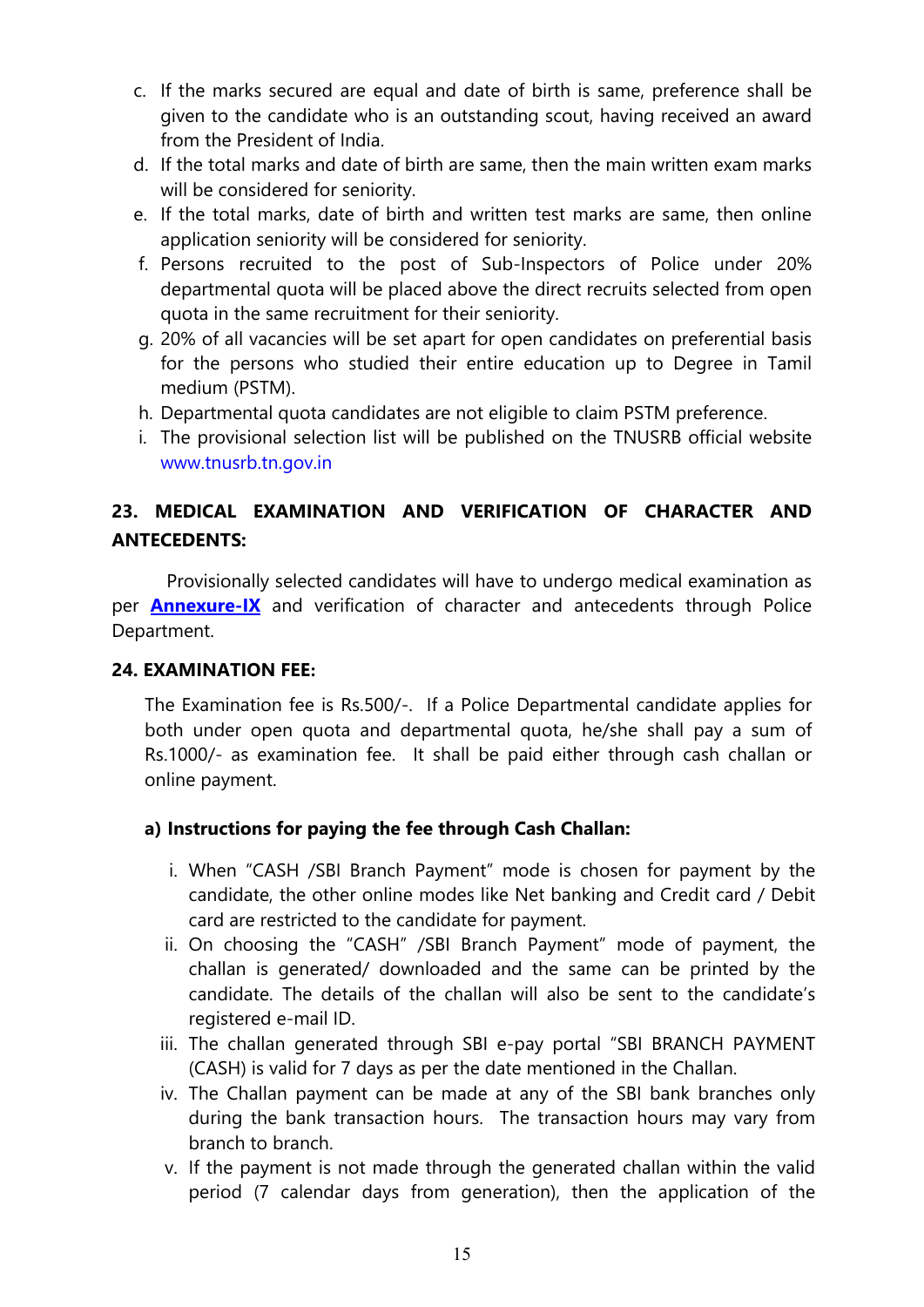candidate becomes invalid. The candidate has to register again with new email ID and new Mobile number to fill a new application.

### **b) Online Payment:**

- i. If the candidate chooses any of the Online payment modes like Net banking or Credit card or Debit card and if there is any interruption or disconnection in making payment or if the payment gets cancelled due to unknown reason, then the candidate is allowed to make payment only after 15 minutes.
- ii. If the payment is successful, then the status of the payment will be reflected in the candidate's dashboard within 24 hours.
- iii. If the candidate is not able to pay through online mode, he / she may opt for cash challan mode.
- iv. For any failures in online payment the TNUSRB is not responsible.
- v. **The candidates are advised to submit the application and make payment well in advance before the last date of submission of online application to avoid last minute congestion and failures.**

### **c) Confirmation of Examination Fee:**

- i. Candidates should be aware that the amount debited from their account does not mean the payment is successful towards examination fee and acceptance of application form, unless a receipt is generated in the dashboard.
- ii. After successful completion of payment and submission of application, a confirmation SMS and e-mail will be sent to the candidate's registered mobile number and e-mail ID.
- iii. For any doubts regarding payments and submission of online applications the candidates may contact Helpdesk numbers given below during working hours:

| For Technical queries    | $044 - 40016200$                                   |  |
|--------------------------|----------------------------------------------------|--|
| For Application Form     |                                                    |  |
| related queries - TNUSRB | 044 - 28413658, 9499008445, 9176243899, 9789035725 |  |
| Control room             |                                                    |  |
| For Payment related      | 044 - 28308976 & 044 - 28308948                    |  |
| queries                  |                                                    |  |
| Email                    | support@tnusrbonline.org                           |  |

**25. WRITTEN EXAMINATION CENTRE:** Examination centre will be intimated to open candidates and departmental candidates at the time of issuing Hall Tickets by TNUSRB. The TNUSRB reserves the right to increase or decrease the number of examination centres and can re-allocate the candidates to any centre on administrative grounds.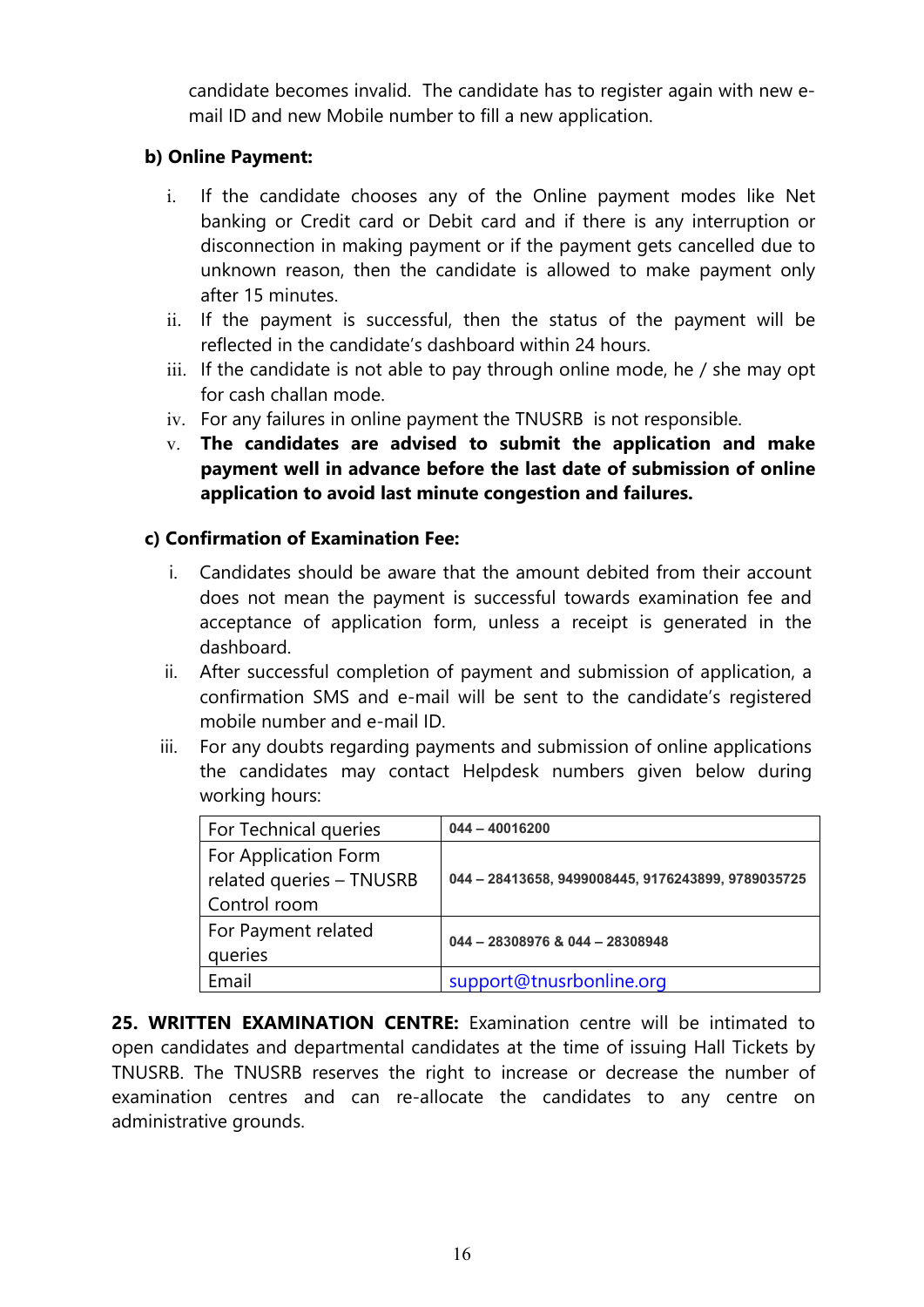#### **26. LIST OF CERTIFICATES / DOCUMENTS TO BE UPLOADED:**

 The candidates should upload the following certificates / documents only applicable to them by scanning for proof of their eligibility.

- i. If the candidate has changed his / her name after passing  $10<sup>th</sup>$  /HSC/Degree and if it has been published in the Government gazette the first page and the name mentioned page of the Government gazette. If not uploaded the application will be rejected.
- ii. Date of Birth proof (SSLC marks sheet)
- iii. Mark Sheet for HSC/ Diploma/ ITI
- iv. Bachelor's Degree certificate (First Degree) or Provisional Certificate of the same Degree
- v. Community Certificate issued by Tamil Nadu Government
- vi. Destitute Widow Certificate obtained from the Revenue Divisional Officer / Sub-Collector / Assistant Collector.
- vii. Ex-Serviceman/Ex-CPMF Discharge Certificate, Self undertaking certificate of serving Ex-servicemen / Ex-personnel of Central Para-Military Forces and Serving Police personnel who are going to retire within one year obtained from their Commanding Officer.
- viii. NCC Certificate
- ix. NSS Certificate
- x. Sports/Games Certificate
- xi. Sports Quota Certificate (Form.I/Form.II /Form.III).
- xii. Certificate for receiving medals i.e. Gold/ Silver / Bronze in National Police Duty Meet.
- xiii. Scout Certificate obtained from his/her excellency, the President of India.
- xiv. NOC for departmental quota candidates in the prescribed format.
- xv. NOC from the competent authority for other Government servants/PSU (Public Sector Undertaking) in the prescribed format.
- xvi. Certificates for having Studied entire education from 1<sup>st</sup> Std. to first Batchelor's Degree (1<sup>st</sup> to 10<sup>th</sup>, 11<sup>th</sup> and 12<sup>th</sup> Std. / Diploma / ITI, First Degree) in Tamil Medium.
- xvii. Identity Card issued by Tamil Nadu Third gender Welfare Board.

# **27. SPECIMEN COPIES OF CERTIFICATES:**

- i. The details of communities are available in [Annexure.I](#page-0-0)
- ii. The specimen copy of certificate for having studied the entire education from  $1<sup>st</sup>$  to  $10<sup>th</sup>$ ,  $11<sup>th</sup>$ ,  $12<sup>th</sup>$  Std. /Diploma/ITI and first Batchelor's Degree education in Tamil medium is available in [Annexure.II](#page-28-0) & [II \(A\).](#page-29-0)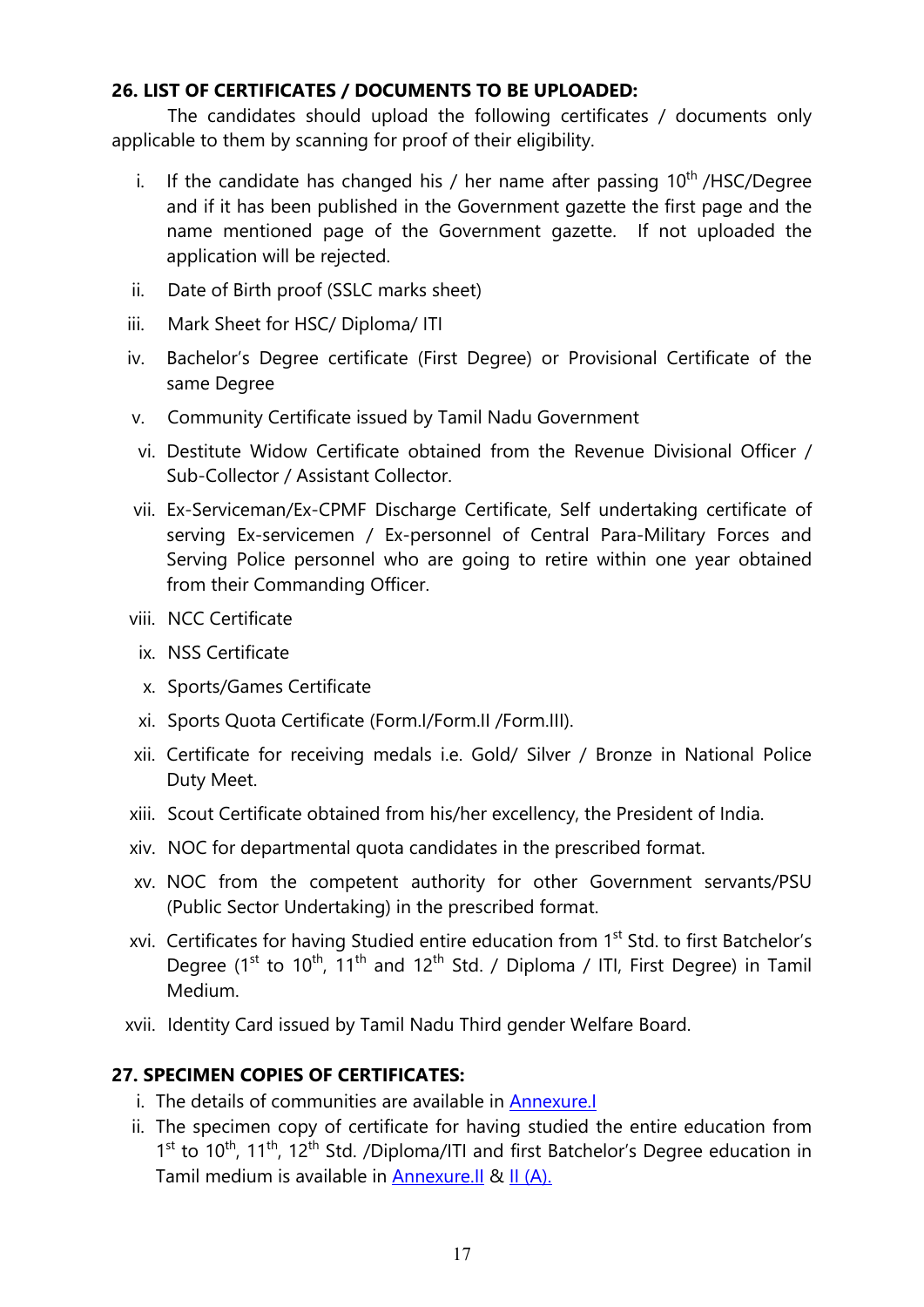- iii. The specimen copy of Undertaking, to be given by Ex-Serviceman/Ex-CPMF Discharge Certificate, Self undertaking certificate of serving Ex-servicemen / Expersonnel of Central Para-Military Forces and Serving Police personnel who are going to retire within one year obtained from their Commanding Officer is available in [Annexure.III](#page-30-0)
- iv. The specimen copy of Identity card issued by Tamil Nadu Thirdgender Welfare Board is available in [Annexure.IV](#page-31-0)
- v. The specimen copy of Destitute Widow certificate is available in [Annexure.V.](#page-32-0)
- vi. The specimen copy of NOC to be furnished by the departmental candidates is available in [Annexure.VI](#page-33-0).
- vii. The specimen copy of NOC to be furnished by the departmental candidates of State Govt. / Central Govt. / PSU is available in Annexure. VII
- viii. Details of recognised Sports Associations are available in [Annexure.VIII.](#page-35-0)
	- ix. Medical Examination details are available in [Annexure.IX.](#page-36-0)
	- x. List of Written Examiantion centres in Annexure.X.

#### **28. GENERAL INSTRUCTIONS TO THE CANDIDATES**

It is hereby informed that all the particulars furnished by the candidates in this application should be true, correct and complete to the best of his/her knowledge and belief. He/She should be aware that, in the event of any information being found false or incorrect or incomplete or ineligible being detected before or after the examination, his/her candidature will be summerly cancelled.

> **Member Secretary, Tamil Nadu Uniformed Services Recruitment Board, Chennai-08.**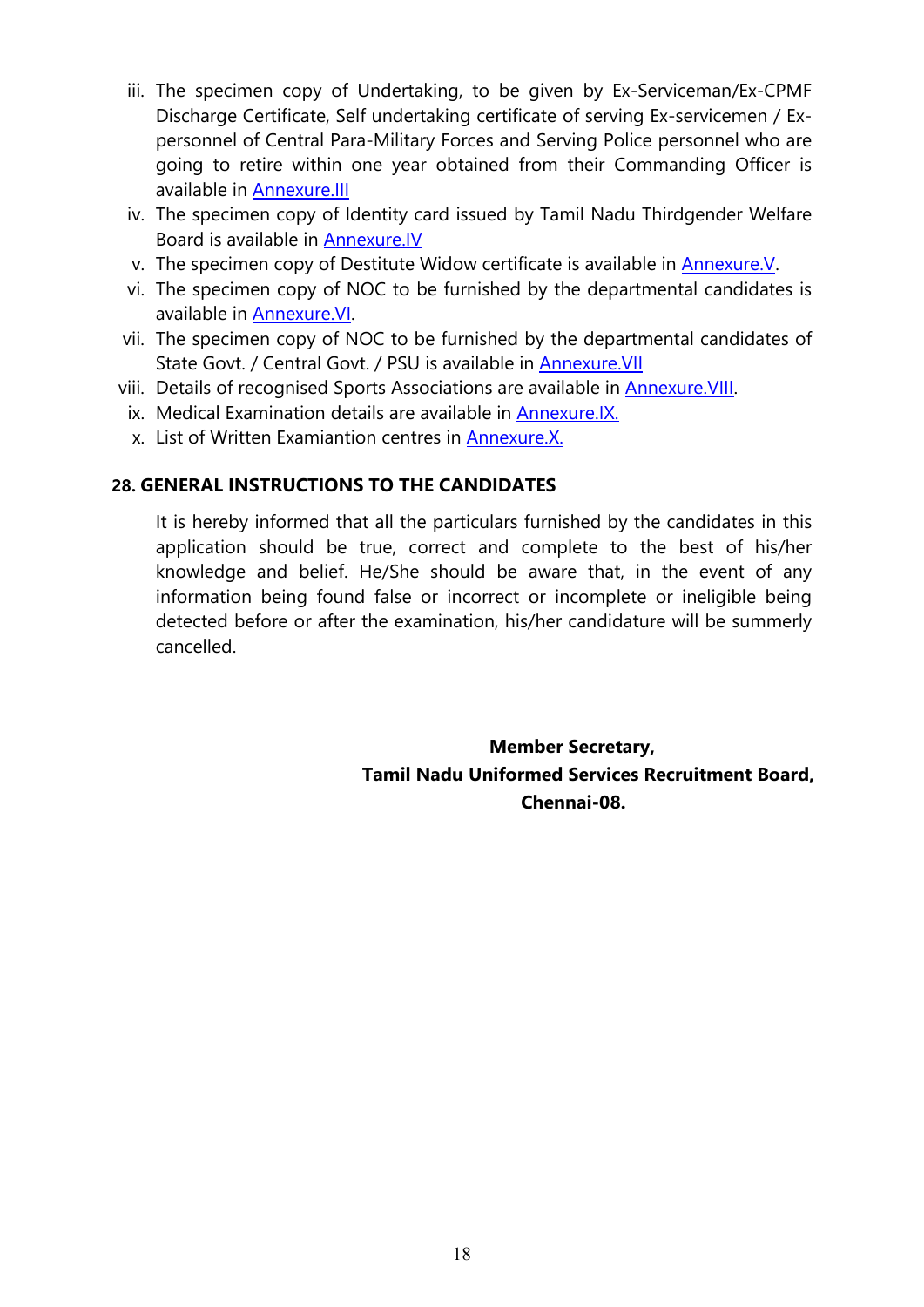# **Annexure.I**

| <b>LIST OF CASTE AND SUB-CASTE</b> |                                                                                                     |  |  |
|------------------------------------|-----------------------------------------------------------------------------------------------------|--|--|
| <b>SCHEDULE I</b>                  |                                                                                                     |  |  |
| [See clause (4) of Rule 2]         |                                                                                                     |  |  |
|                                    | (Substituted in G.O.Ms.No.55, P&AR(S) Department, dated 8.4.2010)                                   |  |  |
|                                    | $Part - A$                                                                                          |  |  |
|                                    | BACKWARD CLASSES (Other than Backward Class (Muslims), Most Backward Classes and Denotified         |  |  |
|                                    | <b>Communities</b>                                                                                  |  |  |
| 1.                                 | Agamudayar including Thozhu or Thuluva Vellala                                                      |  |  |
| 2.                                 | Agaram Vellan Chettiar                                                                              |  |  |
| 3.                                 | Alwar, Azhavar and Alavar (in Kanniyakumari District and Shencottah Taluk of Tenkasi District.)     |  |  |
| 4.                                 | Servai(except Tiruchirapalli, Karur, Perambalur and Pudukottai Districts).                          |  |  |
| 5.                                 | Arayar, Nulayar(in Kanniyakumari District and Shencottah Taluk of Tenkasi District)                 |  |  |
| 6.                                 | Archakarai Vellala                                                                                  |  |  |
| 7.                                 | Aryavathi(in Kanniyakumari District and Shencottah Taluk of Tenkasi District)                       |  |  |
| 8.                                 | Ayira Vaisyar                                                                                       |  |  |
| 9.                                 | Badagar                                                                                             |  |  |
| 10.                                | Billava                                                                                             |  |  |
| 11.                                | Bondil                                                                                              |  |  |
| 12.                                | Boyas (except Tiruchirapalli, Karur, Perambalur, Pudukottai, The Nilgiris, Salem, Namakkal,         |  |  |
|                                    | Dharmapuri and Krishnagiri Districts). Pedda Boyar (except Tiruchirapalli, Karur,                   |  |  |
|                                    | Perambalurand Pudukottai Districts)                                                                 |  |  |
|                                    | Oddars (except Thanjavur, Nagapattinam, Tiruvarur, Tiruchirapalli, Karur, Perambalur,               |  |  |
|                                    | Pudukottai, Madurai, Theni and Dindigul Districts) Kaloddars (except Kancheepuram,                  |  |  |
|                                    | Tiruvallur, Ramanathapuram, Sivaganga, Virudhunagar, Madurai, Theni, Dindigul,                      |  |  |
|                                    | Pudukottai, Tiruchirapalli, Karur Perambalur, Tirunelveli, Tenkasi, Thoothukudi, Salem and Namakkal |  |  |
|                                    | Districts) Nellorepet oddars (except Vellore and Tiruvannamalai Districts)                          |  |  |
|                                    | Sooramari oddars(except Salem and Namakkal Districts)                                               |  |  |
| 13.                                | Chakkala (except Sivaganga, Virudhunagar,                                                           |  |  |
|                                    | Ramanathapuram, Thanjavur, Nagapattinam, Tiruvarur, Pudukottai, Tiruchirapalli, Karur,              |  |  |
|                                    | Perambalur, Madurai, Theni, Dindigul and The Nilgiris Districts)                                    |  |  |
| 14.                                | Chavalakarar (in Kanniyakumari District and Shencottah Taluk of Tenkasi District)                   |  |  |
| 15.                                | Chettu or Chetty (including Kottar Chetty, Elur Chetty, Pathira Chetty, Valayal                     |  |  |
|                                    | Chetty, Pudukadai Chetty ) (in Kanniyakumari District and Shencottah Taluk of Tenkasi               |  |  |
|                                    | District)                                                                                           |  |  |
| 16.                                | Chowdry                                                                                             |  |  |
| 17.                                | Converts to Christianity from Scheduled Castes irrespective of the generation of                    |  |  |
|                                    | conversion for the purpose of reservation of seats in Educational Institutions and for seats        |  |  |
|                                    | in Public Services.                                                                                 |  |  |
| 18.                                | C.S.I formerly S.I.U.C (in Kanniyakumari District and Shencottah Taluk of Tenkasi District)         |  |  |
| 19.                                | Donga Dasaris (except Kancheepuram, Tiruvallur, Tiruchirapalli, Karur, Perambalur,                  |  |  |
|                                    | Pudukottai, Chennai Salem and Namakkal Districts)                                                   |  |  |
| 20.                                | Devangar, Sedar                                                                                     |  |  |
| 21.                                | Dombs (except Pudukottai, Tiruchirapalli, Karur and Perambalur Districts)                           |  |  |
|                                    | Dommars (except Thanjavur, Nagapattinam, Tiruvarur, Pudukottai, Vellore and                         |  |  |
|                                    | Thiruvannamalai Districts)                                                                          |  |  |
| 22.                                | Enadi                                                                                               |  |  |
| 23.                                | Ezhavathy (in Kanniyakumari District and Shencottah Taluk of Tenkasi District)                      |  |  |
| 24.                                | Ezhuthachar (in Kanniyakumari District and Shencottah Taluk of Tenkasi District)                    |  |  |
| 25.                                | Ezhuva (in Kanniyakumari District and Shencottah Taluk of Tenkasi District)                         |  |  |
| 26.                                | Gangavar                                                                                            |  |  |
| 27.                                | Gavara, Gavarai and Vadugar (Vaduvar) (other than Kamma, Kapu, Balija and Reddi)                    |  |  |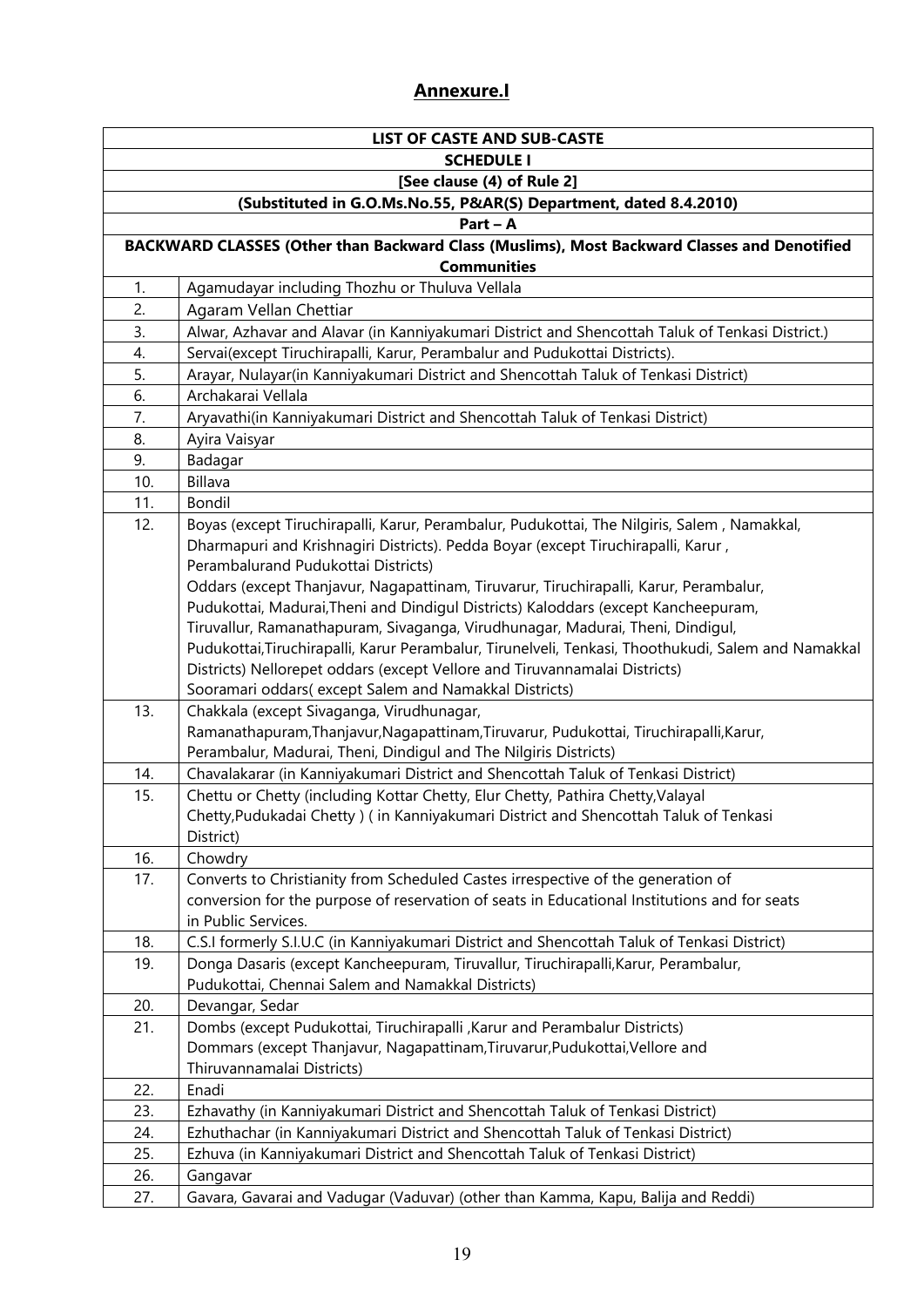| 28.        | Gounder                                                                                                                                                                              |
|------------|--------------------------------------------------------------------------------------------------------------------------------------------------------------------------------------|
| 29.        | Gowda (including Gammala, Kalali and Anuppa Gounder)                                                                                                                                 |
| 30.        | Hegde                                                                                                                                                                                |
| 31.        | Idiga                                                                                                                                                                                |
| 32.        | IllathuPillaimar, Illuvar, Ezhuvar and Illathar                                                                                                                                      |
| 33.        | Jhetty                                                                                                                                                                               |
| 34.        | Jogis (Except Kancheepuram, Tiruvallur, Madurai, Theni, Dindigul, Cuddalore, Villupuram, Vellore                                                                                     |
|            | and Tiruvannamalai Districts)                                                                                                                                                        |
| 35.        | Kabbera                                                                                                                                                                              |
| 36.        | Kaikolar, Sengunthar                                                                                                                                                                 |
| 37.        | Kaladi (except Sivaganga, Virudhunagar, Ramanathapuram, Madurai, Theni, Dindigul, Thanjavur,<br>Nagapattinam, Tiruvarur, Pudukottai, Tiruchirapalli, Karur and Perambalur Districts) |
| 38.        | Kalari Kurup including Kalari Panicker (in Kanniyakumari District and Shencottah Taluk of Tenkasi                                                                                    |
|            | District)                                                                                                                                                                            |
| 39.        | Kalingi                                                                                                                                                                              |
| 40.        | Kallar Easanattu kallar Gandharva Kottai Kallars(except Thanjavur, Nagapattinam,                                                                                                     |
|            | Tiruvarur and Pudukottai Districts)                                                                                                                                                  |
|            | Kootappal Kallars-(except Pudukottai, Tiruchirapalli, Karur and Perambalur Districts)                                                                                                |
|            | Piramalai Kallars- (except Sivaganga, Virudhunagar, Ramanathapuram. Madurai, Theni,                                                                                                  |
|            | Dindigul, Pudukottai, Thanjavur, Nagapattinam and Tiruvarur Districts)                                                                                                               |
|            | Periyasooriyur Kallars- (except Tiruchirapalli, Karur, Perambalur and Pudukottai Districts)                                                                                          |
| 41.        | Kallar Kula Thondaman                                                                                                                                                                |
| 42.        | Kalveli Gounder                                                                                                                                                                      |
| 43.        | Kambar                                                                                                                                                                               |
| 44.        | Kammalar or Viswakarma, Viswakarmala (including Thattar, Porkollar, Kannar, Karumar, Kollar,                                                                                         |
|            | Thacher, Kal Thacher, Kamsala and Viswa Brahmin.                                                                                                                                     |
| 45.        | Kani, Kanisu, Kaniyar Panicker                                                                                                                                                       |
| 46.        | Kaniyala Vellalar                                                                                                                                                                    |
| 47.        | Kannada Saineegar, Kannadiyar (Throughout the State) and Dasapalanjika (Coimbatore, Erode and                                                                                        |
|            | the Nilgiris Districts)                                                                                                                                                              |
| 48.        | Kannadiya Naidu                                                                                                                                                                      |
| 49.<br>50. | Karpoora Chettiar                                                                                                                                                                    |
|            | Karuneegar (Seer Karuneegar, Sri Karuneegar, Sarattu Karuneegar, Kaikatti Karuneegar, Mathuvazhi<br>Kanakkar, Sozhi Kanakkar and Sunnambu Karuneegar)                                |
| 51.        | Kasukkara Chettiar                                                                                                                                                                   |
| 52.        | Katesar, Pattamkatti                                                                                                                                                                 |
| 53.        | Kavuthiyar                                                                                                                                                                           |
| 54.        | Kerala Mudali                                                                                                                                                                        |
| 55.        | Kharvi                                                                                                                                                                               |
| 56.        | Khatri                                                                                                                                                                               |
| 57.        | Kongu Vaishnava                                                                                                                                                                      |
| 58.        | Kongu Vellalars( including Vellala Gounder, Nattu Gounder, Narambukkatti Gounder, Tirumudi                                                                                           |
|            | Vellalar, Thondu Vellalar, Pala Gounder, Poosari Gounder, Anuppa Vellala Gounder, Kurumba                                                                                            |
|            | Gounder, Padaithalai Gounder, Chendalai Gounder, Vellala Gounder, Palavellala Gounder, Sanku                                                                                         |
|            | Vellala Gounder and Pavalankatti Rathinagiri Gounder).                                                                                                                               |
| 59.<br>60. | KoppalaVelama<br>Koteyar                                                                                                                                                             |
| 61.        | Krishnanvaka (in Kanniyakumari District and Shencottah Taluk of Tenkasi District)                                                                                                    |
| 62.        | Kudikara Vellalar                                                                                                                                                                    |
| 63.        | Kudumbi (in Kanniyakumari District and Shencottah Taluk of Tenkasi District)                                                                                                         |
| 64.        | Kuga Vellalar                                                                                                                                                                        |
| 65.        | Kunchidigar                                                                                                                                                                          |
| 66.        | Latin Catholics except Latin Catholic Vannar in Kanniyakumari District                                                                                                               |
|            |                                                                                                                                                                                      |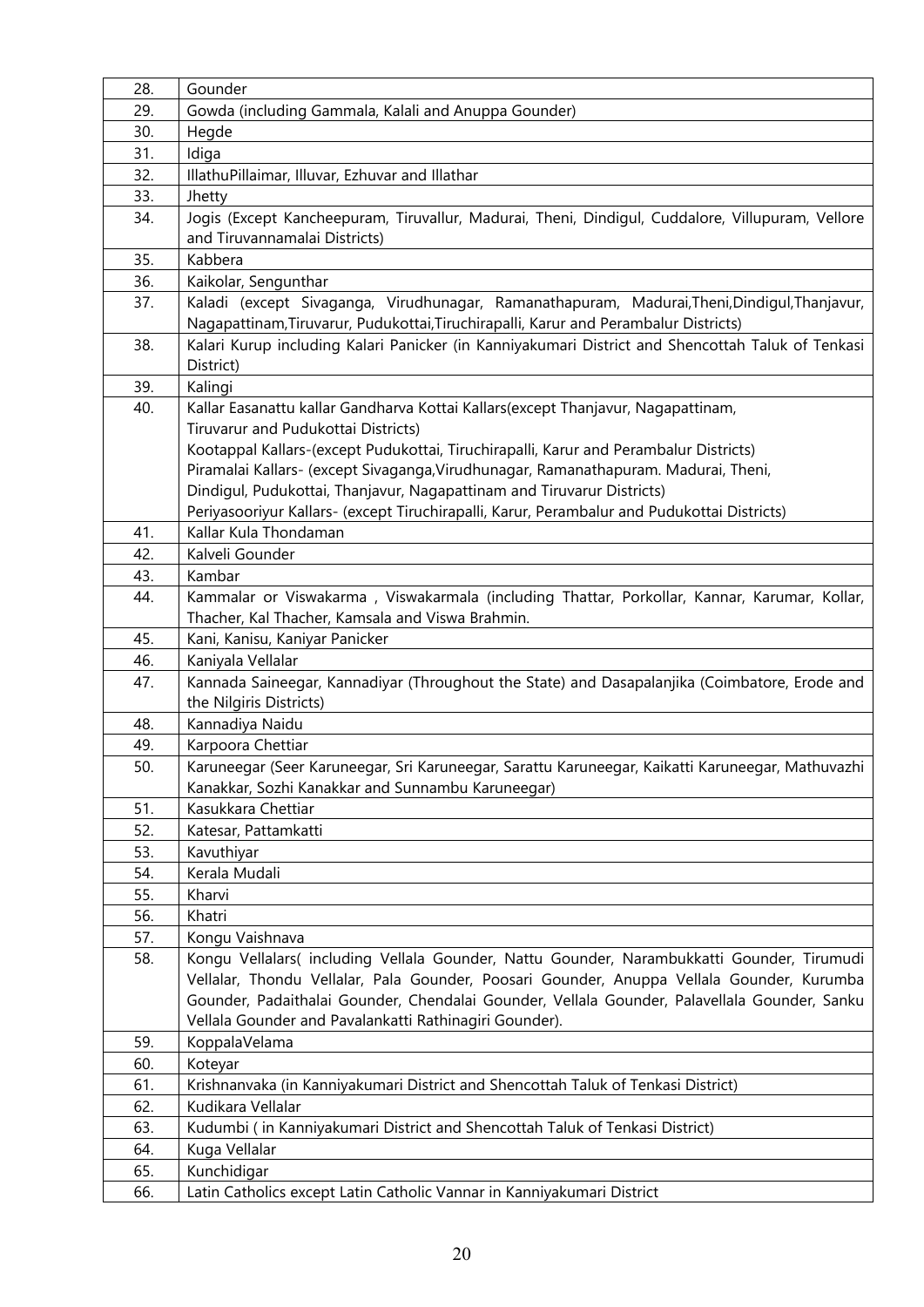| 67.        | Latin Catholics in Shencottah Taluk of Tenkasi District.                                       |
|------------|------------------------------------------------------------------------------------------------|
| 68.        | Lambadi                                                                                        |
| 69.        | Lingayat (Jangama)                                                                             |
| 70.        | Mahratta (Non-Brahmin) (including Namdev Mahratta)                                             |
| 71.        | Malayar                                                                                        |
| 72.        | Male                                                                                           |
| 73.        | Maniagar                                                                                       |
| 74.        | Maravars (except Thanjavur, Nagapattinum, Tiruvarur, Pudukottai, Ramanathapuram,               |
|            | Sivaganga, Virudhunagar, Tirunelveli, Tenkasi and Toothukudi Districts)                        |
|            | Karumaravars                                                                                   |
|            | Appanad Kondayam kottai Maravar -(except Sivaganga, Virudhunagar, Ramanathapuram,              |
|            | Madurai, Theni and Dindigul Districts.)                                                        |
|            | Sembanad Maravars- (except Sivaganga, Virudhunagar, and Ramanathapuram Districts)              |
| 75.        | Moondrumandai Enbathunalu (84) Ur. Sozhia Vellalar                                             |
| 76.        | Mooppan                                                                                        |
| 77.        | Muthuraja, Muthuracha, Muttiriyar, Mutharaiyar                                                 |
| 78.        | Nadar, Shanar and Gramani (including Christian Nadar, Christian Shanar and Christian Gramani). |
| 79.        | Nagaram                                                                                        |
| 80.        | Naikkar (in Kanniyakumari District and Shencottah Taluk of Tenkasi District)                   |
| 81.        | Nangudi Vellalar                                                                               |
| 82.        | Nanjil Mudali (in Kanniyakumari District and Shencottah Taluk of Tenkasi District)             |
| 83.        | Odar (in Kanniyakumari District and Shencottah Taluk of Tenkasi District)                      |
| 84.        | Odiya                                                                                          |
| 85.        | Oottruvalanattu Vellalar                                                                       |
| 86.        | O.P.S. Vellalar                                                                                |
| 87.        | Ovachar                                                                                        |
| 88.        | Paiyur Kotta Vellalar                                                                          |
| 89.        | Pamulu                                                                                         |
| 90.        | Panar ( except in Kanniyakumari District and Shencottah Taluk of Tenkasi District where the    |
|            | community is a Scheduled Caste)                                                                |
| 91.        | Pandiya Vellalar                                                                               |
| 92.<br>93. | Kathikarar in Kanniyakumari District<br>Pannirandam Chettiar or Uthama Chettiar                |
| 94.        | Parkavakulam (including Surithimar, Nathamar, Malayamar, Moopanar and Nainar)                  |
| 95.        | Perike (including Perike Balija)                                                               |
| 96.        | Perumkollar (in Kanniyakumari District and Shencottah Taluk of Tenkasi District)               |
| 97.        | Podikara Vellalar                                                                              |
| 98.        | Pooluva Gounder                                                                                |
| 99.        | Poraya                                                                                         |
| 100.       | Pulavar (in Coimbatore and Erode Districts)                                                    |
| 101.       | Pulluvar or Pooluvar                                                                           |
| 102.       | Pusala                                                                                         |
| 103.       | Reddy (Ganjam)                                                                                 |
| 104.       | Sadhu Chetty (including Telugu Chetty, Twenty four Manai Telugu Chetty)                        |
| 105.       | Sakkaravar or Kavathi (in Kanniyakumari District and Shencottah Taluk of Tenkasi District)     |
| 106.       | Salivagana                                                                                     |
| 107.       | Saliyar, Padmasaliyar, Pattusaliyar, Pattariyar and Adhaviyar                                  |
| 108.       | Savalakkarar                                                                                   |
| 109.       | Senaithalaivar, Senaikudiyar and Illaivaniar                                                   |
| 110.       | Serakula Vellalar                                                                              |
| 111.       | Sourashtra (Patnulkarar)                                                                       |
| 112.       | Sozhiavellalar (including Sozha Vellalar, Vetrilaikarar, Kodikalkarar and Keeraikarar)         |
| 113.       | Srisayar                                                                                       |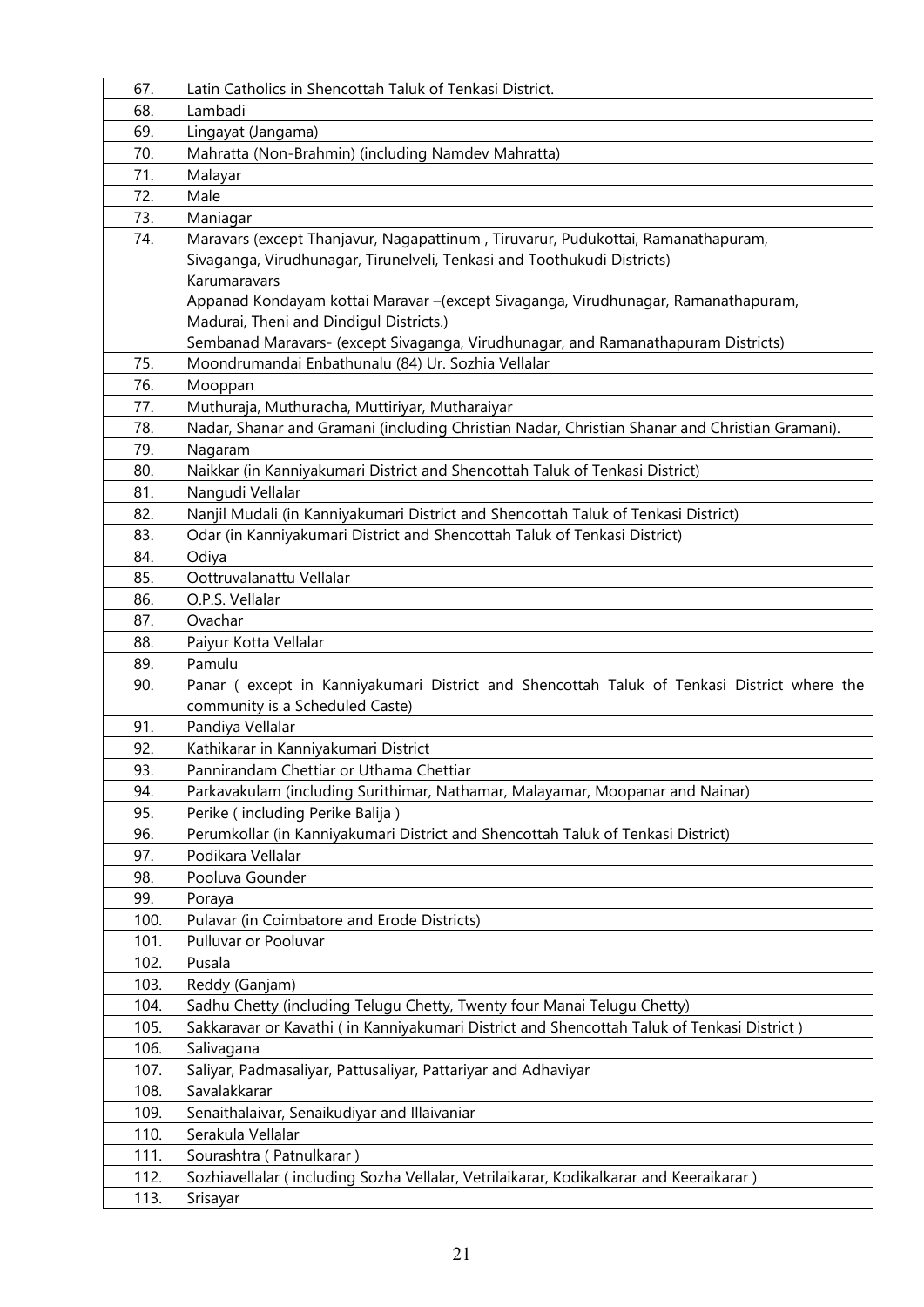| 114.           | Sundaram Chetty                                                                                   |
|----------------|---------------------------------------------------------------------------------------------------|
| 115.           | Thogatta Veerakshatriya                                                                           |
| 116.           | Tholkollar (in Kanniyakumari District and Shencottah Taluk of Tenkasi District)                   |
| 117.           | Tholuva Naicker and Vetalakara Naicker                                                            |
| 118.           | Thoriyar                                                                                          |
| 119.           | Ukkirakula Kshatriya Naicker                                                                      |
| 120.           | Uppara, Uppillia and Sagara                                                                       |
| 121.           | Urali Gounder (except Tiruchirapalli, Karur, Perambalur and Pudukottai District) and Orudaya      |
|                | Gounder or Oorudaya Gounder (in Madurai, Theni, Dindigul, Coimbatore, Erode, Tiruchirapalli,      |
|                | Karur, Perambalur, Pudukottai, Salem and Namakkal Districts)                                      |
| 122.           | Urikkara Nayakkar                                                                                 |
| 123.           | Virakodi Vellala                                                                                  |
| 124.           | Vallambar                                                                                         |
| 125.           | Vallanadu Chettiar                                                                                |
| 126.           | Valmiki                                                                                           |
| 127.           | Vaniyar, Vania Chettiar (including Gandla, Ganika, Telikula and Chekkalar)                        |
| 128.           | Veduvar and Vedar (except in Kanniyakumari District and Shencottah Taluk of Tenkasi District      |
|                | where the community is a Scheduled Caste)                                                         |
| 129.           | Veerasaiva (in Kanniyakumari District and Shencottah Taluk of Tenkasi District)                   |
| 130.           | Velar                                                                                             |
| 131.           | Vellan Chettiar                                                                                   |
| 132.           | Veluthodathu Nair (in Kanniyakumari District and Shencottah Taluk of Tenkasi District)            |
| 133.           | Vokkaligar (including Vakkaligar, Okkaligar, Kappiliyar, Kappiliya, Okkaliga Gowda, Okkaliya-     |
|                | Gowda, Okkaliya- Gowder, Okkaliya Gowda)                                                          |
| 134.           | Wynad Chetty (The Nilgiris District)                                                              |
| 135.           | Yadhava (including Idaiyar, Telugu Speaking Idaiyar known as Vaduga Ayar or Vaduga Idaiyar or     |
|                | Golla and Asthanthra Golla)                                                                       |
| 136.           | Yavana                                                                                            |
| 137.           | Yerukula                                                                                          |
| 138.           | Converts to Christianity from any Hindu, Backward Class Community or Most Backward Class          |
|                | Community (except the converts to Christianity from Meenavar, Parvatharajakulam, Pattanavar,      |
|                | Sembadavar, Mukkuvar or Mukayar and Paravar) or Denotified Communities.                           |
| 139            | Orphans and destitute children who have lost their parents before reaching the age of ten and are |
|                | destitutes; and who have nobody else to take care of them either by law or custom; and also who   |
|                | are admitted into any of the schools or orphanages run by the Government or recognized by the     |
|                | Government.                                                                                       |
|                | $Part - B$                                                                                        |
|                | <b>Backward Class (Muslims)</b>                                                                   |
| 1              | Ansar                                                                                             |
| $\overline{c}$ | Dekkani Muslims                                                                                   |
| 3              | Dudekula                                                                                          |
| 4              | Labbais including Rowthar and Marakayar (whether their spoken language is Tamil or Urdu)          |
| 5              | Mapilla                                                                                           |
| 6              | Sheik                                                                                             |
| 7              | Syed                                                                                              |
|                | $Part - C$                                                                                        |
|                | <b>Most Backward Classes</b>                                                                      |
| 1.             | Ambalakarar                                                                                       |
| 2.             | Andipandaram                                                                                      |
| 3.             | Arayar (in Kanyakumari district)                                                                  |
| 4.             | Bestha, Siviar                                                                                    |
| 5.             | Bhatraju ( other than Kshatriya Raju )                                                            |
| 6.             | Boyar, Oddar                                                                                      |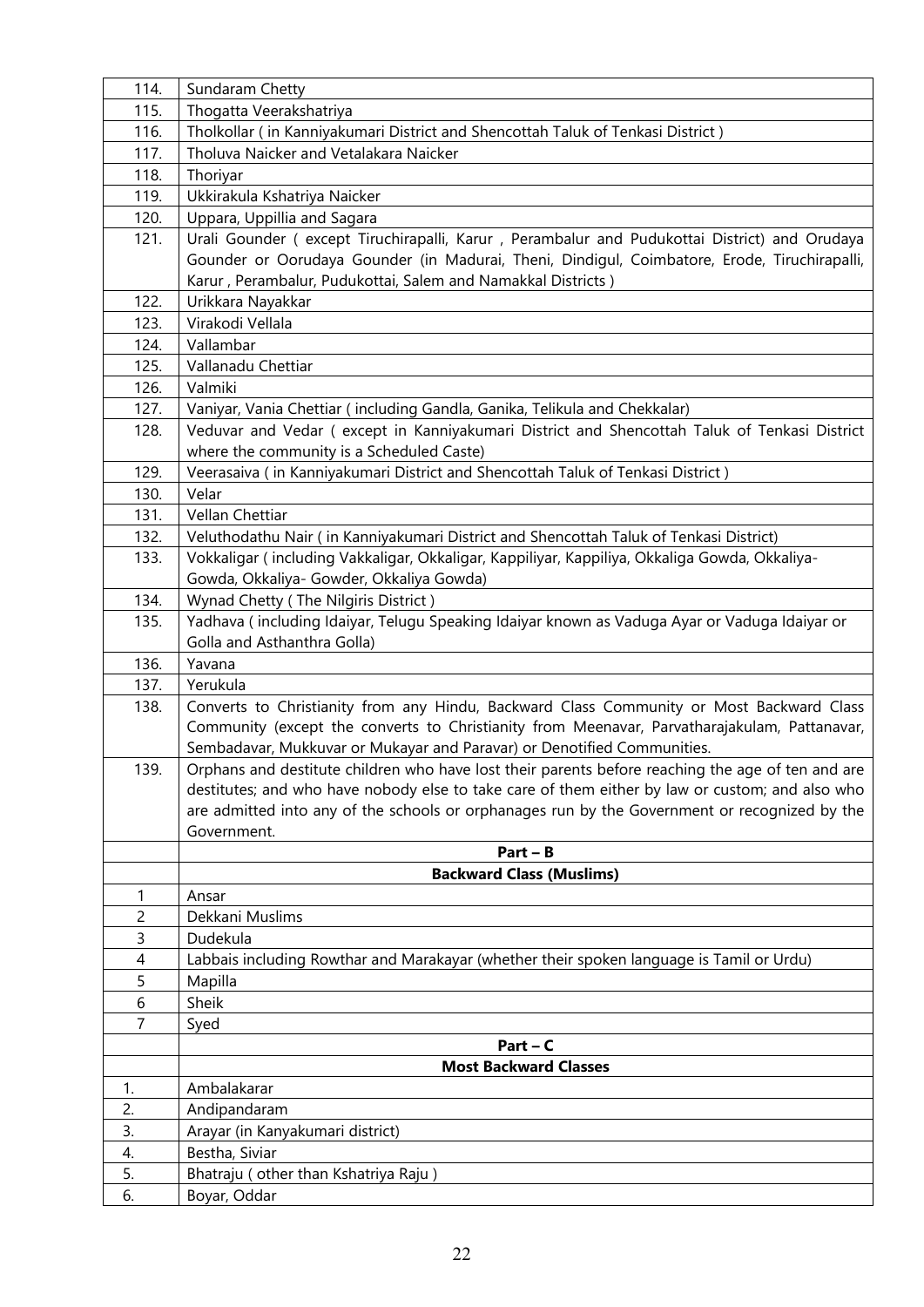| 7.         | Dasari                                                                                                      |
|------------|-------------------------------------------------------------------------------------------------------------|
| 8.         | Dommara                                                                                                     |
| 9.         | Eravallar (except in Kanniyakumari District and Shencottah Taluk of Tenkasi District where the              |
|            | community is a Scheduled Tribe)                                                                             |
| 10.        | Isaivellalar                                                                                                |
| 11.        | Jambuvanodai                                                                                                |
| 12.        | Jangam                                                                                                      |
| 13.        | Jogi                                                                                                        |
| 14.        | Kongu Chettiar (in Coimbatore and Erode Districts only)                                                     |
| 15.        | Koracha                                                                                                     |
| 16.        | Kulala (including Kuyavar and Kumbarar)                                                                     |
| 17.        | Kunnuvar Mannadi                                                                                            |
| 18.        | Kurumba, Kurumba Gounder                                                                                    |
| 19.        | Kuruhini Chetty                                                                                             |
| 20.        | Latin Catholics Christian vannar (in Kanyakumari district)                                                  |
| 21.        | Maruthuvar, Navithar, Mangala, Velakattalavar, Velakatalanair and Pronopakari                               |
| 22.        | Mond Golla                                                                                                  |
| 23.        | Moundadan Chetty                                                                                            |
| 24.        | Mahendra, Medara                                                                                            |
| 25.        | Mutlakampatti                                                                                               |
| 26.        | Narikoravar (Kuruvikars)                                                                                    |
| 27.        | Nokkar                                                                                                      |
| 28.        | Vanniakula Kshatriya ( including Vanniyar, Vanniya, Vannia Gounder, Gounder or Kander,                      |
|            | Padayachi, Palli and Agnikula Kshatriya)                                                                    |
| 29.        | Paravar (except in Kanniyakumari District and Shencottah Taluk of Tenkasi District where the                |
|            | Community is a Scheduled Caste)                                                                             |
| 30.        | Paravar converts to Christianity including the Paravar converts to Christianity to Kanniyakumari            |
|            | District and Shencottah Taluk of Tenkasi District                                                           |
| 31.        | Meenavar (Parvatharajakulam, Pattanavar, Sembadavar) (including converts to Christianity)                   |
| 32.        | Mukkuvar or Mukayar (including converts to Christianity)                                                    |
| 33.        | Punnan Vettuva Gounder                                                                                      |
| 34.        | Panisaivan/Panisivan                                                                                        |
| 35.        | Pannayar (other than Kathikarar in Kanniyakumari District)                                                  |
| 36.        | Sathatha Srivaishnava (including Sathani, Chattadi and Chattada Srivaishnava)                               |
| 37.        | Sozhia Chetty                                                                                               |
| 38.        | <b>Telugupatty Chetty</b>                                                                                   |
| 39.<br>40. | Thottia Naicker (including Rajakambalam, Gollavar, Sillavar, Thockalavar and Thozhuva Naicker)<br>Thondaman |
| 41.        | Thoraiyar (Nilgiris)                                                                                        |
| 42.        | Thoraiyar (Plains)                                                                                          |
| 43.        | Transgender/Eunuch (Thirunagai/Aravani)                                                                     |
| 44.        | Valaiyar (including Chettinad Valayars)                                                                     |
| 45.        | Vannar (Salavai Thozhilalar) (including Agasa, Madivala, Ekali, Rajakula, Veluthadar and Rajaka)            |
|            | (except in Kanniyakumari District and Shencottah Taluk of Tenkasi District where the community is           |
|            | a Scheduled Caste)                                                                                          |
| 46.        | Vettaikarar                                                                                                 |
| 47.        | Vettuva Gounder                                                                                             |
| 48.        | Yogeeswarar                                                                                                 |
|            | $Part - D$                                                                                                  |
| 1.         | Attur Kilnad Koravars (Salem, Namakkal, Cuddalore, Villupuram, Ramanathapuram, Sivaganga and                |
|            | Virudhunagar Districts)                                                                                     |
| 2.         | Attur Melnad Koravars (Salem and Namakkal District)                                                         |
|            |                                                                                                             |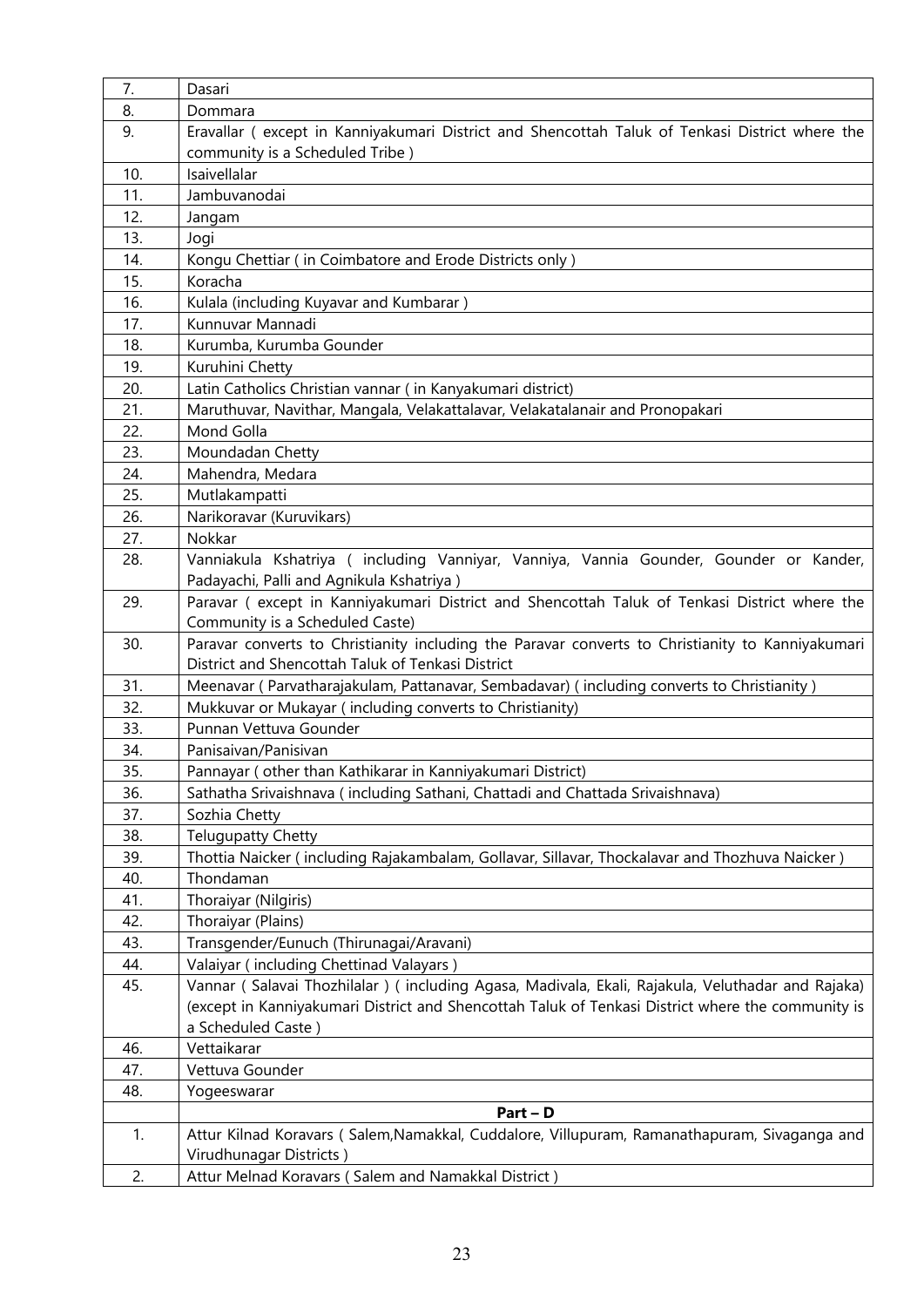| 3.  | Appanad Kondayam kottai Maravar (Sivaganga, Virudhunagar, Ramanathapuram, Madurai, Theni<br>and Dindigul Districts)                                                                          |
|-----|----------------------------------------------------------------------------------------------------------------------------------------------------------------------------------------------|
| 4.  | Ambalakarar (Thanjavur, Nagapattinam, Tiruvarur, Tiruchirapalli, Karur, Perambalur and Pudukottai                                                                                            |
|     | Districts)                                                                                                                                                                                   |
| 5.  | Ambalakkarar (Suriyanur, Tiruchirapalli District)                                                                                                                                            |
| 6.  |                                                                                                                                                                                              |
|     | Boyas (Tiruchirapalli, Karur, Perambalur, Pudukottai, The Nilgiris, Salem Namakkal, Dharmapuri and<br>Krishnagiri Districts)                                                                 |
| 7.  | <b>Battu Turkas</b>                                                                                                                                                                          |
| 8.  | C.K. Koravars (Cuddalore and Villupuram Districts)                                                                                                                                           |
| 9.  | Chakkala (Sivaganga, Virudhunagar, Ramanathapuram, Thanjavur, Nagapattinam, Tiruvarur,<br>Pudukottai Tiruchirapalli, Karur, Perambalur, Madurai, Theni, Dindigul and the Nilgiris Districts) |
| 10. | Changyampudi Koravars (Vellore and Tiruvannamalai Districts)                                                                                                                                 |
| 11. | Chettinad Valayars (Sivagangai, Virudhunagar and Ramanathapuram Districts)                                                                                                                   |
| 12. | Dombs (Pudukottai, Tiruchirapalli, Karur and Perambalur Districts)                                                                                                                           |
| 13. | Dobba Koravars(Salem and Namakkal Districts)                                                                                                                                                 |
| 14. | Dommars (Thanjavur, Nagapattinam, Tiruvarur, Pudukottai, Vellore & Tiruvannamalai Districts)                                                                                                 |
| 15. | Donga Boya                                                                                                                                                                                   |
| 16. | Donga Ur.Korachas                                                                                                                                                                            |
| 17. | Devagudi Talayaris                                                                                                                                                                           |
| 18. | Dobbai Korachas (Tiruchirapalli, Karur, Perambalur and Pudukottai Districts)                                                                                                                 |
| 19. | Dabi Koravars (Thanjavur, Nagapattinam, Tiruvarur, Tiruchirapalli, Karur, Perambalur, Pudukottai,                                                                                            |
|     | Vellore and Tiruvannamalai Districts)                                                                                                                                                        |
| 20. | Donga Dasaris (Kancheepuram, Tiruvallur, Tiruchirapalli, Karur, Perambalur, Pudukottai,                                                                                                      |
|     | Chennai, Salem and Namakkal Districts)                                                                                                                                                       |
| 21. | Gorrela Dodda Boya                                                                                                                                                                           |
| 22. | Gudu Dasaris                                                                                                                                                                                 |
| 23. | Gandarvakottai Koravars ( Thanjavur, Nagapattinam, Tiruvarur, Tiruchirapalli, Karur, Perambalur,                                                                                             |
|     | Pudukottai, Cuddalore and Villupuram Districts)                                                                                                                                              |
| 24. | Gandarvakottai Kallars (Thanjavur, Nagapattinam, Tiruvarur & Pudukottai Districts)                                                                                                           |
| 25. | Inji Koravars (Thanjavur, Nagapattinam, Tiruvarur, Tiruchirapalli, Karur, Perambalur and Pudukottai<br>Districts)                                                                            |
| 26. | Jogis (Kancheepuram, Tiruvallur, Chennai, Cuddalore, Villupuram, Vellore and Tiruvannamalai                                                                                                  |
|     | Districts)                                                                                                                                                                                   |
| 27. | Jambavanodai                                                                                                                                                                                 |
| 28. | Kaladis (Sivaganga, Virudhunagar, Ramanathapuram, Madurai, Theni, Dindigul,<br>Thanjavur,<br>Nagapattinam, Tiruvarur, Pudukottai, Tiruchirapalli, Karur and Perambalur Districts)            |
| 29. | Kal Oddars (Kancheepuram, Tiruvallur, Ramanathapuram, Sivaganga, Virudhunagar, Madurai,                                                                                                      |
|     | Theni, Dindigul, Pudukottai, Thanjavur, Nagapattinam, Tiruvarur, Tiruchirapalli, Karur, Perambalur,                                                                                          |
|     | Tirunelveli, Tenkasi, Toothukudi, Salem and Namakkal Districts)                                                                                                                              |
| 30. | Virudhunagar,<br>(Kancheepuram,<br>Tiruvallur,<br>Sivaganga,<br>Koravars<br>Ramanathapuram,                                                                                                  |
|     | Pudukottai, Thanjavur, Nagapattinam, Thiruvarur, Tiruchirapalli, Karur, Perambalur, Tirunelveli,                                                                                             |
|     | Tenkasi, Thoothukudi, Chennai, Madurai, Theni, Dindigul and The Nilgiris District)                                                                                                           |
| 31. | Kalinji Dabikoravars (Thanjavur, Nagapattinam, Tiruvarur and Pudukottai Districts)                                                                                                           |
| 32. | Kootappal Kallars (Tiruchirapalli, Karur, Perambalur and Pudukottai Districts)                                                                                                               |
| 33. | Kala Koravars (Thanjavur, Nagapattinam, Tiruvarur, Tiruchirapalli, Karur, Perambalur and Pudukottai<br>Districts)                                                                            |
| 34. | Kalavathila Boyas                                                                                                                                                                            |
| 35. | Kepmaris (Kancheepuram, Tiruvallur, Pudukottai, Tiruchirapalli, Karur and Perambalur Districts)                                                                                              |
| 36. | (Thanjavur, Nagapattinam, Tiruvarur, Pudukottai,<br>Maravars<br>Ramanathapuram,<br>Sivaganga,                                                                                                |
|     | Virudhunagar, Tirunelveli, Tenkasi and Toothukudi Districts)                                                                                                                                 |
| 37. | Monda Koravars                                                                                                                                                                               |
| 38. | Monda Golla (Salem and Namakkal Districts)                                                                                                                                                   |
| 39. | Mutlakampatti (Tiruchirapalli, Karur, Perambalur and Pudukottai Districts)                                                                                                                   |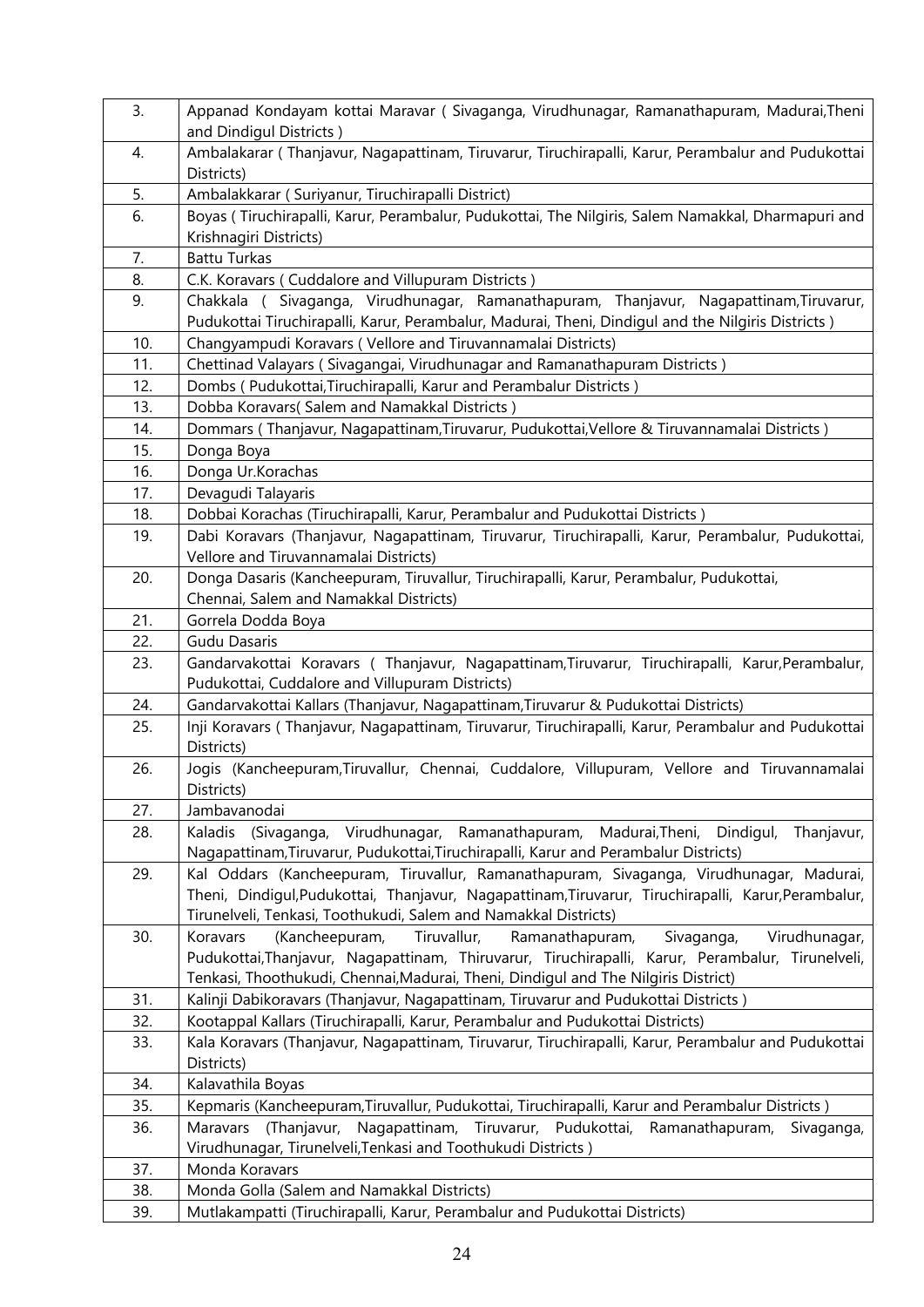| 40. | Nokkars (Tiruchirapalli, Karur, Perambalur and Pudukottai Districts)                                                                  |
|-----|---------------------------------------------------------------------------------------------------------------------------------------|
| 41. | Nellorepet Oddars (Vellore and Tiruvannamalai Districts)                                                                              |
| 42. | Oddars (Thanjavur, Nagapattinam, Tiruvarur, Tiruchirapalli, Karur, Perambalur, Pudukottai, Madurai,                                   |
|     | Theni and Dindigul Districts                                                                                                          |
| 43. | Pedda Boyas (Tiruchirapalli, Karur, Perambalur and Pudukottai Districts)                                                              |
| 44. | Ponnai Koravars (Vellore and Tiruvannamalai Districts)                                                                                |
| 45. | Piramalai Kallars ( Sivaganga, Virudhunagar, Ramanathapuram, Madurai, Theni, Dindigul,                                                |
|     | Pudukottai, Thanjavur, Nagapattinam and Tiruvarur Districts)                                                                          |
| 46. | Peria Suriyur Kallars (Tiruchirapalli, Karur, Perambalur and Pudukottai Districts)                                                    |
| 47. | Padayachi (Vellayan Kuppam in Cuddalore District and Tennore in Tiruchirapalli District)                                              |
| 48. | Punnan Vettuva Gounder (Tiruchirapalli, Karur, Perambalur and Pudukottai Districts)                                                   |
| 49. | Servai (Tiruchirapalli, Karur, Perambalur and Pudukottai Districts)                                                                   |
| 50. | Salem Melnad Koravars (Madurai, Theni, Dindigul, Coimbatore, Erode, Pudukottai, Tiruchirapalli,                                       |
|     | Karur, Perambalur, Salem, Namakkal, Vellore and Tiruvannamalai Districts)                                                             |
| 51. | Salem Uppu Koravars (Salem and Namakkal Districts)                                                                                    |
| 52. | Sakkaraithamadai Koravars (Vellore and Tiruvannamalai Districts)                                                                      |
| 53. | Saranga Palli Koravars                                                                                                                |
| 54. | Sooramari Oddars (Salem and Namakkal Districts)                                                                                       |
| 55. | Sembanad Maravars (Sivaganga, Virudunagar and Ramanathapuram Districts)                                                               |
| 56. | Thalli Koravars(Salem and Namakkal Districts)                                                                                         |
| 57. | Telungapattti Chettis (Tiruchirapalli, Karur, Perambalur and Pudukottai Districts)                                                    |
| 58. | Thottia Naickers (Sivaganga, Virudunagar, Ramanathapuram, Kancheepuram, Tiruvallur, Thanjavur,                                        |
|     | Tiruvarur, Tiruchirapalli, Karur, Perambalur, Pudukottai,<br>Nagapattinam,<br>Tirunelveli, Tenkasi,                                   |
|     | Thoothukudi, Salem, Namakkal Vellore, Tiruvannamalai, Coimbatore and Erode Districts)                                                 |
| 59. | Thogamalai Koravars or Kepmaris (Tiruchirapalli, Karur, Perambalur and Pudukottai Districts)                                          |
| 60. | Uppukoravars or Settipalli Koravars (Thanjavur, Nagapattinam, Tiruvarur, Pudukottai, Madurai,                                         |
| 61. | Theni, Dindigul, Vellore and Tiruvannamalai Districts)<br>Urali Gounders (Tiruchirapalli, Karur, Perambalur and Pudukottai Districts) |
| 62. | Wayalpad or Nawalpeta Korachas                                                                                                        |
| 63. | Vaduvarpatti Koravars (Madurai, Theni, Dindigul, Ramanathapuram, Sivaganga, Virudunagar,                                              |
|     | Tirunelveli ,Tenkasi, Thoothukudi, Tiruchirapalli, Karur, Perambalur and Pudukottai Districts)                                        |
| 64. | Valayars (Madurai, Theni, Dindigul, Tiruchirapalli, Karur, Perambalur, Pudukottai, Erode and                                          |
|     | Coimbatore Districts)                                                                                                                 |
| 65. | Vettaikarar (Thanjavur, Nagapattinam, Tiruvarur and Pudukottai Districts)                                                             |
| 66. | Vetta Koravars (Salem and Namakkal Districts)                                                                                         |
| 67. | Varaganeri Koravars (Tiruchirapalli, Karur, Perambalur and Pudukottai Districts)                                                      |
| 68. | Vettuva Gounder (Tiruchirapalli, Karur, Perambalur and Pudukottai Districts)                                                          |
|     | <b>SCHEDULE II</b>                                                                                                                    |
|     | <b>PART A</b>                                                                                                                         |
|     | <b>SCHEDULED CASTES</b>                                                                                                               |
|     | [See definition (16) in rule 2]                                                                                                       |
| 1.  | Adi Andhra.                                                                                                                           |
| 2.  | Adi Dravida.                                                                                                                          |
| 3.  | Adi Karnataka.                                                                                                                        |
| 4.  | Ajila.                                                                                                                                |
| 5.  | Arunthathiyar.                                                                                                                        |
| 6.  | Ayyanavar (in Kanyakumari District and Shenkottah taluk of Tenkasi District).                                                         |
| 7.  | Baira.                                                                                                                                |
| 8.  | Bakuda.                                                                                                                               |
| 9.  | Bandi.                                                                                                                                |
| 10. | Bellara.                                                                                                                              |
| 11. | Bharatar (in Kanyakumari District and Shenkottah taluk of Tenkasi District).                                                          |
| 12. | Chakkiliyan.                                                                                                                          |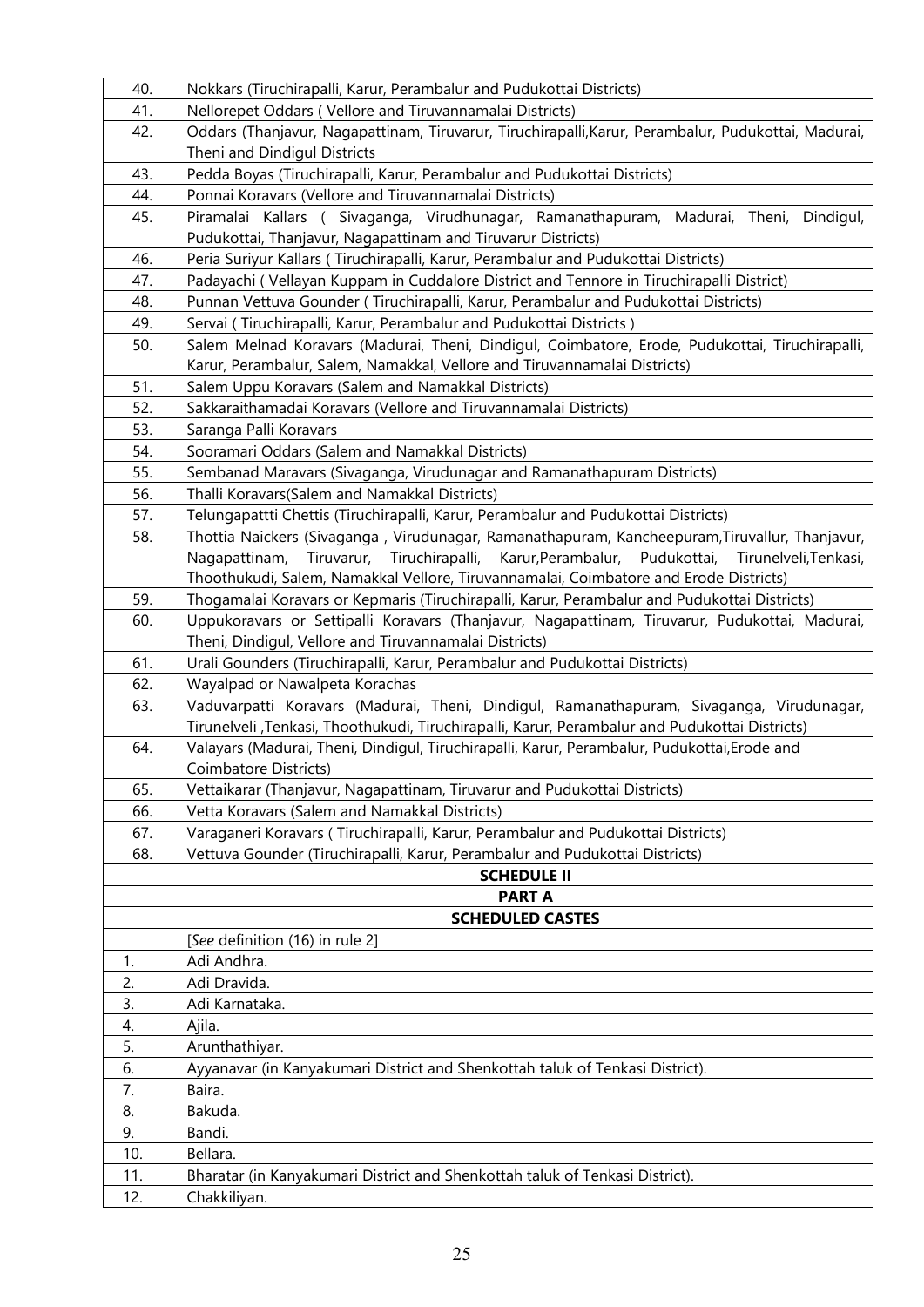| 13.        | Chalavadi.                                                                                       |  |  |
|------------|--------------------------------------------------------------------------------------------------|--|--|
| 14.        | Chamar, Muchi.                                                                                   |  |  |
| 15.        | Chandala.                                                                                        |  |  |
| 16.        | Cheruman.                                                                                        |  |  |
| $17.$ *    | Devendrakula Velalar[ Devendrakulathan, Kadaiyan (excluding in the coastal areas of Tirunelveli, |  |  |
|            | Thoothukudi, Ramanathapuram, Pudukottai, Thanjaavur, Tiruvarur and Nagapattinam districts)       |  |  |
|            | Kalladi, Kudumban, Pallan, Pannadi, Vathiriyan]                                                  |  |  |
| 18.        | Dom, Dombara, Paidi, Pane.                                                                       |  |  |
| 19.        | Domban.                                                                                          |  |  |
| 20.        | Godagali.                                                                                        |  |  |
| 21.        | Godda.                                                                                           |  |  |
| 22.        | Gosangi.                                                                                         |  |  |
| 23.        | Holeya.                                                                                          |  |  |
| 24.        | Jaggali.                                                                                         |  |  |
| 25.        | Jambuvulu.                                                                                       |  |  |
| 26.        | Omitted                                                                                          |  |  |
| 27.        | Kakkalan (in Kanyakumari District and Shenkottah taluk of Tenkasi District).                     |  |  |
| 28.        | Omitted                                                                                          |  |  |
| 29.        | Kanakkan, Padanna (in The Nilgiris District).                                                    |  |  |
| 30.        | Karimpalan.                                                                                      |  |  |
| 31.        | Kavara (in Kanyakumari District and Shenkottah taluk of Tenkasi District).                       |  |  |
| 32.        | Koliyan.                                                                                         |  |  |
| 33.        | Koosa.                                                                                           |  |  |
| 34.        | Kootan, Koodan (in Kanyakumari District and Shenkottah taluk of Tenkasi District).               |  |  |
| 35.        | Omitted                                                                                          |  |  |
| 36.        | Kuravan Sidhanar.                                                                                |  |  |
| 37.        | Madari.                                                                                          |  |  |
| 38.        | Madiga.                                                                                          |  |  |
| 39.        | Maila.                                                                                           |  |  |
| 40.        | Mala.                                                                                            |  |  |
| 41.        | Mannan (in Kanyakumari District and Shenkottah taluk of Tenkasi District).                       |  |  |
| 42.        | Mavilan.                                                                                         |  |  |
| 43.        | Moger.                                                                                           |  |  |
| 44.        | Mundala.                                                                                         |  |  |
| 45.        | Nalakeyava.                                                                                      |  |  |
| 46.        | Nayadi.                                                                                          |  |  |
| 47.        | Padannan (in Kanyakumari District and Shenkottah taluk of Tenkasi District).                     |  |  |
| 48.        | Pagadai.                                                                                         |  |  |
| 49.        | Omitted                                                                                          |  |  |
| 50.        | Palluvan.                                                                                        |  |  |
| 51.<br>52. | Pambada.<br>Panan (in Kanyakumari District and Shenkottah Taluk of Tenkasi District).            |  |  |
| 53.        | Panchama.                                                                                        |  |  |
| 54.        | Omitted                                                                                          |  |  |
| 55.        | Panniandi.                                                                                       |  |  |
| 56.        | Paraiyan, Parayan, Sambavar.                                                                     |  |  |
| 57.        | Paravan (in Kanyakumari District and Shenkottah taluk of Tenkasi District).                      |  |  |
| 58.        | Pathiyan (in Kanyakumari District and Shenkottah taluk of Tenkasi District).                     |  |  |
| 59.        | Pulayan, Cheramar.                                                                               |  |  |
| 60.        | Puthirai Vannan.                                                                                 |  |  |
| 61.        | Raneyar.                                                                                         |  |  |
| 62.        | Samagara.                                                                                        |  |  |
| 63.        | Samban.                                                                                          |  |  |
|            |                                                                                                  |  |  |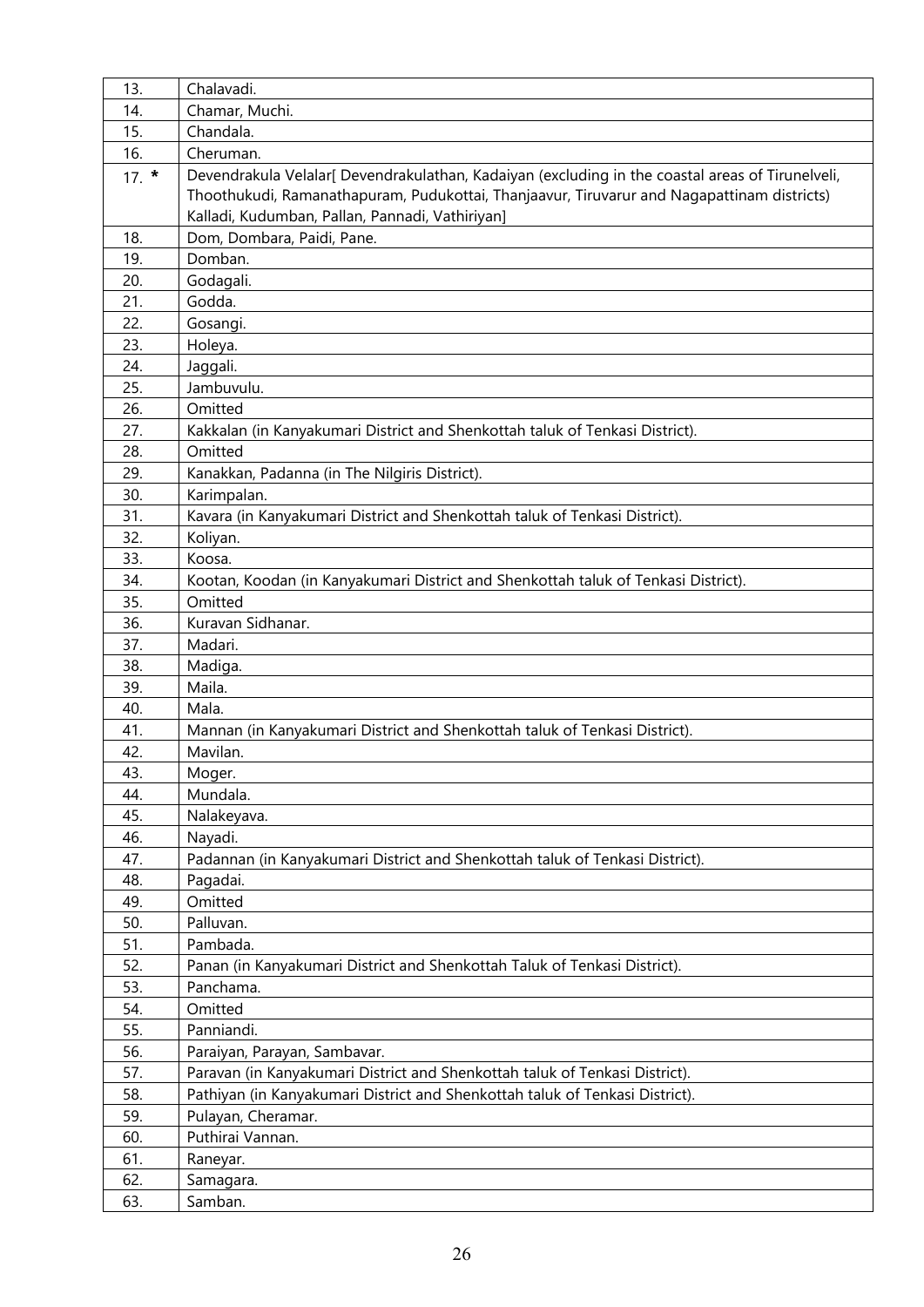| 64. | Sapari.                                                                      |  |
|-----|------------------------------------------------------------------------------|--|
| 65. | Semman.                                                                      |  |
| 66. | Thandan (in Kanyakumari District and Shenkottah taluk of Tenkasi District).  |  |
| 67. | Thoti.                                                                       |  |
| 68. | Tiruvalluvar.                                                                |  |
| 69. | Vallon.                                                                      |  |
| 70. | Valluvan.                                                                    |  |
| 71. | Vannan (in Kanyakumari District and Shenkottah taluk of Tenkasi District).   |  |
| 72. | Omitted                                                                      |  |
| 73. | Velen.                                                                       |  |
| 74. | Vetan (in Kanyakumari District and Shenkottah taluk of Tenkasi District).    |  |
| 75. | Vettiyan.                                                                    |  |
| 76. | Vettuvan (in Kanyakumari District and Shenkottah taluk of Tenkasi District). |  |
|     | <b>SCHEDULED CASTES (ARUNTHATHIYAR)</b>                                      |  |
| 1   | Adi Andhra.                                                                  |  |
| 5   | Arunthathiyar.                                                               |  |
| 12  | Chakkiliyan.                                                                 |  |
| 37  | Madari.                                                                      |  |
| 38  | Madiga.                                                                      |  |
| 48  | Pagadai.                                                                     |  |
| 97  | Thoti.                                                                       |  |

|     | <b>PART B</b>                                                                            |  |
|-----|------------------------------------------------------------------------------------------|--|
|     | <b>SCHEDULED TRIBES.</b>                                                                 |  |
|     | (See definition (17) in rule 2)                                                          |  |
| 1.  | Adiyan.                                                                                  |  |
| 2.  | Aranadan.                                                                                |  |
| 3.  | Eravallan.                                                                               |  |
| 4.  | Irular.                                                                                  |  |
| 5.  | Kadar.                                                                                   |  |
| 6.  | Kammara (excluding Kanyakumari district and Shenkottah taluk of Tenkasi district).       |  |
| 7.  | Kanikaran, Kanikkar (in Kanyakumari district and Shenkottah and \$Ambasamudram taluks of |  |
|     | Tenkasi district).                                                                       |  |
| 8.  | Kaniyan, Kanyan.                                                                         |  |
| 9.  | Kattunayakan.                                                                            |  |
| 10. | Kochu Velan.                                                                             |  |
| 11. | Konda Kapus.                                                                             |  |
| 12. | Kondareddis.                                                                             |  |
| 13. | Koraga.                                                                                  |  |
| 14. | Kota (excluding Kanyakumari district and Shenkottah taluk of Tenkasi district).          |  |
| 15. | Kudiya, Melakudi.                                                                        |  |
| 16. | Kurichchan.                                                                              |  |
| 17. | Kurumbas (in The Nilgiris District).                                                     |  |
| 18. | Kurumans.                                                                                |  |
| 19. | Maha malasar.                                                                            |  |
| 20. | Malai Arayan.                                                                            |  |
| 21. | Malai Pandaram.                                                                          |  |
| 22. | Malai Vedan.                                                                             |  |
| 23. | Malakkuravan.                                                                            |  |
| 24. | Malasar.                                                                                 |  |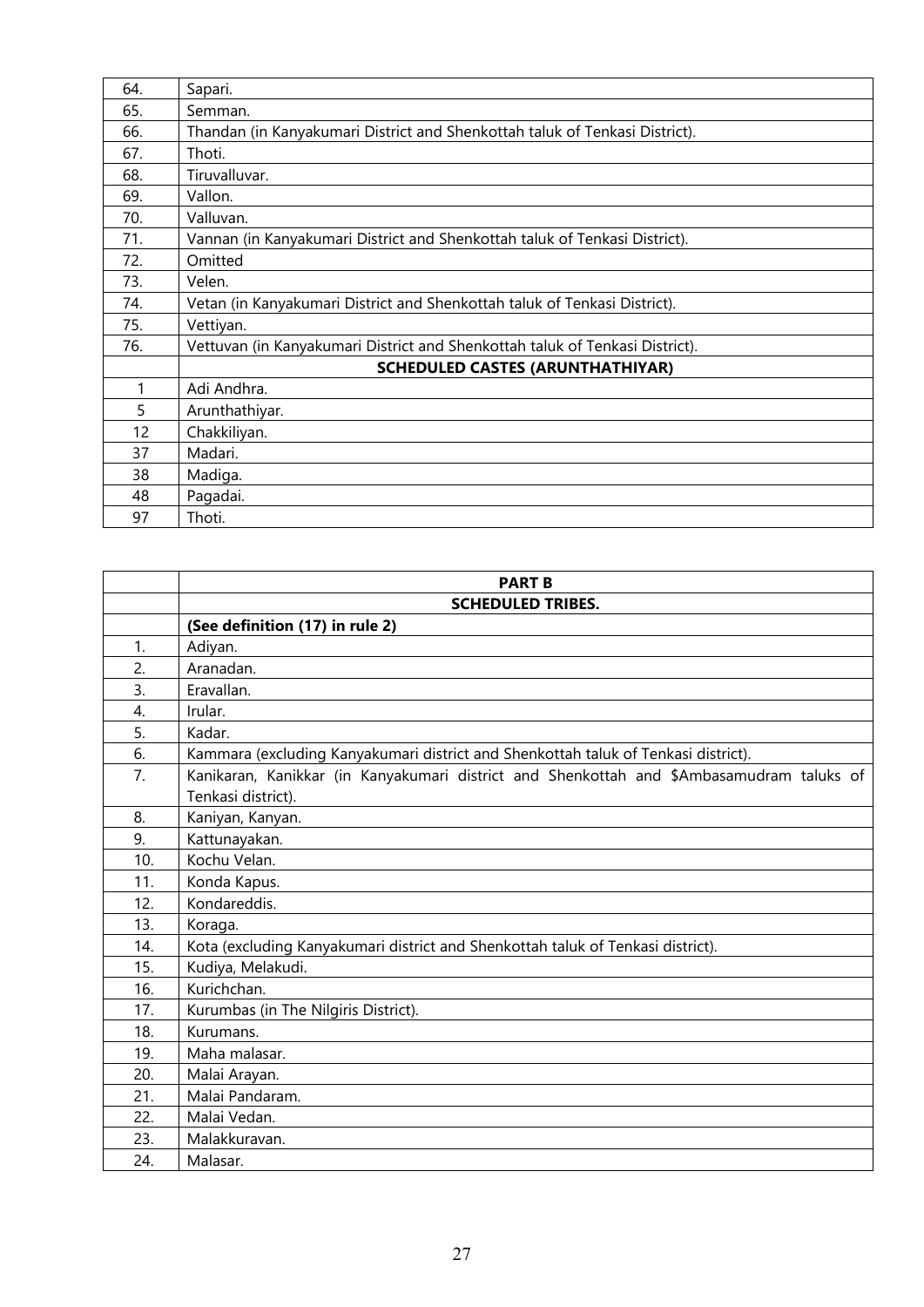| 25. | Malayali (in Dharmapuri, Vellore, Tiruvannamalai, Pudukottai, Salem, Villupuram, Cuddalore and |  |
|-----|------------------------------------------------------------------------------------------------|--|
|     | Tiruchirappalli Districts).                                                                    |  |
| 26. | Malayekandi.                                                                                   |  |
| 27. | Mannan.                                                                                        |  |
| 28. | Mudugar, Muduvan                                                                               |  |
| 29. | Muthuvan.                                                                                      |  |
| 30. | Palleyan.                                                                                      |  |
| 31. | Palliyan.                                                                                      |  |
| 32. | Palliyar.                                                                                      |  |
| 33. | Paniyan.                                                                                       |  |
| 34. | Sholaga.                                                                                       |  |
| 35. | Toda (Excluding Kanyakumari district and Shenkottah taluk of Tenkasi district).                |  |
| 36. | Uraly.                                                                                         |  |
|     | \$ Inserted in G.O Ms. No. 27, P&AR (S) Department, dated 13.03.2009 w.e.f 07.01.2003          |  |
|     | * As per G.O. (Ms). No. 50 Adi Dravidar and Tribal welfare (CV-1) Department. Date 01.06.2021  |  |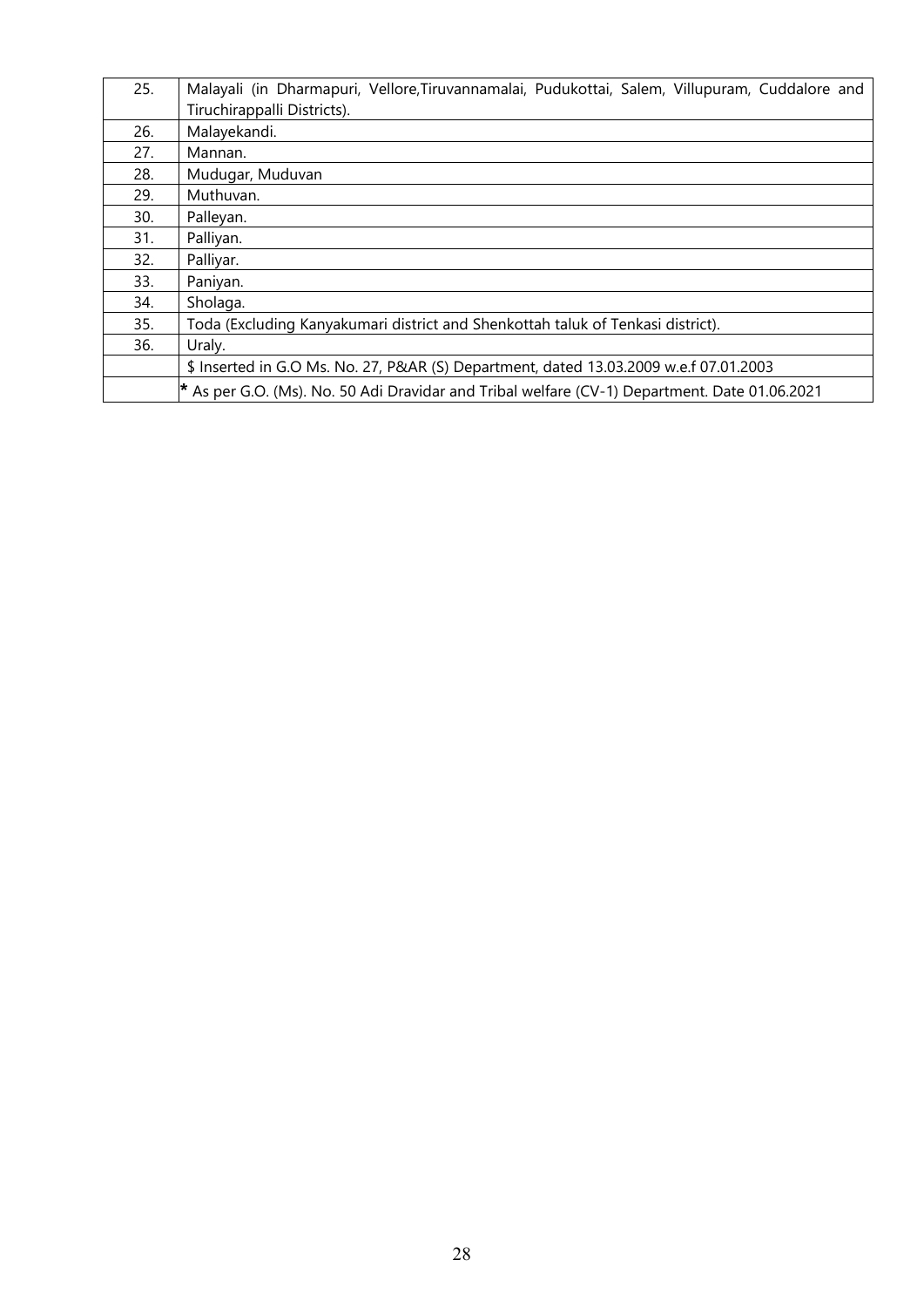#### **Annexure.II**

<span id="page-28-0"></span>

| திரு./திருமதி/செல்வி ¬¬¬¬¬¬¬¬¬¬¬¬¬ (பெயர்) ¬¬¬¬ வகுப்பு முதல் ¬¬¬ வகுப்பு<br>வரை,                  |
|----------------------------------------------------------------------------------------------------|
| தமிழைப் பயிற்றுமொழியாகக் கொண்டு ¬¬¬ ஆண்டு முதல் ¬¬¬¬ ஆண்டு வரை இப்பள்ளியில்                        |
| மேற்குறிப்பிட்ட வகுப்புகளுக்கான படிப்பினை திருப்திகரமாக நிறைவு<br>செய்தாா்<br>படித்தார்<br>எனவும், |
| எனவும் சான்றளிக்கப்படுகிறது.                                                                       |
|                                                                                                    |
| திரு./திருமதி/செல்வி/¬¬¬¬¬¬¬¬¬¬¬¬¬¬ (பெயர்) அவர்களுக்கு தமிழ் வழியில் கல்வி வழியில்                |
| கல்வி<br>பயிலும்<br>வழங்கப்படும்<br>கல்வி<br>உதவித்தொகை<br>மாணவர்களுக்காக                          |
|                                                                                                    |
| வழங்கப்பட்டது/வழங்கப்படவில்லை.                                                                     |
|                                                                                                    |
| தமிழ் வழியில் படித்தோருக்கான முன்னுரிமை அளிக்கும் (திருத்தச்) சட்டம், 2020 பிரிவு 2 (ன)ன் கீழ்,    |
| சரிபார்த்ததன்<br>அடிப்படையில்<br>இச்சான்றிதழ்<br>ஆவணங்களை<br>வழங்கப்படுகிறது.<br>ஆதார              |
| இவ்வுள்ளடக்கங்களின்<br>இச்சான்றிதழில்<br>கையொப்பமிட்டுள்ளவர்<br>உண்மைத்தன்மைக்கு                   |
| முழுப்பொறுப்புடையவர் ஆவார்.                                                                        |
|                                                                                                    |
|                                                                                                    |
|                                                                                                    |
|                                                                                                    |
| கையொப்பம்<br>முதல்வா் / தலைமை ஆசிரியா்/                                                            |
| மாவட்டக் கல்வி அலுவலா்/                                                                            |
| முதன்மைக் கல்வி அலுவலா்                                                                            |
| மாவட்ட ஆதிதிராவிடா் நல அலுவலா்<br>நிறுவனத்தின்<br>இடம்:<br>கல்வி<br>அலுவலக முத்திரை<br>நாள்:       |

# தேர்வர் ஒன்று முதல் பத்தாம் வகுப்பு வரை / பன்னிரெண்டாம் வகுப்பு வரை வெவ்வேறு பள்ளிகளில் பயின்றுள்ளாா் எனில், தான் பயின்ற ஒவ்வொரு பள்ளியிலும் தனித்தனியாக சான்றிதழைப் பெற வேண்டும்.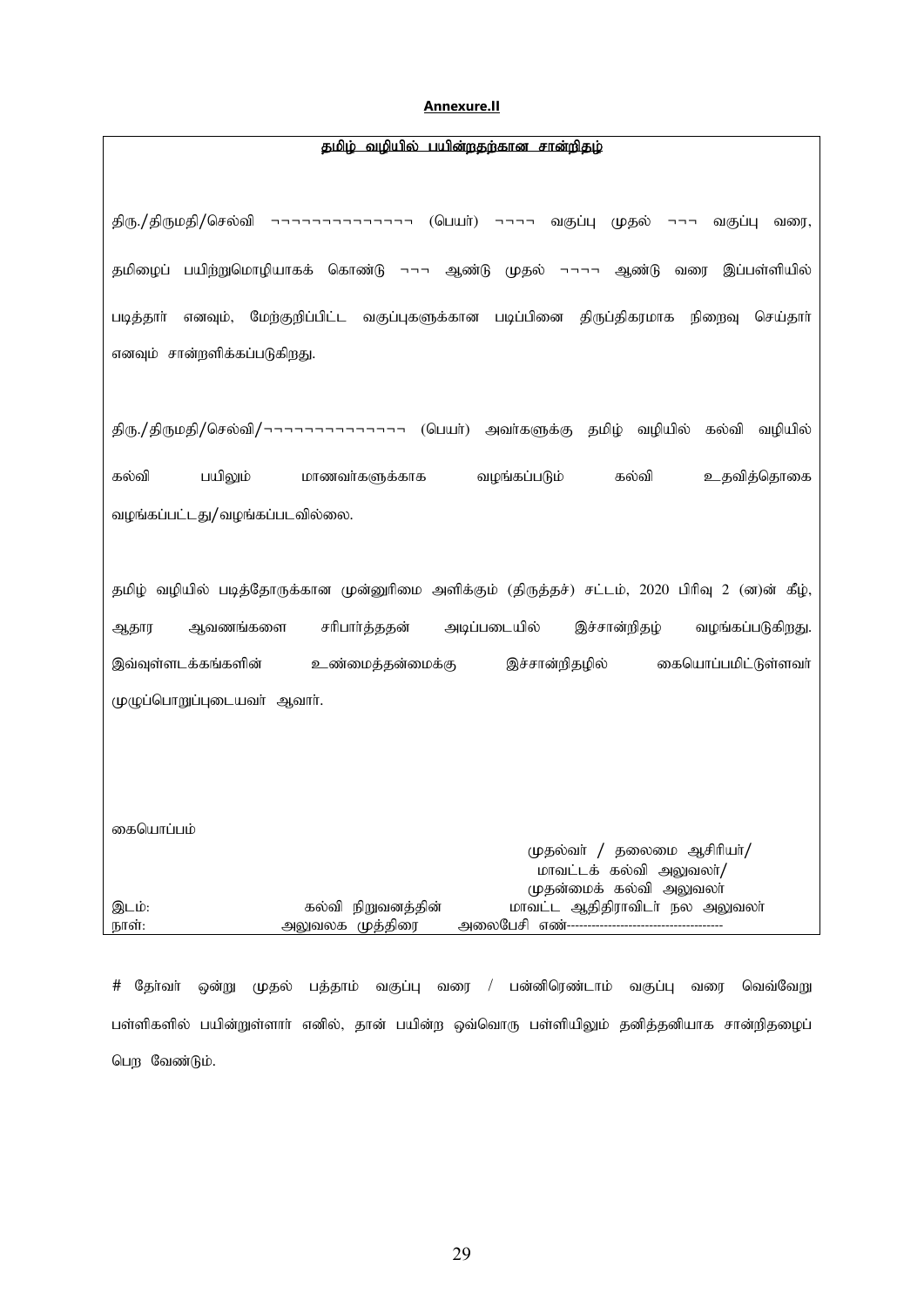### **Annexure.II (A)**

<span id="page-29-0"></span>

| தமிழ் வழியில் பயின்றதற்கான சான்றிதழ்                                                            |
|-------------------------------------------------------------------------------------------------|
|                                                                                                 |
| படிப்பினை<br>(பெயா்)                                                                            |
| (பட்டயம்/பட்டம்/முதுநிலை பட்டம் போன்றவை) தமிழைப் பயிற்றுமொழியாகக் கொண்டு<br>.                   |
| இந்நிறுவனத்தில் படித்தார் எனவும், அப்படிப்பினை<br>முதல் ………… ஆண்டு<br>வரை<br>ஆண்டு              |
| $\ldots$ (பட்டயம்/பட்டம்/முதுநிலை பட்டம் போன்றவை) திருப்திகரமாக நிறைவு செய்தாா்                 |
| எனவும் சான்றளிக்கப்படுகிறது.                                                                    |
|                                                                                                 |
|                                                                                                 |
| வழியில்<br>கல்வி<br>பயிலும்<br>கல்வி<br>உதவித்தொகை<br>மாணவர்களுக்காக<br>வழங்கப்படும்            |
| வழங்கப்பட்டது/வழங்கப்படவில்லை.                                                                  |
|                                                                                                 |
|                                                                                                 |
| தமிழ் வழியில் படித்தோருக்கான முன்னுரிமை அளிக்கும் (திருத்தச்) சட்டம், 2020 பிரிவு 2 (d)ன் கீழ், |
| அடிப்படையில்<br>இச்சான்றிதழ்<br>ஆவணங்களை<br>சரிபார்த்ததன்<br>வழங்கப்படுகிறது.<br>ஆதார           |
| இச்சான்றிதழில்<br>கையொப்பமிட்டுள்ளவா்<br>இவ்வுள்ளடக்கங்களின்<br>உண்மைத்தன்மைக்கு                |
| முழுப்பொறுப்புடையவர் ஆவார்.                                                                     |
|                                                                                                 |
|                                                                                                 |
| கையொப்பம்                                                                                       |
| பதிவாளர்/முதல்வர்                                                                               |
| தோ்வுக் கட்டுப்பாட்டு அலுவலா/                                                                   |
| கல்வி நிறுவனத் தலைவா் / இயக்குநா்                                                               |
| தொழில்நுட்பக் கல்வி இயக்குநா/                                                                   |
| இணை இயக்குநா/<br>பல்கலைக்கழகங்களின் பதிவாளர்<br>கல்வி நிறுவனத்தின்<br>இடம்:                     |
| அலுவலக முத்திரை<br>நாள்:<br>அலைபேசி எண்                                                         |
|                                                                                                 |

# தேர்வா் வெவ்வேறான படிப்புகளை வெவ்வேறு நிறுவனங்களில் நிறைவு செய்துள்ளாா் எனில், தான் படிப்பினை நிறைவு செய்த ஒவ்வொரு நிறுவனத்திலும் தனித்தனியாக இச்சான்றிதழைப் பெற வேண்டும்.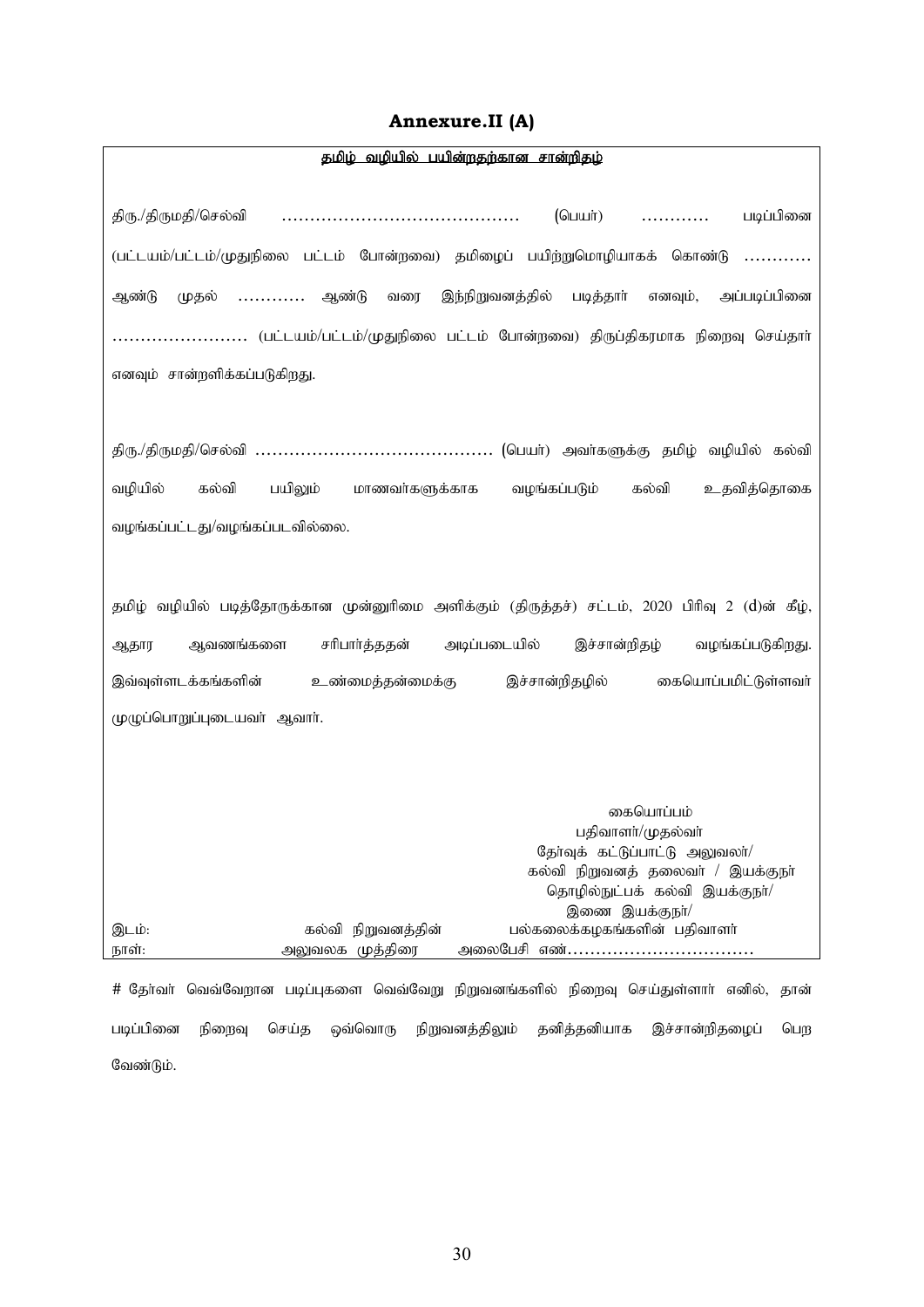#### **[ANNEXURE.III](#page-4-0)** Schedule VIII [See rule 52 (c)] Undertaking to be given by the Ex-servicemen candidate

<span id="page-30-0"></span> I hereby accept that, if I selected on the basis of the recruitment / examination to which this application relates, I will produce documentary evidence to the satisfaction of the appointing authority that I have been duly released / retired / discharged from the Armed Forces and I am entitled to the benefits admissible to Ex-servicemen given under rule 52 of General Rules for Tamil Nadu State and Subordinate Services as amended from time to time.

Place: Signature of the candidate.

#### Form of certificate for serving personnel

 I hereby certify that, according to the information available with me (No) \_\_\_\_\_\_\_\_\_\_\_\_\_ (Rank)\_\_\_\_\_\_\_\_\_\_\_\_\_\_\_ (Name)\_\_\_\_\_\_\_\_\_\_\_ is due to complete the specified term of his \*engagement with the Armed Forces on the (date)dd/mm/yyyy.

Place: Date:

> Signature of the Commanding Officer with office seal

\*Exact date of candidate retirement: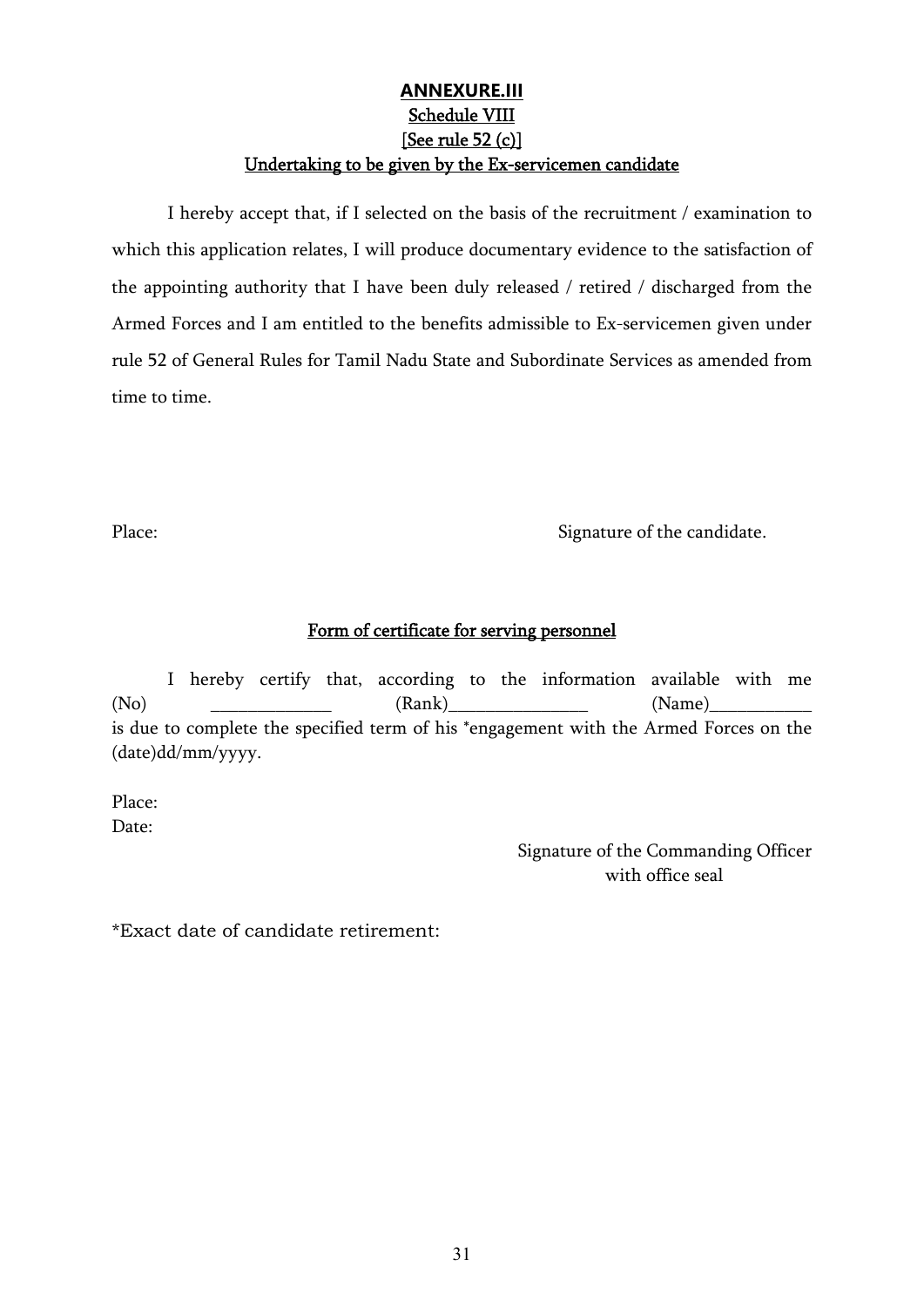#### **[ANNEXURE.IV](#page-10-0)**

<span id="page-31-0"></span>

|                      | தமிழ்நாடு மூன்றாம்பாலின நல வாரியம்<br>சமூக நலம் மற்றும் சத்துணவு திட்டத்துறை<br>அடையாள அட்டை |  |
|----------------------|----------------------------------------------------------------------------------------------|--|
| புகைப்படம்           | பிறப்பு பெயர்<br>மூன்றாம் பாலினத்தவர் பெயர்<br>தற்போதைய முகவரி                               |  |
| உறுப்பினர் கையொப்பம் | மாவட்ட சமுக நல அலுவலர்                                                                       |  |

உறுப்பினர் எண் :

நிரந்தர முகவரி :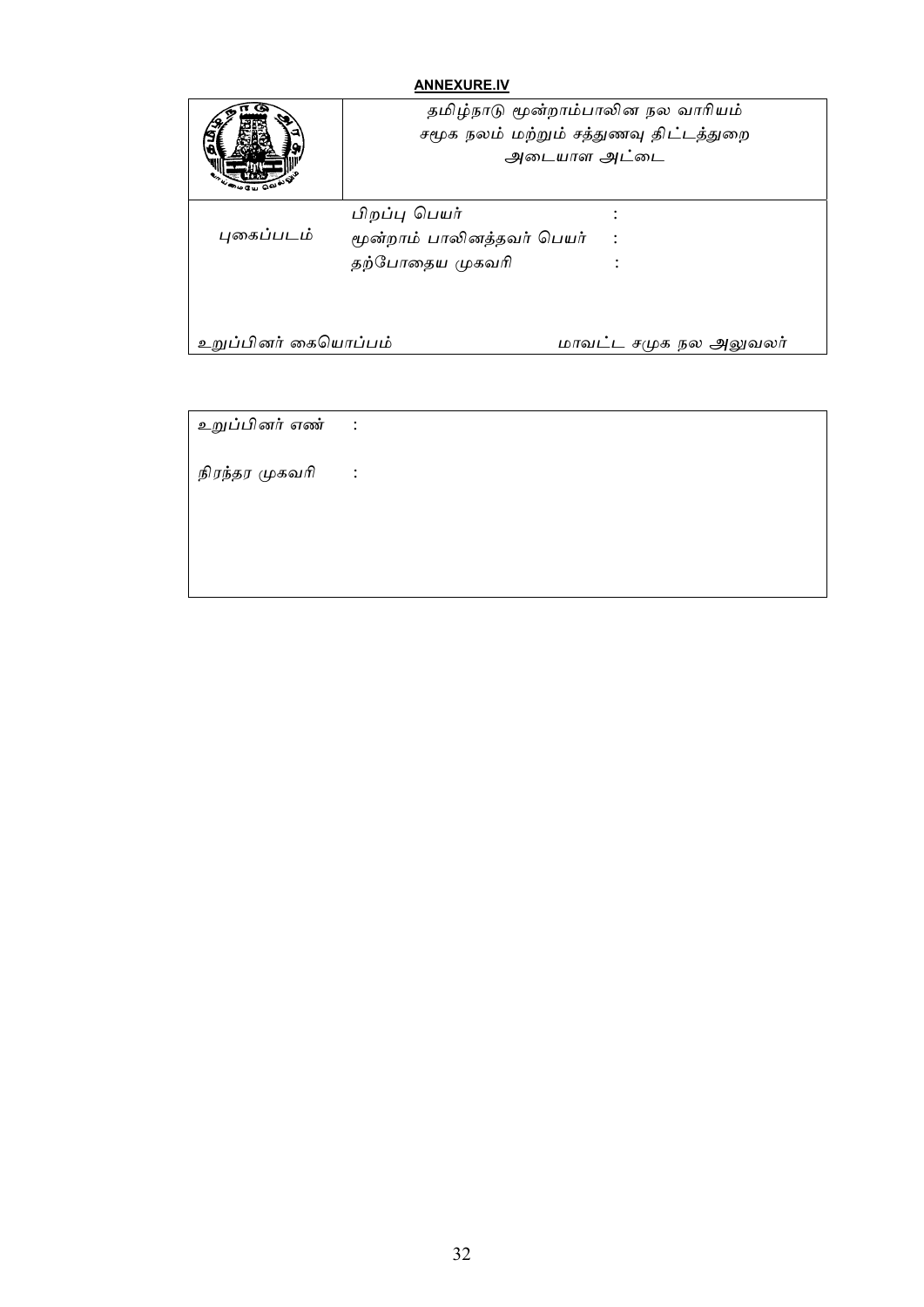#### **[ANNEXURE.V](#page-4-0) Format for Destitude Widow Certificate**

<span id="page-32-0"></span>(Vide paragraph 2-II of G.O.Ms.No.395, Personal and Administrative Reforms (Per.S) Department, dated 04.11.1993)

- 1. Name of the Individual :
- 2. Full Postal Address :
- 3. Details of Job held, if any :
- 4. Particulars of her children, if any :
- 5. Home and last occupation of her late : husband
- 6. Date of demise of her husband :
- 7. Monetary benefits received after her : husband's death by way of family pension, insurance, etc., if any
- 8. Details of properties, if any, immovable : and movable left behind by him.
- 9. Present monthly income the state of the state of the Present monthly income the state of the state of the state of the state of the state of the state of the state of the state of the state of the state of the state of
	- a) From Salaries / Wages
	- b) From Family Pension
	- c) From Private Pension
	- d) Rents Received
	- e) From Private Practice
	- f) Other sources, if any
	- g) Total
- 10. Whether, living alone or living with her husband' parents / in-laws / parents/ brother (s)?
- 11. Whether she satisfies the definition of the term "Destitute Widow" as defined in G.O.Ms.No. 395, Personnel and Administrative
	- Reforms (Per.S), Department, date 04.11.1993

Certified that, I have verified the particulars furnished by the individual and satisfied myself of her claim

with reference to the definition of the term "Destitute Widow"

| Certificate Reference No. : |  |
|-----------------------------|--|
| Place                       |  |
| Date                        |  |
| Signature                   |  |

Name

 Designation : Revenue Divisional Officer/ Assistant Collector /Sub Collector

| <b>NOTE</b> | : Attestation should be done personally    |
|-------------|--------------------------------------------|
|             | by the Revenue Divisional Officer/         |
|             | Assistant Collector/Sub-Collector himself. |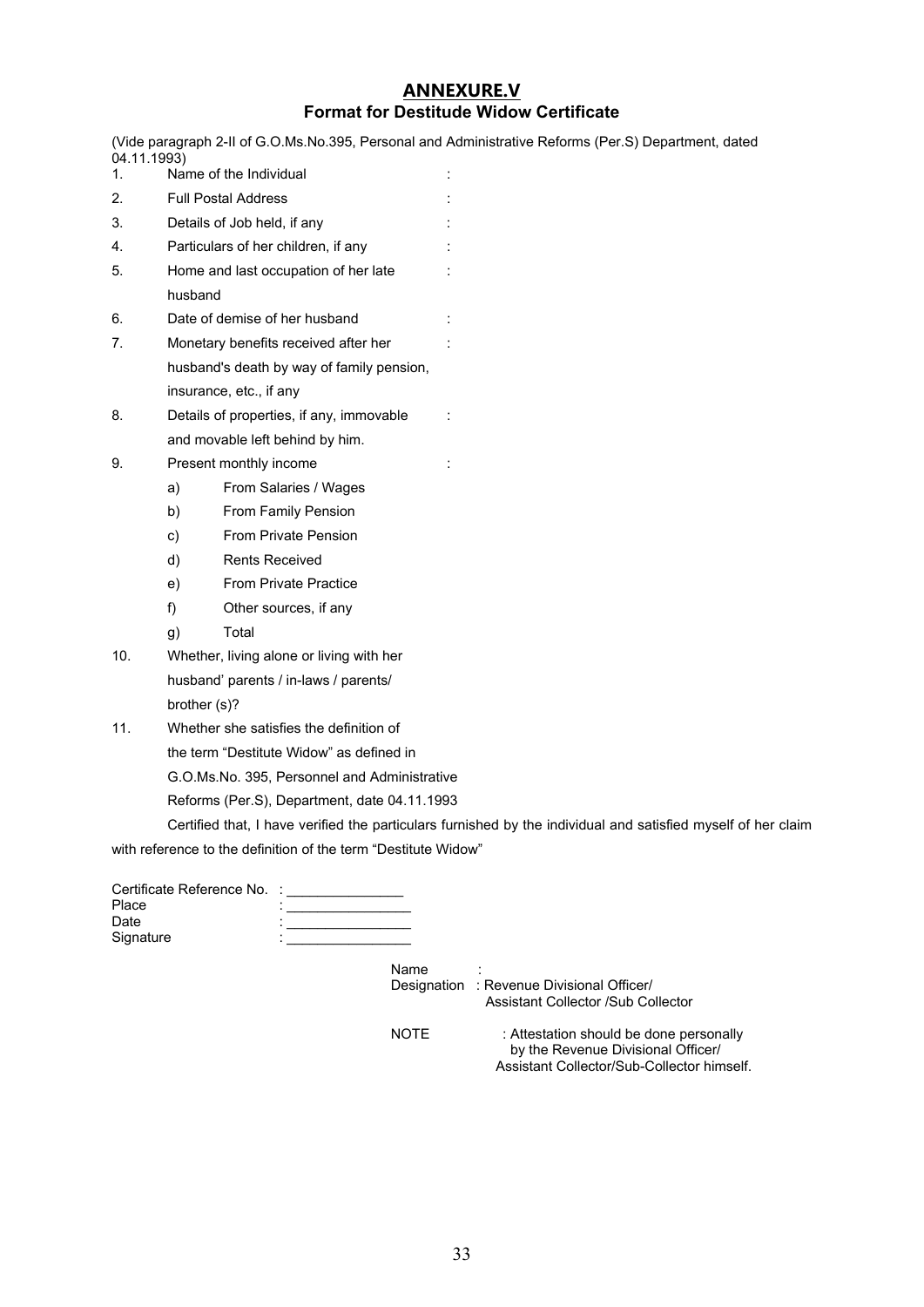#### **[ANNEXURE.VI](#page-10-0)**

# <span id="page-33-0"></span>**FORMAT FOR NO-OBJECTION CERTIFICATE FOR APPLYING UNDER 20% DEPARTMENTAL QUOTA**

#### **NO-OBJECTION CERTIFICATE FOR APPLYING UNDER 20% DEPARTMENTAL QUOTA IN THE RECRUITMENT OF SUB-INSPECTORS OF POLICE (Taluk and AR) 2022**

| Rc.No. | -------- City/District/Battalion.      | <u> 1 1 9 1 1 9 1 </u><br><u>. Laidh ann Luit</u><br>Office of the COP/Superintendent of Police/Commandant |  |
|--------|----------------------------------------|------------------------------------------------------------------------------------------------------------|--|
|        | Dated:                                 |                                                                                                            |  |
|        |                                        |                                                                                                            |  |
| 1.     | NAME OF THE POLICE PERSONNEL           |                                                                                                            |  |
|        | APPLYING UNDER DEPARTMENTAL            |                                                                                                            |  |
|        | <b>QUOTA</b>                           |                                                                                                            |  |
| 2.     | <b>PRESENT RANK &amp; NUMBER</b>       |                                                                                                            |  |
| 3.     | PRESENT PLACE OF WORKING               |                                                                                                            |  |
| 4.     | <b>DATE OF BIRTH</b>                   |                                                                                                            |  |
| 5.     | DATE OF ENLISTMENT                     |                                                                                                            |  |
| 6.     | DATE OF COMPLETION OF 5 YEARS OF       |                                                                                                            |  |
|        | <b>SERVICE</b>                         |                                                                                                            |  |
| 7.     | EDUCATIONAL QUALIFICATION              |                                                                                                            |  |
| 8.     | PUNISHMENTS AWARDED IN HIS/HER         |                                                                                                            |  |
|        | ENTIRE SERVICE OTHER THAN THE          |                                                                                                            |  |
|        | MINOR PUNISHMENTS i.e. BLACK           |                                                                                                            |  |
|        | MARK, REPRIMAND AND CENSURE. IF        |                                                                                                            |  |
|        | YES, GIVE DETAILS                      |                                                                                                            |  |
|        | Note: If the candidate does not having |                                                                                                            |  |
|        | any punishment in his/her service, in  |                                                                                                            |  |
|        | the box "NIL" should be noted and in   |                                                                                                            |  |
|        | any way it should not be left "BLANK". |                                                                                                            |  |

*I hereby certify that Thiru/Selvi/Tmt-----------, is eligible to apply under 20% departmental quota as per the requirement of Rule 14 of TNPSS / TNSPSSRules of Sub-Inspector of Police.* 

Signature of the Officer:

Name:

Designation:

Date:

OFFICE SEAL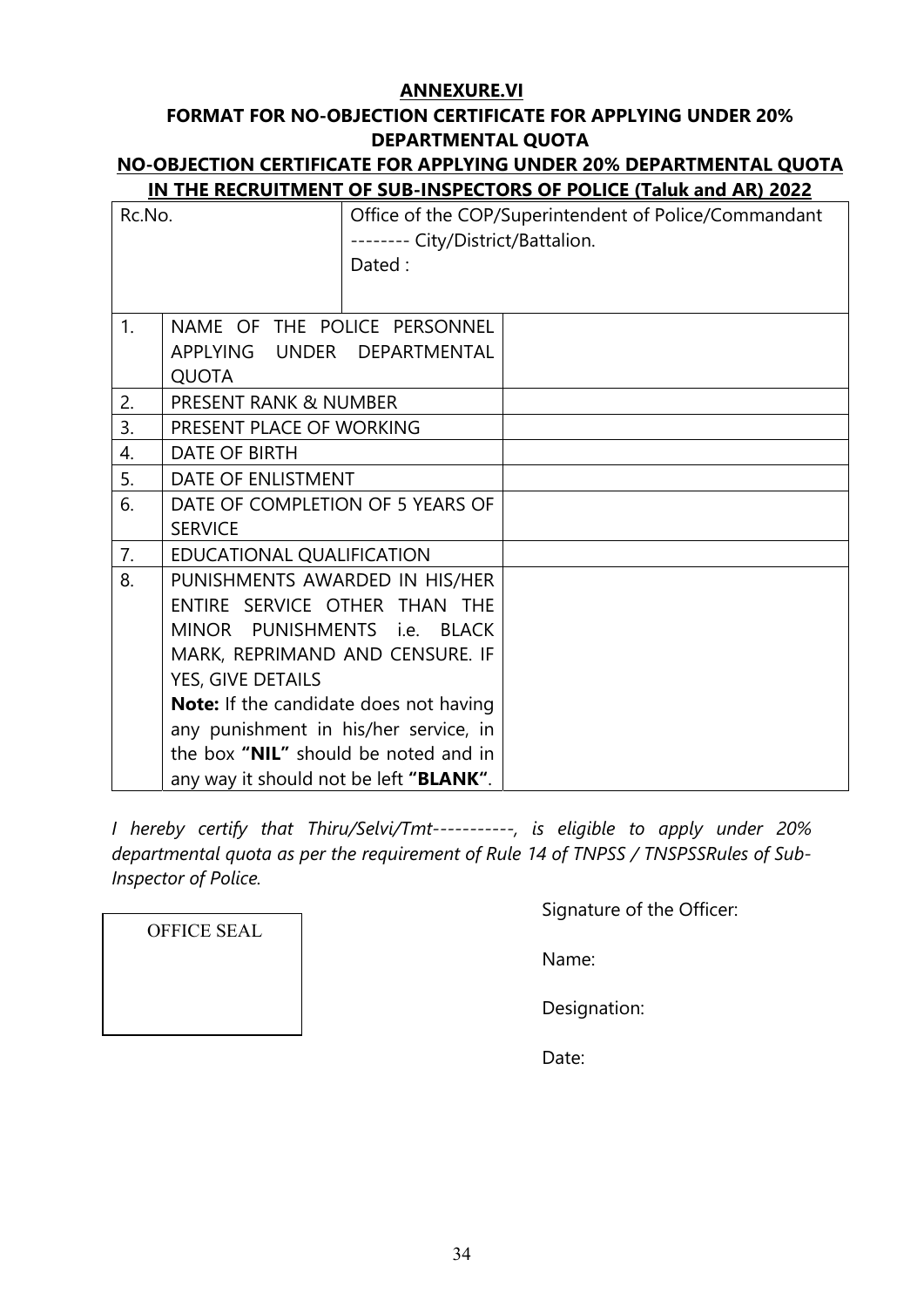#### **[Annexure.VII](#page-12-0)**

# <span id="page-34-0"></span>*FORMAT FOR NO-OBJECTION CERTIFICATE FOR STATE / CENTRAL GOVERNMENT /PUBLIC SECTOR UNDERTAKING*

This is certify that Thiru/Tmt/Selvi-----------------------------------------(Name) employed as --------------------- --------(designation) in this Office from ----------- --------------------------------------(specify the date from which appointed), who is regularly/temporarily appointed and who is a probationer/approved probationer/ full Member, had applied for the post of ------------------------------- ---- called for by the Tamil Nadu Uniformed Services Recruitment Board, directly/through online application form to the Tamil Nadu Uniformed Services Recruitment Board and informed the fact to this department/organization. This department / organization has 'no objection' for processing the said application of the individual by the Tamil Nadu Uniformed Services Recruitment Board, subject to the condition that the particulars furnished by the individual are found to be correct.

> Appointing Authority. (Signature with Seal)".

(Strike out which is not applicable)".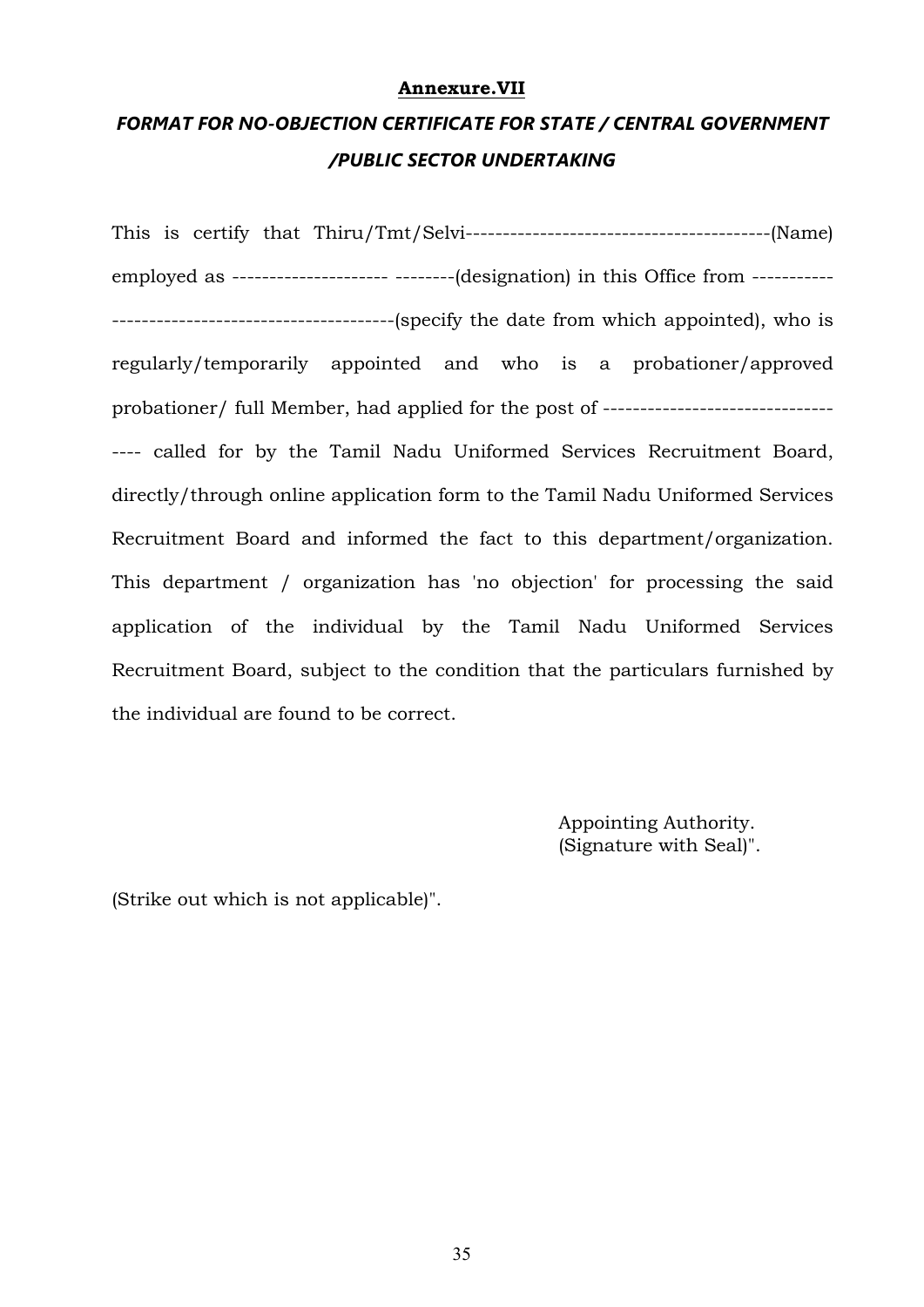# **Annexure.VIII**

<span id="page-35-0"></span>

| S1. | <b>Name of the Games</b>                                                      | Recognized by                  |
|-----|-------------------------------------------------------------------------------|--------------------------------|
| No. |                                                                               |                                |
| 1.  | Tamil Nadu Athletics Association                                              |                                |
| 2.  | Tamil Nadu Basket Ball Association                                            |                                |
| 3.  | Tamil Nadu Hand Ball Association                                              |                                |
| 4.  | Tamil Nadu State Amateur<br>Kabbadi                                           |                                |
|     | Association                                                                   |                                |
| 5.  | Tamil Nadu Judo Association                                                   | of Sports Associations<br>List |
| 6.  | recognized<br>by<br><b>Sports</b><br>Tamil Nadu Amateur Wrestling Association |                                |
| 7.  | Hockey Unit of Tamil Nadu Association                                         | Devlopement Authority of Tamil |
| 8.  | Tamil Nadu Volley Ball Association                                            | Nadu, Tamil Nadu Olympic       |
| 9.  | Tamil Nadu Boxing Association                                                 | Association and Indian Olympic |
| 10. | Tamil Nadu Gymnastics Association                                             | Association                    |
| 11. | Tamil Nadu Weightlifting Association                                          |                                |
| 12. | Tamil Nadu Aquatics Association                                               |                                |
| 13. | Tamil Nadu Foot Ball Association                                              |                                |
| 14. | Equestrian (Horse riding)                                                     |                                |
| 15. | Tamil Nadu Shooting Association                                               |                                |
| 16. | Tamil Nadu silambam Association                                               |                                |

# **List of Recognised Sports Association**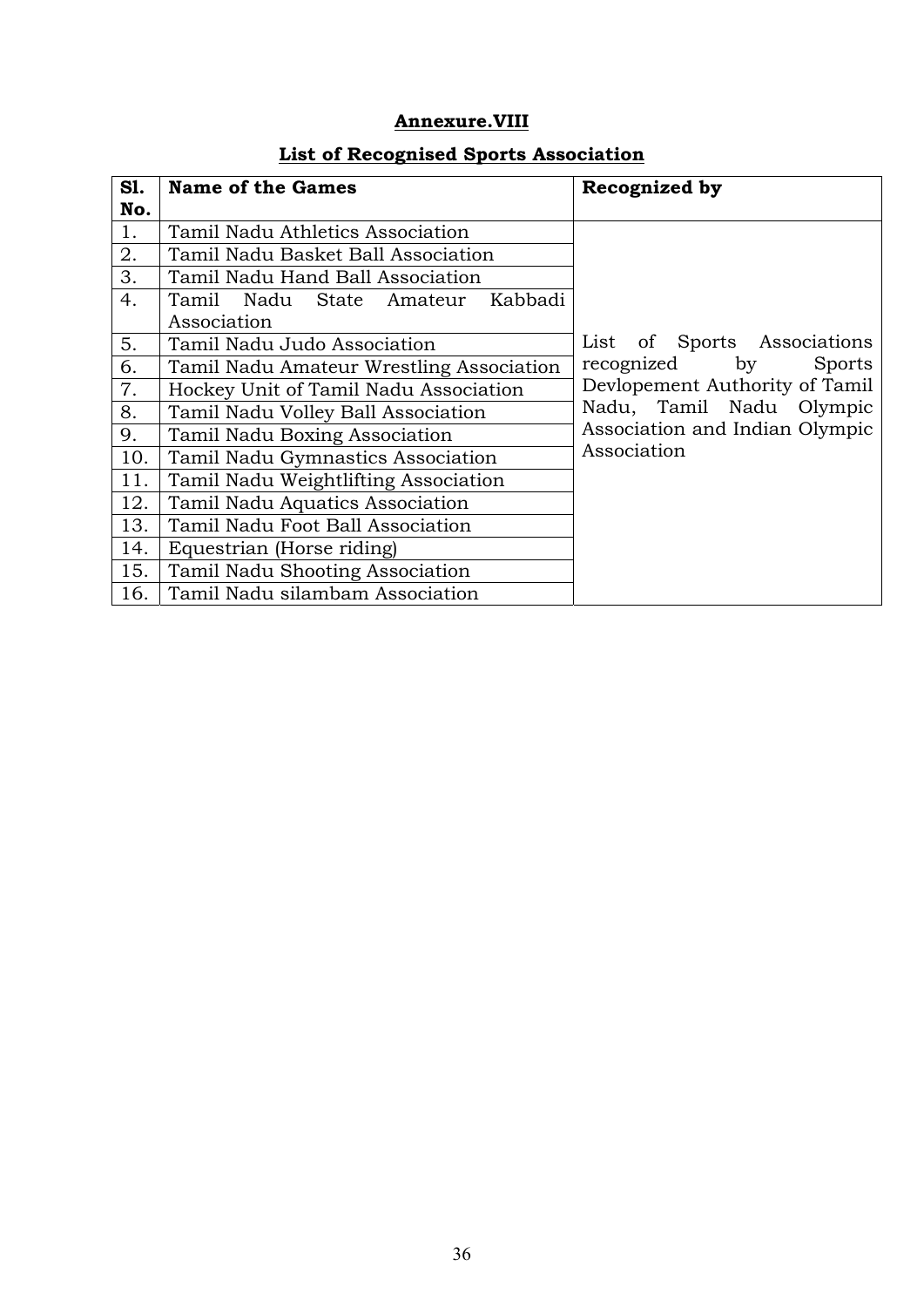# [Annexure.IX](#page-14-0)  **Details of medical examination norms**

#### <span id="page-36-0"></span>**Rule 13: Qualifications:**

No person shall be eligible for appointment to the service by direct recruitment unless he satisfies the appointing authority.

- that he is of sound health, active habits and free from any bodily defect or infirmity unfitting him for such service;
- that he does not have knock knees or bow legs or flat feet.

#### **Rule 14: Special qualification:**

No person shall be eligible for appointment to the class and category specified in column (1) of Annexure II to those rules unless he is of the age limit for appointment otherwise than by promotion "specified in column (2) and possesses the qualification prescribed in the corresponding entry in column (3) thereof.

#### **ANNEXURE I**

#### **(See rule 14 (a), Explanation III)**

Hearing good and no signs of ear disease. Speech without impediment No glandular swellings. Chest well formed and heart and lungs sound. No rupture in any degree or form. Free and perfect movement of all joints. Feet and toes well formed and no tendency to flat feet. No congenital malformation or defects. No traces of previous acute or chronic disease pointing to impaired constitution. Teeth sound and sufficient for mastication Vision without glasses good with each eye and upto the standard indicated below:-

#### **Directions for using the Test dot card.**

- 1. Place the recruit with his/her back to the light and hold the test card perfectly upright in front of him at a measured distance of exactly three meters. The light should fall fully on the card.
- 2. Examine each eye separately. The eye not under trial should shaded by the hand o f an assistant, who will take care not to press on the eye ball.
- 3. Expose some of the 'dots' not more than seven or eight at a time and desire the recruit to name their number and positions, vary the groups frequently to provide against deception.

#### **ANNEXURE II**

| Referred in Rule 14) |                                                                                    |                                                              |  |
|----------------------|------------------------------------------------------------------------------------|--------------------------------------------------------------|--|
| Class and            | Age limit for<br>appointment<br>otherwise than<br>by promotion                     | Oualification                                                |  |
| (1)                  | (2)                                                                                | (3)                                                          |  |
| Any class and        | Must be certified to possess the visual standards specified below without glasses. |                                                              |  |
| category - Direct    |                                                                                    | Right Eye / Left Eye                                         |  |
| recruitment          | Distant vision<br>(i)                                                              | 6/6<br>6/6                                                   |  |
|                      | Near Vision                                                                        | 0.5<br>$0.5$ (Snellen)                                       |  |
|                      | (Snellen)                                                                          |                                                              |  |
|                      | (i)                                                                                | Each eye must have full field of vision                      |  |
|                      |                                                                                    | (iii) Colour blindness, squint or any morbid condition of    |  |
|                      |                                                                                    | the eyes or lids of either eye shall be deemed to be a       |  |
|                      | disqualification.                                                                  |                                                              |  |
|                      | (iv)                                                                               | Lasik / Laser surgery / Excimer Laser Surgery                |  |
|                      |                                                                                    | underwent by the candidate is either of the eye shall        |  |
|                      |                                                                                    | be deemed to be a disqualification.                          |  |
|                      |                                                                                    | Added in G.O.Ms.No.443 Home (Pol.VI), Dept. dated:08.06.2006 |  |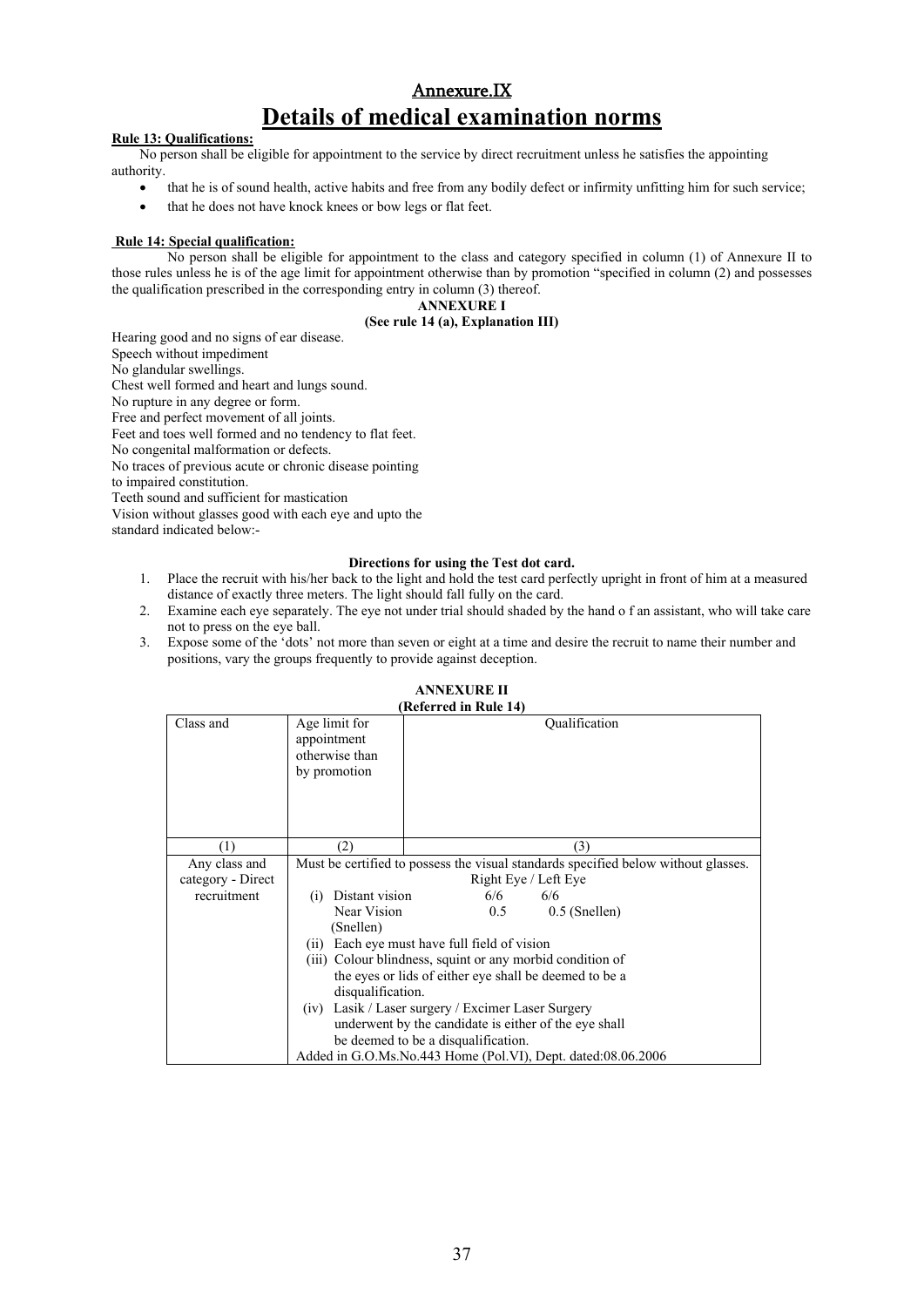#### **ANNEXURE VI (See rule 14(a); Explantion I) Certificate of physical fitness for executive posts in police department**

We, the undersigned, do hereby certify that we have medically examined Thiru /Tmt/Selvi ------------------------- S/o / D/o/ W/o Thiru ------------------------------ (SI.No./District Code No ---------------) a candidate for employment under the Government of Tamil Nadu as Sub-Inspector/ Constable in the Tamil Nadu police department.

His/Her age, according to his own statement, is --------years, and by appearance about years. His/Her weight is about -------- Kgs. His chest measurement is about ----------- Cms on full inspiration and ------- Cms on full expiration (for men only). His/Her personal identification marks are noted below:

(i)

 (ii) The certificate of his/ her medical examination is as below: Physical examination : General

| General development        |           |   | Good | Fair    |  |
|----------------------------|-----------|---|------|---------|--|
| Nutrition                  | ٠         |   | Thin | Average |  |
| Skin                       |           |   |      |         |  |
| Any obvious disease        |           | ٠ |      |         |  |
| Any other disease or other | $\cdot$ : |   |      |         |  |
| <b>Observations</b>        |           | ٠ |      |         |  |



Ophthlmic:

| Night blindness             |  |
|-----------------------------|--|
| Defect in colour vision     |  |
| Field of vision             |  |
| Visual acuity               |  |
| Fungus                      |  |
| Any morbid condition of the |  |
| eves or lids of either eve: |  |

Acuity of vision Naked eye

Right eye Left eye Near vision Right eye left eye Distant vision Any other disease or other observations

#### **Directions for using the Test Dot Card**

1) Place the recruit with his/her back to the light and hold the Snellen's chart or Lendelt's Ring at a measured distance of 6 metres or 20 feet perfectly upright in front of him/her.

The light should fall fully on the card without any shadow.

- 2) Examine each eye separately. The eye under cover should be covered with a card board and must be fully excluded.
- 3) He/She should read the 6/6 or 20/20 line without any visual said at 33 cm with each eye.
- 4) Near vision J1 or Sn 0.5 chart should be read without any visual said at 33 cm with each eye.
- 5) The recruit should not be a colour blind. Colour vision is tested by Ishihara chart.
- 6) (i) Must be certified to possess the visual standard specified below without glasses.

#### Right eye Left eye

| a. Distant vision (Snellen) | 6/6 | 6/6 |
|-----------------------------|-----|-----|
| b. Near vision (Snellen)    | 0.5 | 0.5 |

- (ii) Each eye must have a full field of vision.
- (iii) Colour blindness, squint or any morbid condition of the eyes or lids of either eye shall be deemed to be a disqualification.
- (iv) Lasik/Laser surgery/Excimer laser surgery in either of the eye shall be deemed to be a disqualification. (Inserted as per G.O.Ms.No.678, Home (Pol-IX) Dept, dated:28.07.2006)

E.N.T.

Ears: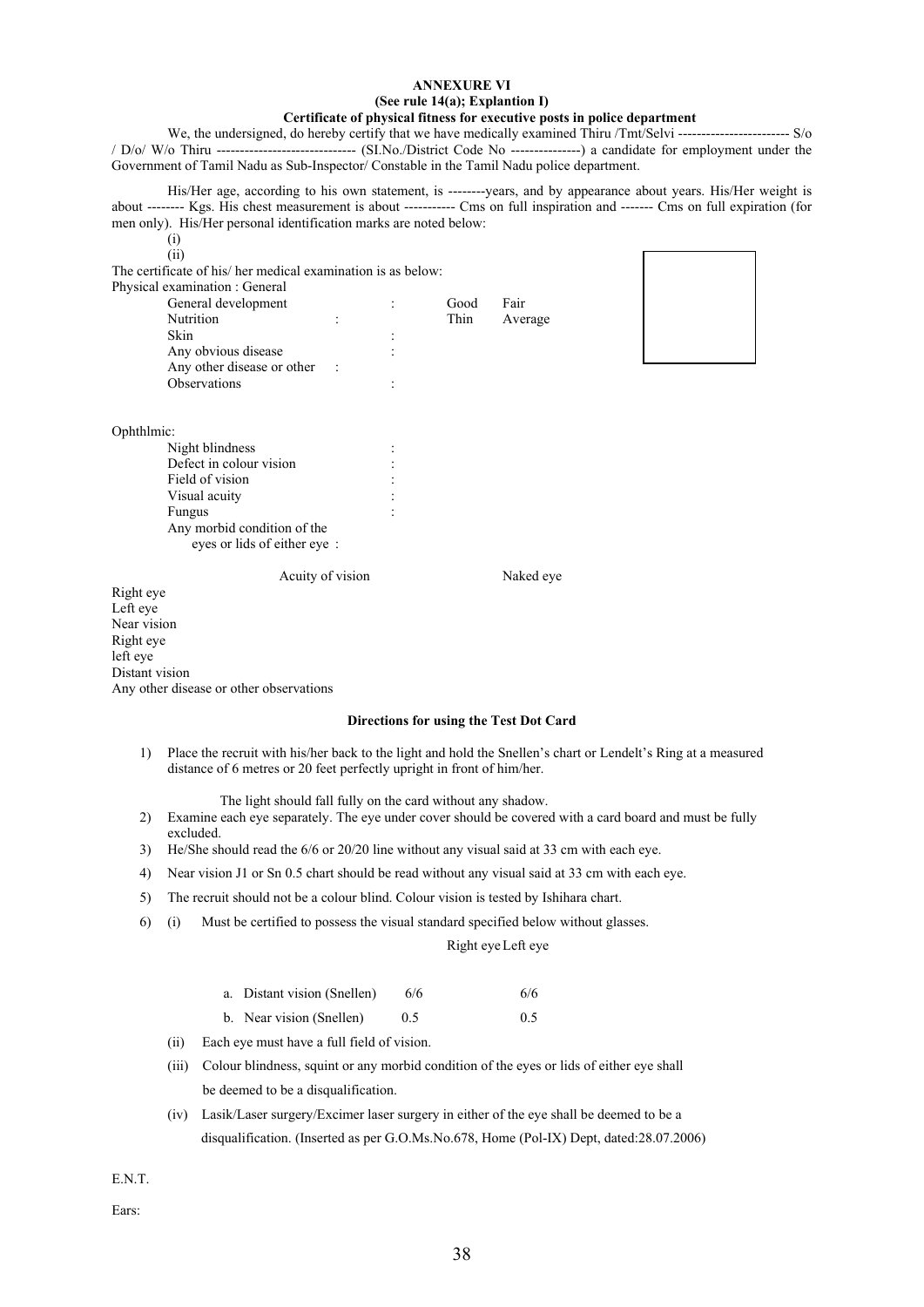#### Inspection:

Hearing Right ear Left ear

Speech:

Stammering:

Stuttering

Conditions of teeth

Any other disease or other observations

#### Physician:

Respiratory system: Does physical examination reveal any abnormally in the respiratory organ? If yes, explain fully.

#### Shortness of breath:

Asthma, Chronic cough like Tuberculosis, etc.,

#### Circulatory System:

(a) Heart organ lesions after hopping 25 times or minutes after hopping:

Rate: standing

(b) Blood pressure

 Systolic: Diastolic Leprosy Mumps Glands - Thyroid and others Lymph Glands Insanity / Epilepsy Venereal diseases Infectious diseases

#### Nervous system:

Indications of nervous or mental disabilities

#### Surgeon

 Abdomen Cirth Tenderness Hernia Palpable; Liver Spleen Kidneys Tumours Benign / Malignant Haemorrhoids Fistula Appendicitis Gall stone jaundice Varicose veins

#### Genitourinary system:

Any evidence of Hydrocele, varicocele etc.,

Any other disease or other observations

#### ORTHO:

Any deformity in body, hands, fingers, legs, ankles or lakeness, spine etc.,

Whether the candidate has knock knees, Bow legs, Flat foot, etc.,

Locomotor system

Any abnormality like painful shoulder, etc.,

Is there anything in the health of the candidate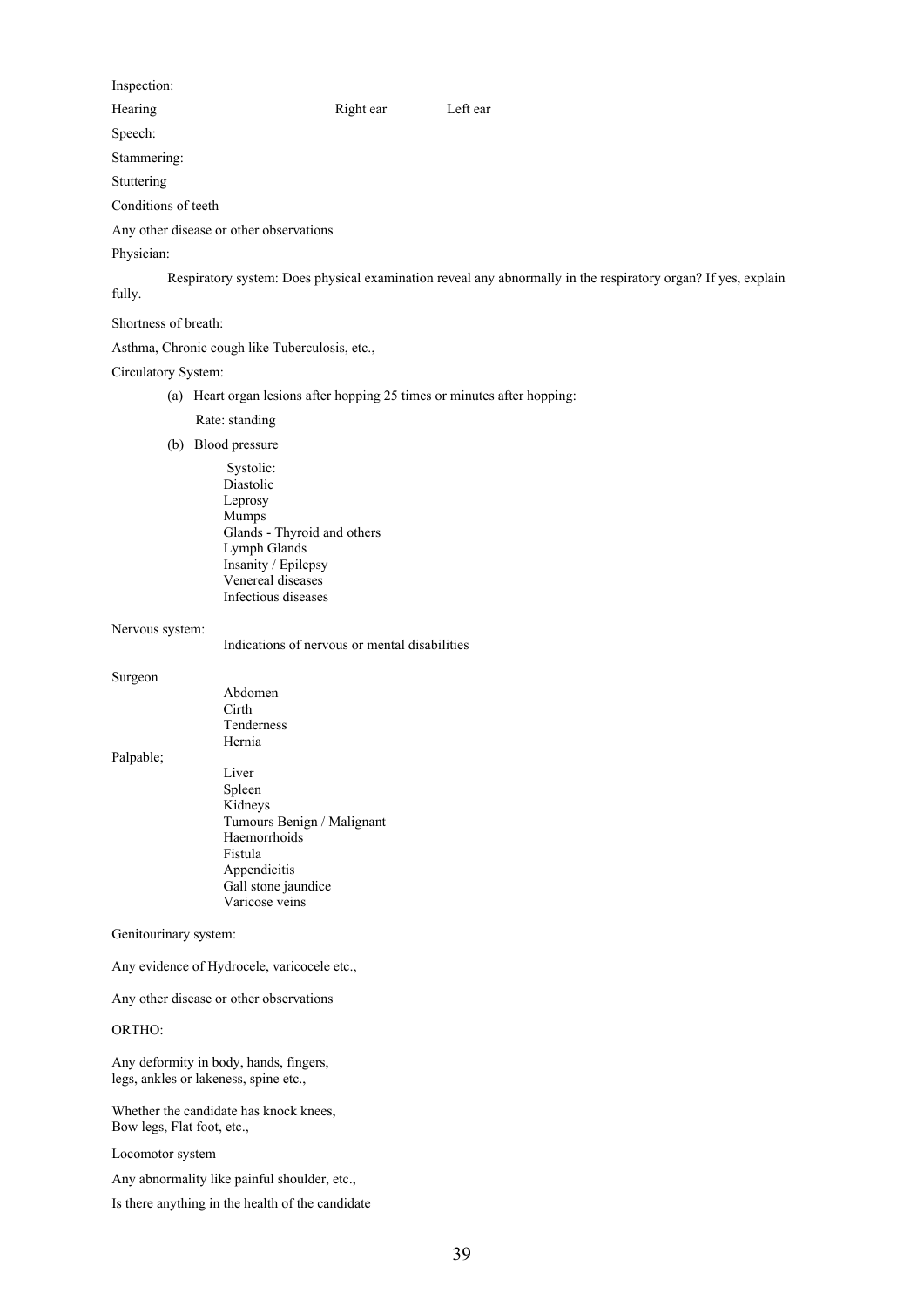likely to tender him/her unfit for the efficient discharge of his /her duties in the service for which he / she is a candidate?

#### Rheumatoid Arthritis

Stiffness of any joint

Any other diseases or other obsercations.

In view of the medical examinations conducted, as above, it is certified as below (delete whichever is no applicable)

 (i) The candidate is of sound health and is free from any bodily defect, infirmity or incurable disease rendering him unfit for service in the police department. His/her general condition is such as to enable him/her to perform efficiently the active duties of the said post. The above decision does not include laboratory findings adverse at later stage.

 (ii) The candidate is suffering from the following physical defects, infirmities or incurable disease, etc., which makes him liable to be rejected on medical grounds (Observations should be recorded below by the medical officer)

 (iii) The candidate is free from any permanent infirmity or incurable disease, but is suffering from the following infirmity  $\ell$  curable disease, which can possibly be treated and cured within three months. Hence, he/she shall re-appear before this board for a second medical opinion at the end of the third month or earlier: (Observation should be recorded below by the Medical Officer)

Member Member Member

Designation Designation Designation Designation

Member Member Member

Designation Designation Designation Designation

Place: Chairman Date: Designation Office Seal:

#### Lab Investigation Results

I, the undersigned, do hereby certify that the medical investigation done on Thiru /Tmt/Selvi ------------------------- - S/o / D/o / W/o Thiru ---------------------------- (SI.No.District code No.------------------) a candidate for employment under the government of Tamil Nadu as Sub-Inspector/Constable in the Tamil Nadu Police Departments, have revealed as follows.

I. URINE

- a. Physical appearance:
- b. Specific Gravity:
- c. Albumin:
- d. Sugar:
- e. Casts:
- f. Cells

#### II. RADIOGRAPHY:

a. Report of screening / X-ray examination of chest or MMR:

- b. any othe like ECG, ECHO, etc.,
- III. BLOOD

VDRL

IV. Any other investigation:

He is, therefore, found

- 1. Fit for the government employment under Tamil Nadu government
- 2. Unfit on Account of (Remarks should be quoted in capital letters)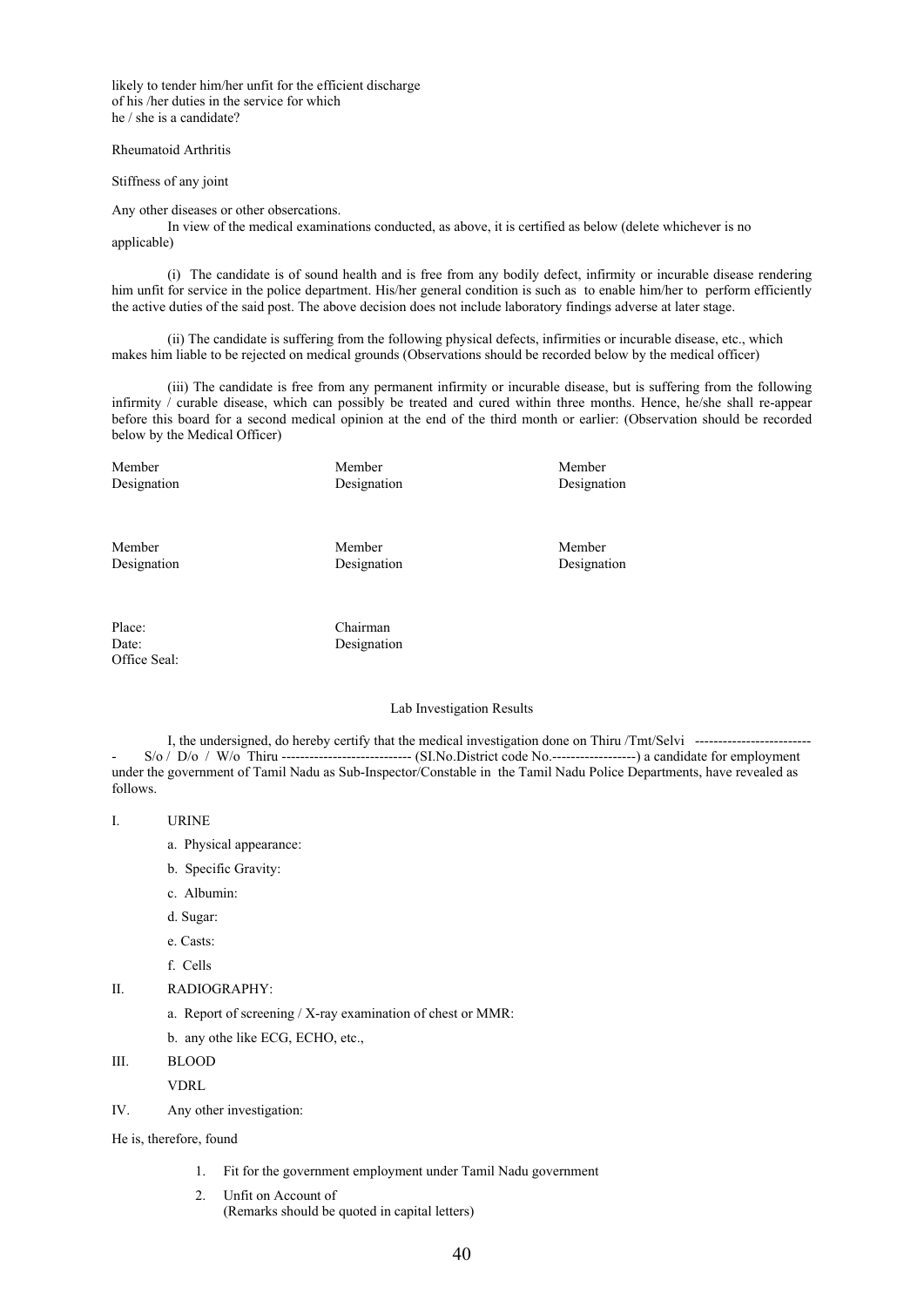#### 3. Temporarily unfit on account of (Remarks should be quoted in capital letters)

Date: Designation

Candidate's Statement and Declaration

The candidate must make the statement required below prior to his/her medical examination and must sign declaration appended thereto. His/Her attention is specially directed to the warning contained in the note below.

- (i) State your name in full (in Block letters)
- (ii) State your age, place of birth
- (iii) a) Have you ever had small pox, intermittent or any other fever, enlargement or suppuration of glands, lung disease, spiting of blood, heart disease, fainting attacks, rheumatism, and appendicitis?
	- b) Any other disease or accident requiring confinement to bed and medical or surgical treatment?
- (iv) When were you last vaccinated?
- (v) Have you or any of your near relation been affected with consumption, scrofula, gout, asthma, fits, epilepsy or insanity?
- (vi) Have you suffered from any form of nervousness due to overwork or any other cause?
- (vii) Have you been examined and declared unfit for government service by a Medical officer / Medical Board within the last three years?
- (Viii) Furnish the following particulars concerning of your family

| Father's age if living and<br>stage of health | death | health | Father's age at No. of brothers living, No. of brothers dead,<br>death and cause of their ages and state of their ages at death, and<br>cause of death. |
|-----------------------------------------------|-------|--------|---------------------------------------------------------------------------------------------------------------------------------------------------------|
| (1)                                           | (2)   | (3)    | (4)                                                                                                                                                     |
| Mother's age if living and<br>stage of health | death | health | Mother's age at No. of sisters living, No. of sisters dead, their<br>death and cause of their ages and state of ages at death, and cause<br>of death.   |
| (5)                                           | (6)   |        | (8)                                                                                                                                                     |

I declare all the above answers to be, to the best of my belief, true and correct.

2. I also solemnly affirm that I have not received a disability certificate / pension on account of any disease or other condition.

Signed in my presence Candidate's Signature

 Signature of chairman Designation

Note: The candidate will be held responsible for the above statement. By wilfully suppressing any information, he will incur the risk of losing the appointment and, if appointed, of forfeiting all claims to superannuation allowance or gratuity.

Place: Chairman,